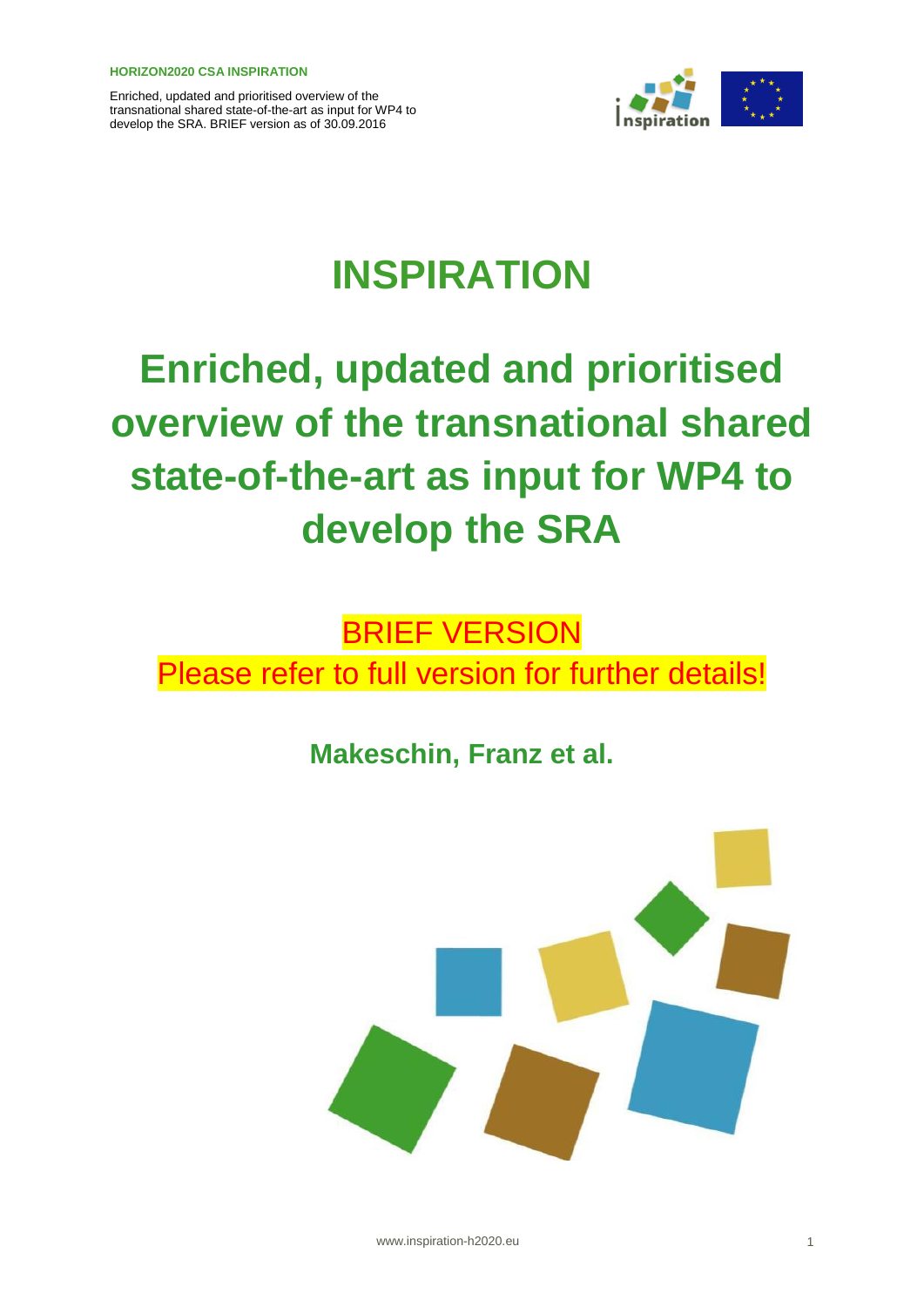

### **Document information**

| Project acronym:             | <b>INSPIRATION</b>                                                                                                                          |
|------------------------------|---------------------------------------------------------------------------------------------------------------------------------------------|
| Project full title:          | INtegrated Spatial Planning, land use and soil management Research<br>ActTION                                                               |
| Project type:                | Coordination and Support Action (CSA)                                                                                                       |
| EC Grant agreement no.:      | 642372                                                                                                                                      |
| Project starting / end date: | $1st$ March 2015 (month 1) / 28 <sup>th</sup> February 2018 (month 36)                                                                      |
| Website:                     | www.inspiration-h2020.eu                                                                                                                    |
| Document status / date:      | BRIEF version as of 30/09/2016                                                                                                              |
| Deliverable No.:             | D <sub>3.3</sub>                                                                                                                            |
| Responsible participant:     | DIU (participant number 17)                                                                                                                 |
| Due date of deliverable:     | 30/09/2016                                                                                                                                  |
| Dissemination level:         | X PU - Public                                                                                                                               |
|                              | PP - Restricted to other programme participants*<br>RE - Restricted to a group specified by the consortium*                                 |
|                              | CO - Confidential, only for members of the consortium*                                                                                      |
|                              | $(* = including the Commission Services)$                                                                                                   |
|                              |                                                                                                                                             |
| Authors:                     | Franz Makeschin (DIU), Christoph Schröter-Schlaack (UFZ), Frank                                                                             |
|                              | Glante (UBA), Josef Zeyer (ETH), Justyna Gorgon (IETU), Uwe Ferber<br>(SL), Jacques Villeneuve (BRGM), Detlef Grimski (UBA), Stephan Bartke |
|                              | (UBA)                                                                                                                                       |
| Contact:                     | <b>INSPIRATION</b><br>Coordinators<br>e-mail:<br>Detlef<br>Grimski<br>(UBA),                                                                |
|                              | detlef.grimski@uba.de<br><b>Bartke</b><br>(UBA),<br>e-mail:<br>Stephan<br>or                                                                |
|                              | stephan.bartke@uba.de                                                                                                                       |
|                              |                                                                                                                                             |

#### To be cited as:

Makeschin F, Schröter-Schlaack C, Glante F, Zeyer J, Gorgon J, Ferber U, Villeneuve J, Grimski D, Bartke S (2016): INSPIRATION - Enriched, updated and prioritised overview of the transnational shared state-of-the-art as input for WP4 to develop the SRA. BRIEF version as of 30.09.2016 of deliverable D3.3 of the HORIZON 2020 project INSPIRATION. EC Grant agreement no: 642372, UBA: Dessau-Roßlau, Germany.

Disclaimer:

This document's contents are not intended to replace consultation of any applicable legal sources or the necessary advice of a legal expert, where appropriate. All information in this document is provided "as is" and no guarantee or warranty is given that the information is fit for any particular purpose. The user, therefore, uses the information at its sole risk and liability. For the avoidance of all doubts, the European Commission has no liability in respect of this document, which is merely representing the authors' view.

**Contents**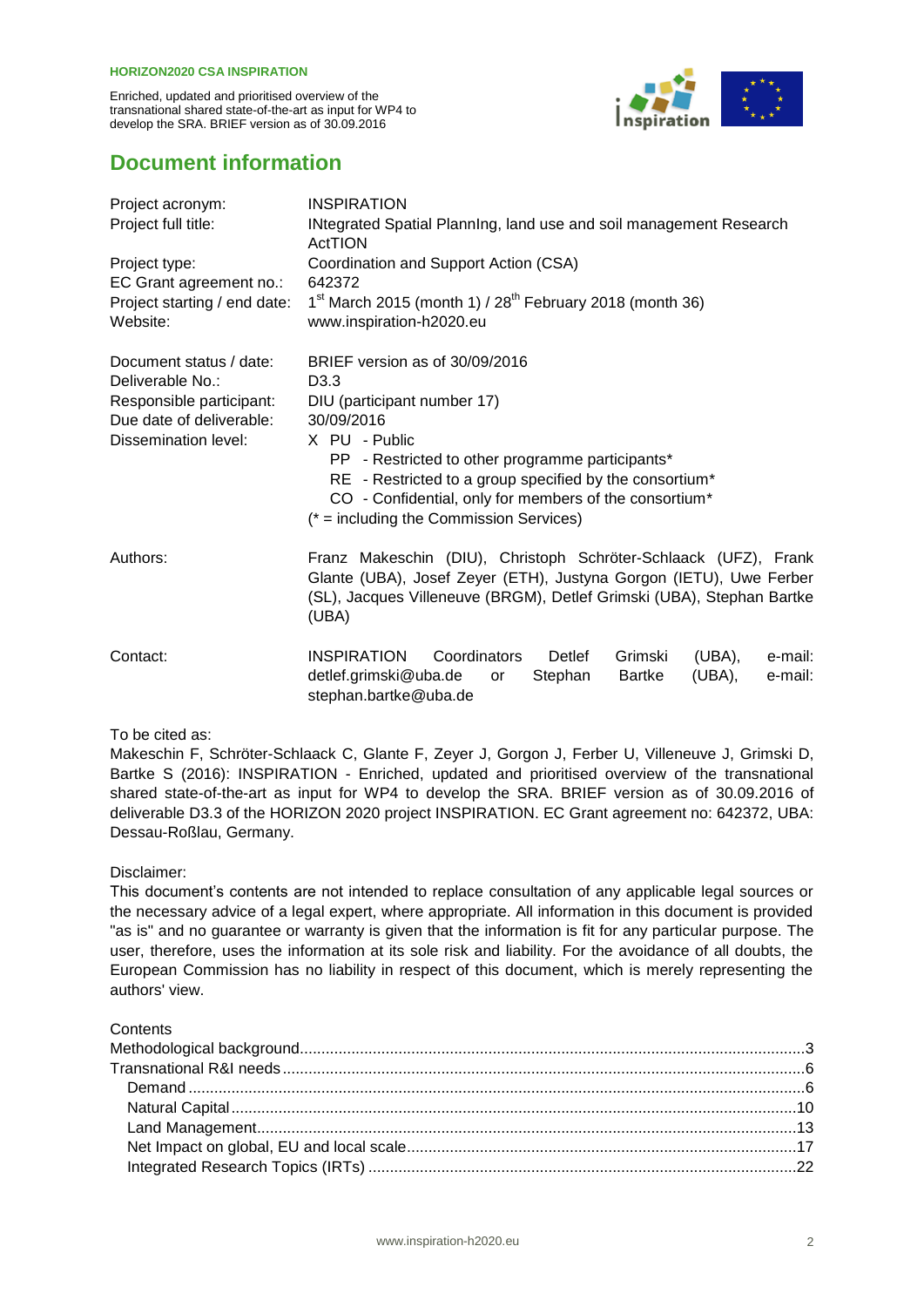

## <span id="page-2-0"></span>**Methodological background**

Fig. 1 shows the workflow of WP3 between March and October 2016 including desk study, transnational multi-stakeholder workshops forming the transnational commons towards WP4. Find details in the subchapters below.



*Fig. 1: Overview of workflow and summary of steps of WP3*

#### Identification Clustered Thematic Topics and Integrated Research Topic

This approach attempts collating the demands in clusters linked to the conceptual model, i.e. aggregated under 4 themes as well as across them.

#### **Box 1: Conceptual model of INSPIRATION**

*Sustainable land management seeks to balance the demand and supply of resources and our natural capital, to cope with the effects of several driving forces putting pressure on the system and to decrease the global footprint of human made production and consumption activities. Thereby the main EU societal challenges, which are expressed in the Horizon 2020 work programmes, will be addressed. In order to identify cross-country and cross-sectoral knowledge gaps, research questions are structured along four overarching perspectives within INSPIRATION's conceptual model:*

*Land and the SSW-system are goods and natural capital stocks that have to be used in a way that maximises the non-depleting use of ecosystem services. However, there are manifold drivers which affect natural resources, their potentials as well as their use, and which may eventually lead to a degradation of whole ecosystems. Intensive and unsustainable land use may have significant impacts to ecosystems and their ecological functions. Additionally, ecosystems are affected by natural drivers like extreme climate events in particular due to climate change (flooding, dry period, etc.).*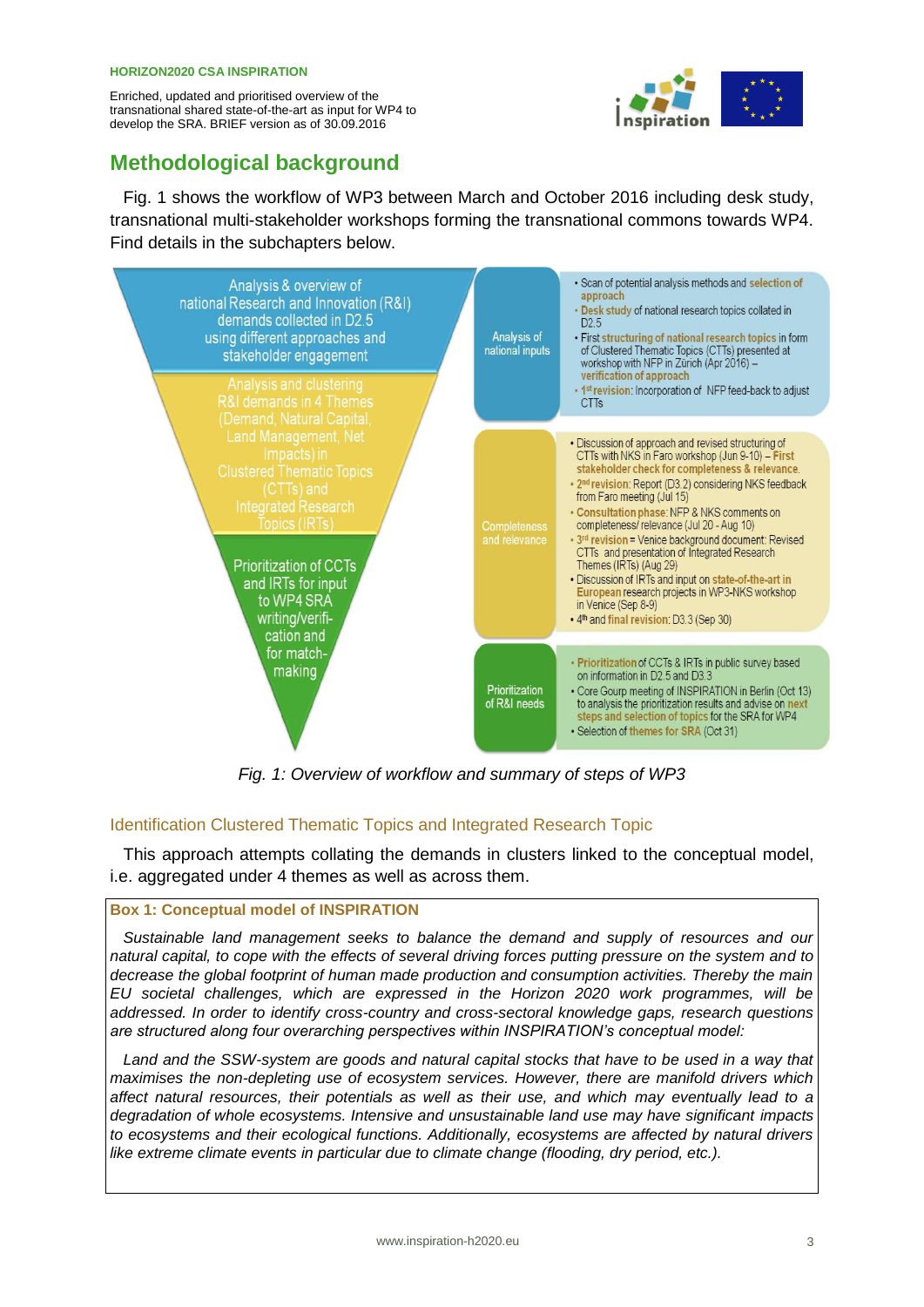#### **HORIZON2020 CSA INSPIRATION**

Enriched, updated and prioritised overview of the transnational shared state-of-the-art as input for WP4 to develop the SRA. BRIEF version as of 30.09.2016



#### **Box 1: Conceptual model of INSPIRATION - continued**



*Principally, there are conflicting interests regarding land use among many relevant stakeholders in society, such as farmers, land planners, developers, industry, citizens. As a rule, both are following mainstreams of a paradigm of 'Either-Or': expectations of land-users towards maximizing economic benefits on the one hand, and maximum requirements from environmentalists towards protective regulations on the other. Thus the sustainable management of agricultural, forest and urban land resources as well as the conservation of biological diversity or natural capital has to follow integrated, cross-sectoral concepts in order to address the different demands of all stakeholders. Moreover, the*  economic, societal, administrative and political impacts, which are steering and governing land use in the broad sense have to be considered. Thus the net-impacts on a local, regional and global as well *as temporal scale are significant back-coupling drivers and determinants of crucial importance.*

*These challenges must be tackled to benefit from the land and the soil-sediment-water system and to avoid depletion of our natural capital and resources. Better land use and land management are the means to that end. Multi-dimensional and intra-disciplinary approaches to research have been very successful in building our present understanding of ecosystems with their services and to protect natural resources. The challenges we face inherently straddle disciplinary boundaries and changes in one domain can have unwelcome and unforeseen consequences in another.* 

First, a spread sheet approach is used to structure the diverse national research topics, where the Theme Leaders first prioritise the national research topics according to their perceived major, minor or not given relevance for the specific theme. It can augment the systematic text analysis and the identification of overall research topics by looking at the national report from a theme-wise perspective, thereby interpreting results of WP2 in the light of INSPIRATION's conceptual model. Research collated under these four theme perspectives were to be clustered across the INSPIRATION countries in so-called "Clustered Thematic Topics (CCTs)" within each of the four themes, which are representing perspectives under which to analyse the national research needs collated in D2.5. These themes aim to cluster research gaps regarding sustainable land management stewardship along four questions targeted at revealing the strategic research demands. For each area, a Theme Leader is taking the responsibility for the execution of the evaluation and synthesis.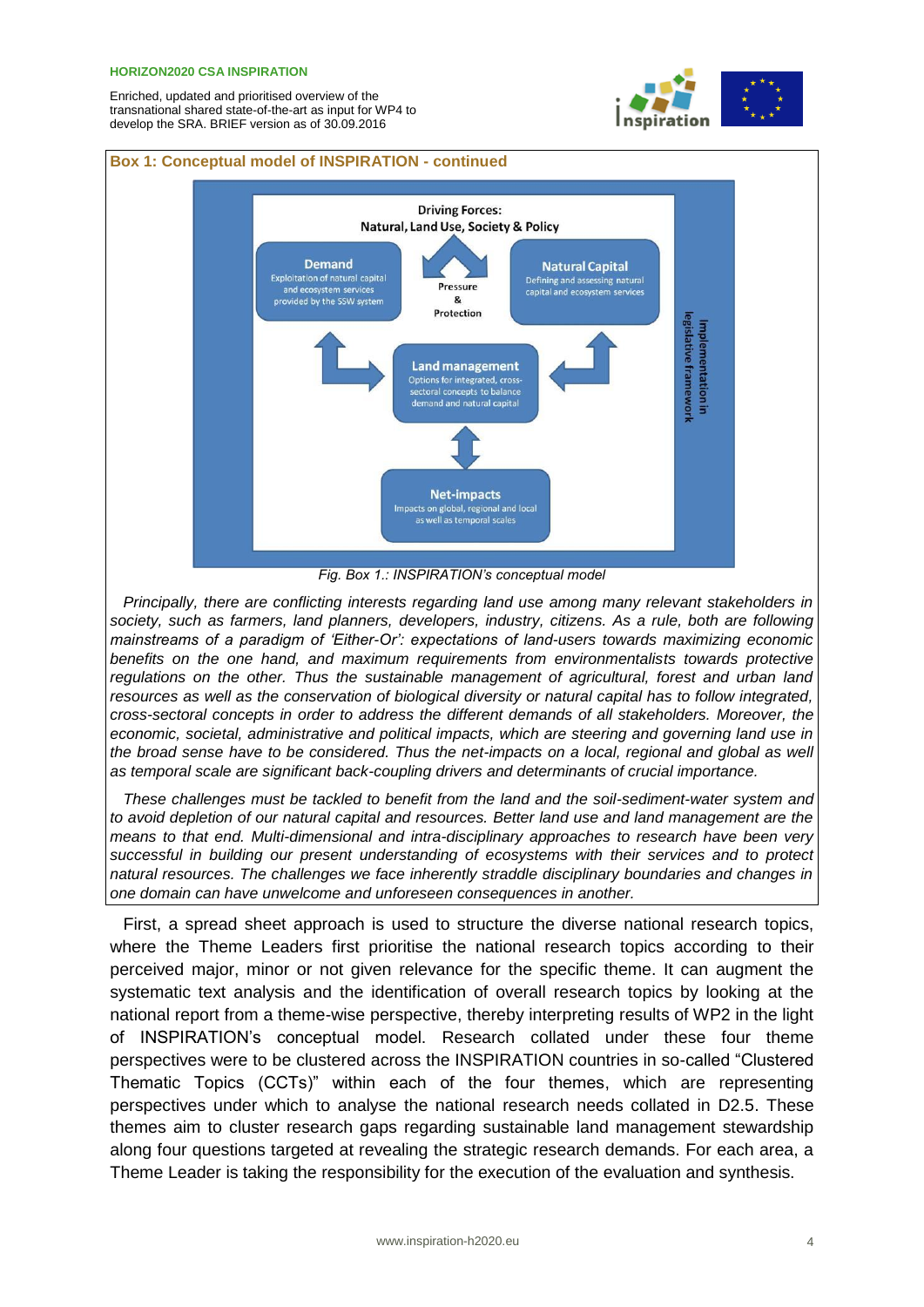

#### **Box 2: The 4 INSPIRATION Clustered Themes**

*Demand: What does society demand from natural capital and ecosystem services including the SSW-system? – Theme Leader: J. Villeneuve BRGM*

*Natural capital: What has nature, including the SSW-system to offer and which determinants sustain the system? – J. Zeyer ETH*

*Land management: What are options for an integrated, cross-sectoral land management to balance societal demands and natural capital? – J. Gorgon IETU*

*Net impacts: What are the impacts of different options of managing natural capital, including the SSW-system on global, regional and local as well as temporal scales? – C. Schröter-Schlaack UFZ*

In a final step, to address and collate the cross-country topics that also crossing and bridging the four themes, "Integrated Research Topics (IRTs)" are identified.

The advantage of this approach is that it allows identifying cross-national and crosssectoral research priorities in each of the themes of the conceptual model – and in the last step across them. It helps overcoming the risk of developing sectorally isolated research priorities, e.g. for agriculture, river management or soil science, while it seems imperative to acknowledge the interplay of these activities and of different disciplines in gauging a better understanding for future research needs. A certain disadvantage but also chance, however, is that this approach could require more efforts in communicating the conceptual model and the content of each theme to be comprehensible to NKS / NFPs.

Figure 2 illustrates on the left the collation of national research topic under the four themes of the conceptual model. On the right, the identification of "Clustered Thematic Topics (CCTs)" and "Integrated Research Topics (IRTs)" is illustrated.



*Fig. 2: Approach to assessing research topic relevance for aggregated themes (left) and for identifying Clustered Thematic Topics (CTTs) and Integrated Research Topics (IRTs) (right).*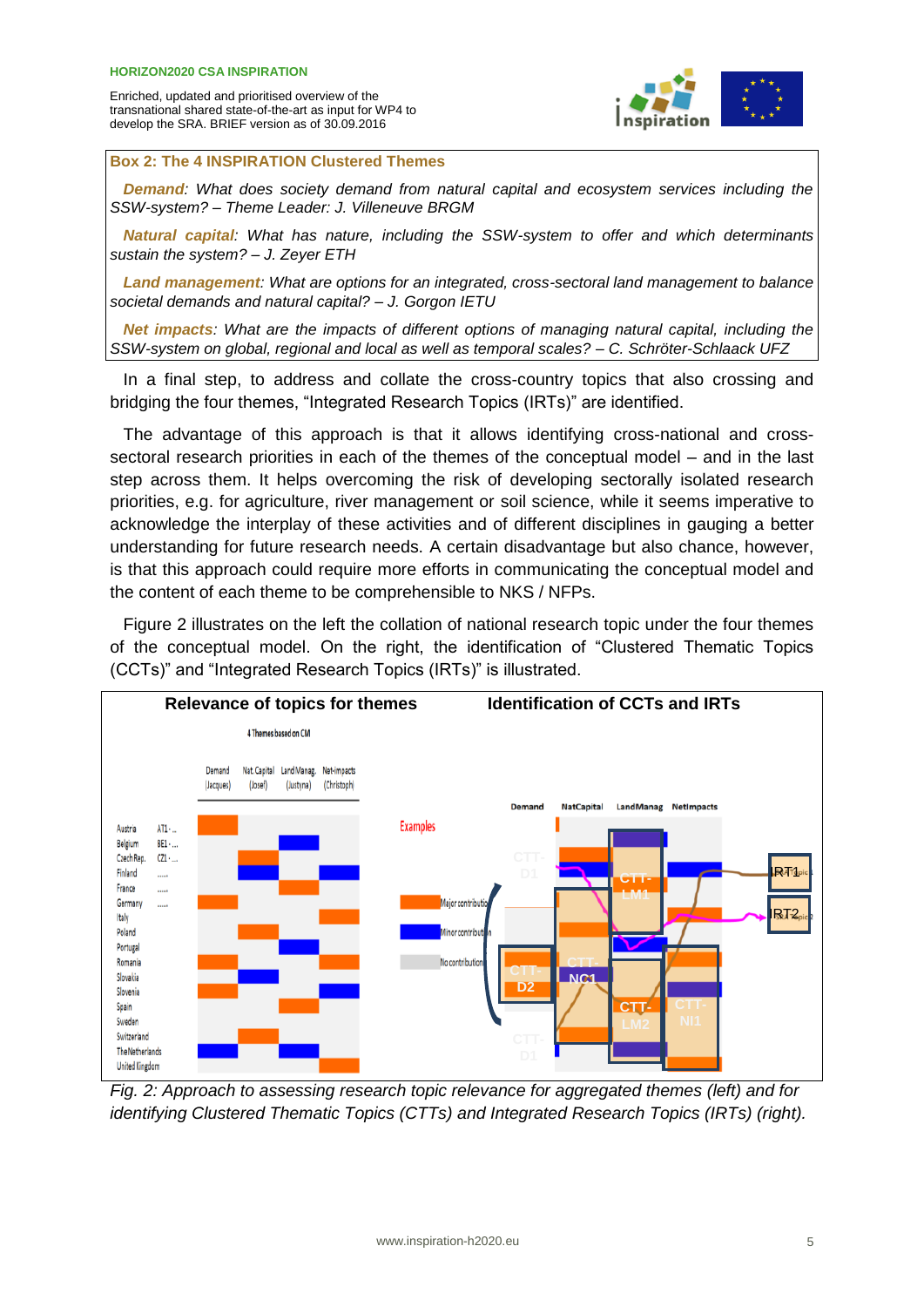

### <span id="page-5-0"></span>**Transnational R&I needs**

#### <span id="page-5-1"></span>**Demand**

The theme Demand focuses on the thematic approach of research and innovation needs concerning the "demand" for the SSW system services. The research questions expressed in the national reports (D 2.5) are structured in seven clustered thematic topics (CTT). The first aim is to understand the links between consumption and the use of the SSW system services: the need is to quantify and map in time and space the systemic aspects of the nexus of SSW resources used for the final consumption of goods and services. A second issue is to adapt the consumption to mitigate the demand for the SSW system services: the need is to find more "resource-efficient" ways of consumption linked the direct demand of bio-sourced goods and area for the built environment and to save resources. And finally, to quantify and assess the indirect demand of SSW system services: how to assess the (long term) demand for ecosystems services used to preserve/improve the quality of life, the health.

#### **CTT-D1: The 4 F´s: Food, feed, fibre, (bio)fuel**

Soils are as production site the primary geo-resource for production of biomass and a key element in the bioeconomy (the so-called four F´s). Biomass is used for production of agricultural goods for direct consumption or for conversion to diverse food products or chemical raw-material (like oils), for feed in animal husbandry, for various fibres and play especially with organic renewable in energy production as non-fossil fuels a growing role.

On the other hand, soils as production sites for biomass are increasingly threatened by land and soil consumption for infrastructure and because of land degradation, so the availability of fertile soils is shrinking, while demand for the 4 F's is growing. Furthermore, consumption behaviour towards higher meat diets and luxury food together with climate change and adaptation challenge soils and their role for water production and functional biodiversity. While soil assessment traditionally concentrates on biomass production, the provision of environmental services have to be taken into account and evaluated since they are increasingly demanded by society to contribute to human life and environmental quality such as flood protection areas or nature conservation (see CTT 4 and CTT 7).

Use of degraded soils for non-food purposes may be an option as a remediation method too and may avoid a conflict with food security. Remediation of degraded soils may also help in carbon management (sequestration) or improvement of local economy.

Integrated land assessment, land management and land use planning need reliable, actual and easily accessible data of land use, soil quality, and data knowledge. Basis for that is an integrated knowledge and management of data availability and security.

#### **CTT-D2: Regulating Ecosystem services**

The topic of soil, sediment and water ecosystem functions includes research needs related to regulating and maintenance services. These are changes and interactions of biogeochemical cycles, soil carbon dynamics and climate change impacts on it, balancing bio-economic pressures with needs to adapt to climate change and protect biodiversity in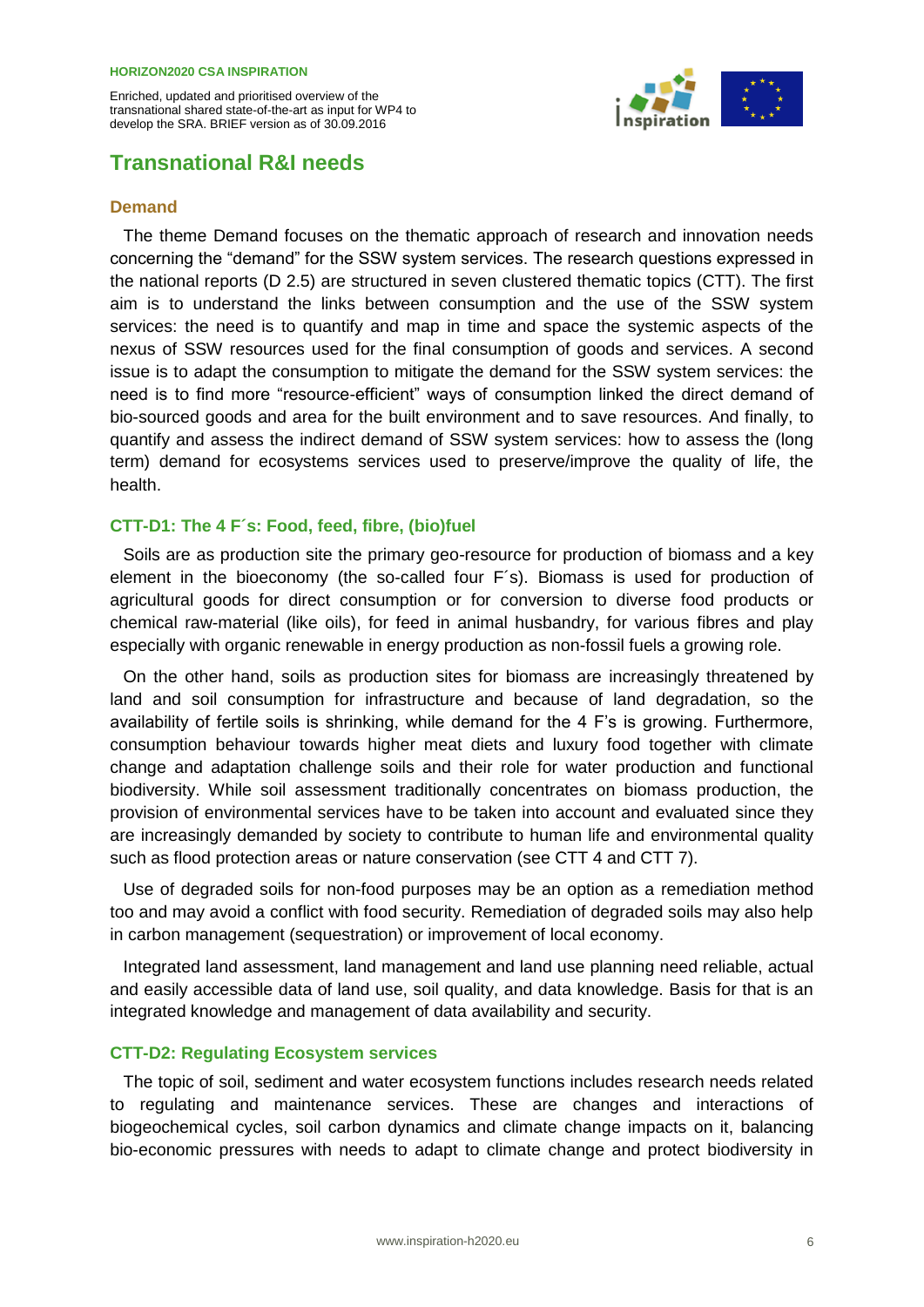

forests and mires, identification of soil-related preconditions for sustainable intensification of food production, and assessment and mapping of soil ecosystem services.

Sustainability and sustainable management of natural resources require an optimization of soil functions including approaches, methods and instruments of the productive land against its transformation towards build-up areas. Other demands are intensive and ecologic acceptable productions in agricultural and forest country, the effect of land management due to ownership changes, and the harmonization of methods and structure of data.

Research needs are related to soil functions and services in general, the development of a specific methodology of evaluation of the demand and supply of soil functions and services associated to urban, industrial, natural and production (agricultural and forest) ecosystems. Challenges are also on an integrated modelling in order to optimize the management of the landscapes in link with the agro-ecosystems. Special attention in different regions has to be given to re-valorisation of degraded sites according to their future urban, suburban or rural use (see for example the "Evaluation of expenditure and jobs for addressing soil contamination in Member States" at [http://ec.europa.eu/environment/soil/pdf/Soil\\_contamination\\_expenditure\\_jobs.pdf\)](http://ec.europa.eu/environment/soil/pdf/Soil_contamination_expenditure_jobs.pdf) Attention has to be given also on potentials and dynamics of carbon sink and sequestration potential and GHG balance dependent from sites and land use.

The restoration of soils is a way to improve ecological services also why soil contamination affects ecological services detrimentally. Even if sometimes ESS services may be facilitated by contamination (e.g. interesting biodiversity).

#### **CTT-D3: Urban / infrastructure land**

The demand on land for settlement areas, surface as well as subsurface infrastructure, as well as other uses such as landfill sites is constantly increasing. Land use in itself is in constant transition according to the needs of stakeholders (residential areas, industry, mobility/transports, recreation areas, housings,…). Urban expansion, population density and type of land use of the different regions - all affect the social, economic and environmental quality of cities and regions and have effects on the soil and city climate. The high demand leads to conflicting goals in regards to the use of land, for example, for settlement and infrastructure as well as green infrastructure in urban areas. Expanding areas with specific land uses are faced with the task of mobilizing land potentials despite the presence of a high level of competition for use. On the other hand, stagnant or shrinking regions have a surplus of land potentials which require concepts for deconstruction and the re-naturalisation of land. Brownfield remediation and recycling for urban use play a major role in saving soils for other purposes.

#### **CTT-D4: Water**

Clean and sufficient water is a key element for a healthy functioning SSW-system, the production of biomass, the provision of clean drinking water and groundwater sustainability. It is also a driving force for landslides and floods within the SSW-System (see CTT-.6) Special attention should be given to water resources affected by agricultural land use i.e. high density of livestock breeding, agriculture, irrigation, transfer of agricultural land to settlements and ongoing climate change.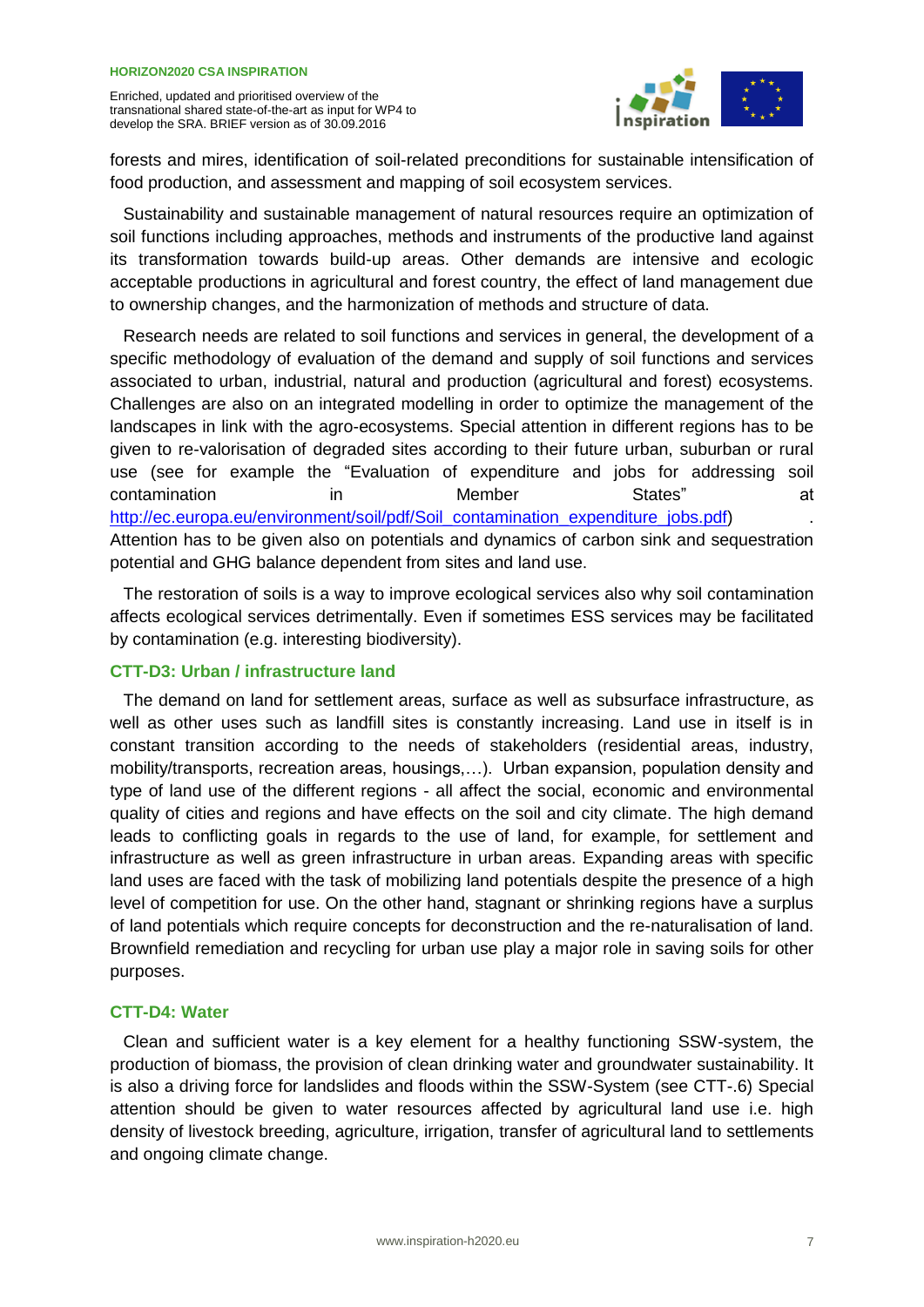

The EU will increase the reuse of treated waste water to fight water scarcity [\(http://ec.europa.eu/environment/water/reuse.htm\)](http://ec.europa.eu/environment/water/reuse.htm). Open questions are the contaminants in the water and the treatment for cleaning. This is also a major question for intact soil functions (filtering and buffer functions).

Within the landscape context key questions on water research are needed for assessment methods for spatial water potentials for agriculture in the context of different land use intensities and changes as well as water balance in meso-catchments. Other needs exists on (existing and) emerging pollutants for (drinking) water from surface and groundwater, for retention potentials for water in micro- and meso-catchment and reducing natural hazards, the quality and quantity of surface and groundwater, knowledge on water resources fluctuations within seasonal fluctuations and the demand from different sectors like agriculture, industry and homes. Finally manageable models have to be elaborated not only for waters users itself, but also for planners and politicians.

#### **CTT-D5: Geological (and fossil) subsurface resources**

Geological subsurface resources like peat, gravel, sand, lignite and other materials are needed for economic development. The shallow extraction of resources (peat and brown coal more in the past, currently still sand, clay and gravel) influence landscapes strongly. Extractions (shallow and deep extraction such as salt) also leave space that can be reused or re-developed. Resource extractions highly influence the soil-sediment-water system and its ability to deliver ecosystem services.

Depletion of many non-renewable natural resources, such as minerals and nutrients, is an increasing problem. Sand and gravel has been used for decades in the construction of buildings and infrastructure. Some resources, such as gravel and good quality building material, have become scarce close to their consumption in cities and have to be transported considerable distances. Promoting the recycling of materials and alternative materials (biomass) can help to guarantee their availability and decrease environmental impacts, but methodology and procedures need to be further developed. As extraction activities are often only temporary, the re-use of land areas is an important issue and can provide new opportunities. Special attention should be given to re-use, re-built, and recycling to come not only to a circular economy but find examples for up-scaling of wasted materials.

Peat is known as a big source of energy and is also used in agriculture and horticulture. But peat is also a sink for  $CO<sub>2</sub>$  and thus a form of climate mitigation. When used it is a source of  $CO<sub>2</sub>$  and contributing to climate change. That is why alternative for peat have to be found and establish.

Lignite resources are great especially in the North of Europe but for instance Germany will bail out from the lignite mining. Because of remediation needs in shorter timer and on greater scale (mostly used as open pit mines) there will be a higher need development of effective remediation techniques than before.

Stones, gravel and sand are the most needed materials in the building industry. As far as we have activities in infrastructure development the materials are urgent needed. In some countries new sites to mine gravel and sand have to be developed because the known deposits are either depleted or blocked by conflicting uses.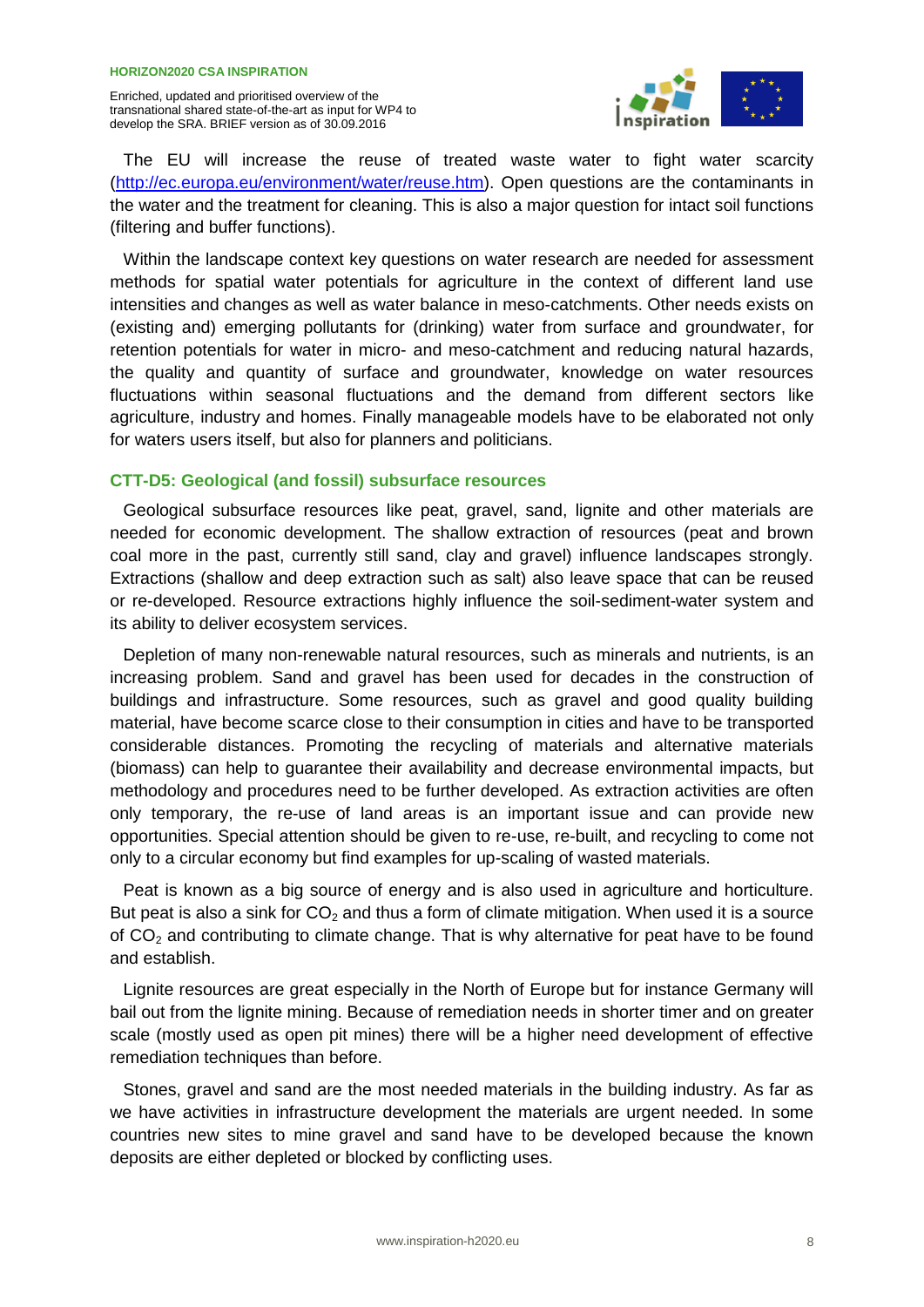

On the other hand the underground itself is an important resource e.g. for Aquifer thermal energy storage (ATES) and geothermal energy. The relative amount of geothermal energy will develop from 2.2 to 13 per cent from 2010 to 2050 in Europe and the potential is referred to 300 TWh/y for Germany only. In the geological underground, instruments to weigh up underground land-use claims are missing with special attention to geothermal energy, fracking and building activities. Traditional uses of the underground like mining of fossil fuels and minerals and ore mining have to take into account their impacts to the SSW-Complex as well. Therefore a competition in land use is remarkable between the different use of land and soil.

#### **CTT-D6: Areas where Natural hazards are prevented**

Due to the anthropogenic changes in the world – building up an efficient infrastructure for the economy – the risk for and vulnerability to natural hazards and disaster have increased. Firstly changes in nature (river straightening, deforestation and agricultural monoculture, non-proper land use, unconscious water management) cause land and soil instability. Secondly climate change increases this instability, especially in some sensitive areas in Europe like the Alps or in Southern Europe. River straightening and soil sealing increase the risk of floods.

Landslides occur in many different geological and environmental settings across Europe. For example, large rockfalls, rockslides, rock avalanches, mud slides and debris flows dominate in the Alps and steep slopes in other mountain ranges, but also in coastal areas of Great Britain, Bulgaria, Slovenia, Italy, France and others. Soil subsidence in lower countries and delta areas cause water problems in case of severe rains.

Approaches, methods and instruments of the lowering and elimination of natural hazards and risks incl. risk assessment on land use/soil use are needed. Examples for natural hazards are: floods, forest disasters, forest fires, geodynamic hazards and erosion. Risk assessment is necessary in relation the quality of water, in effects of drought and floods following climate change and anthropogenic changes in the landscape. Mitigation measures to lower abiotic and biotic damages on forest and agriculture have to be developed.

Societal awareness of the research on the protection of particular natural resources is low. There are available knowledge, methodologies and models focused on efficient and sustainable use of nature, natural resources, land-use, modelling the natural risks and hazards, scenario building, but their usability in the practice is low. Therefore stakeholders and the civil society should be more involved.

#### **CTT-D7: Health and quality of life (living environment)**

Environmental quality, standard of life and wellbeing are essential factors for healthy living. They need attention, especially in deprived urban areas as well as in rural areas characterized by intensive agricultural land use. Research and practice often focusses on single environmental mediums and the related sectoral political field or expert planning discipline. It concerns landscape planning, soil, groundwater and sediment contamination, emission protection, transportation, and noise protection; also the connection with the stakeholders.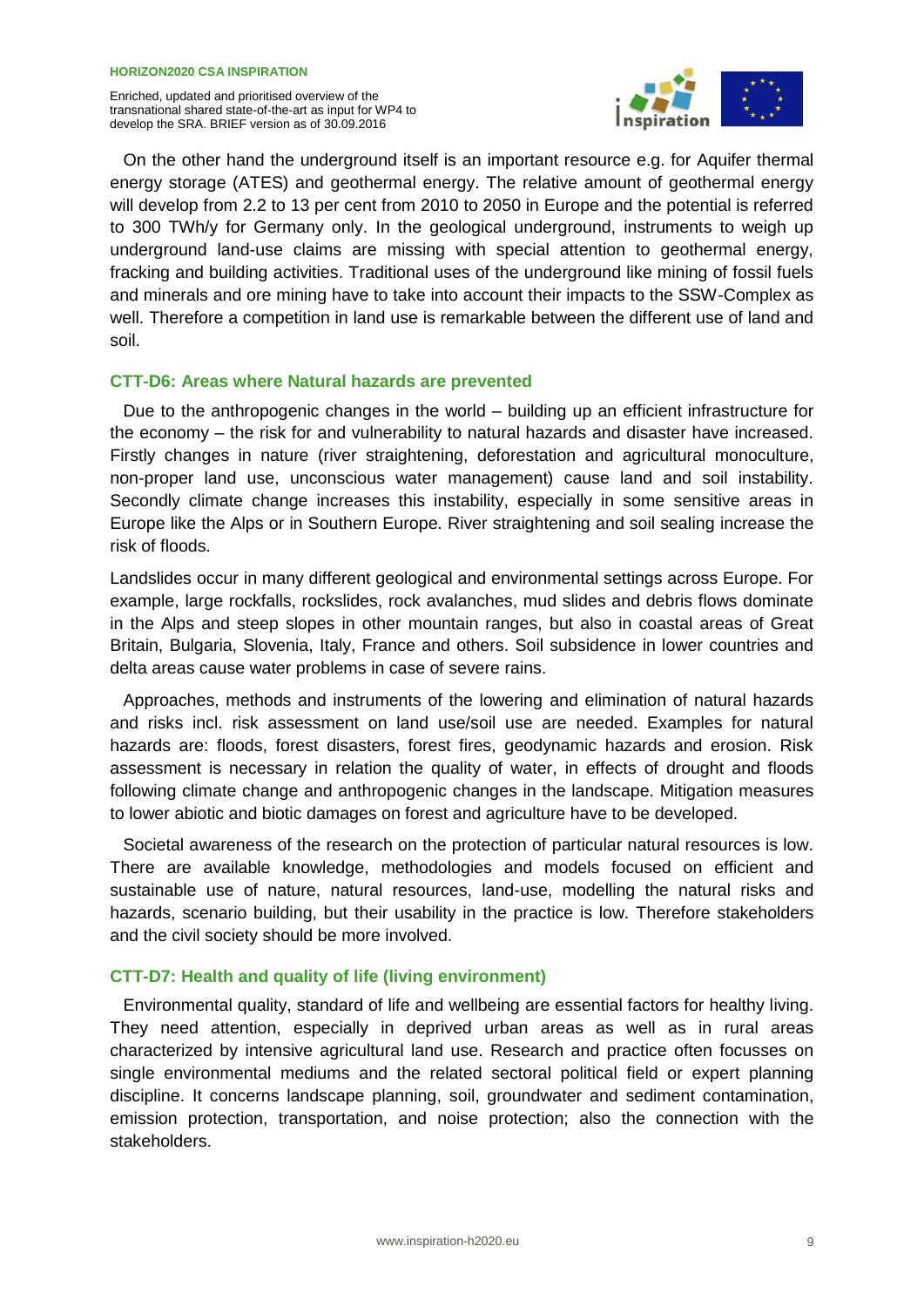

There is a need for an integrated approach when dealing with the living environment. This requires data, indicators and related tools for analysis which are integrative, practical and able to be communicated to the public and can be used in spatial planning processes. It is in this context that holistic instruments for the development of a healthy (smart) city should be created and tested through their use in demonstration activities.

Similar to cities there is a need for a healthy rural area affected by industry from urban areas (emission of dust, noise) but also by own emission e.g. from agriculture or industry moved out of the cities into rural areas. This is often the case in densely populated regions.

#### <span id="page-9-0"></span>**Natural Capital**

Based on a careful study of "D2.5, National reports with a review and synthe-sis of the collated information" (Jos Brils et al.) it was decided to highlight 10 CTT as being important within the theme "natural capital". This selection strictly relied on a bottom up approach and it was extensively discussed with the NFP at the workshop in Zürich (April 28-29, 2016). The overall concept was approved but the NFP suggested to add another CTT, namely "Geological ressources". At the workshop the NFP's also suggested to expand on the CTT "Intrinsic values of soils and landscapes". All these suggestions were considered and the modified version of the text was discussed with the NKS's at the workshop in Faro (June 8- 11, 2016). The feedback by the NKS's included the following major points:

- Quantity of soils, quality of soils, health of soils, carbon and green house gases are highly linked issues and should not be listed as independent CTT but merged into one CTT. This suggestion was considered in the present version of the text.
- Water is of paramount importance for all soil functions and this should be stressed in the text. This was now done all the way through.
- It will be a major challenge to quantify and monetize ecosystem services. A qualitative description of these services alone is a poor basis for soil management decisions. This suggestion was taken up and the Stern review is now mentioned as an illustration.
- There are a number of categorization concepts for ecosystem services and the NKS suggested to be mentioned in the text. This was done and for illustrative purposes the categorization used by the UNEP is shown in this version of the text.
- Several NKS stressed that soil management decisions are often very challenging because there is a legal conflict between private goods (e.g. land property, agricultural crops, real estate) and social goods (e.g. water quality, air quality, biodiversity).
- Last but not least a number of NKS mentioned that a splitting of the theme natural capital into CTT is inevitable but eventually somewhat artificial. Management decisions have to adopt an integrated view of all services.

In summary, after the workshop in Faro the text was modified and the theme natural capital now includes a total of 7 major CTT (see Figure NC-3)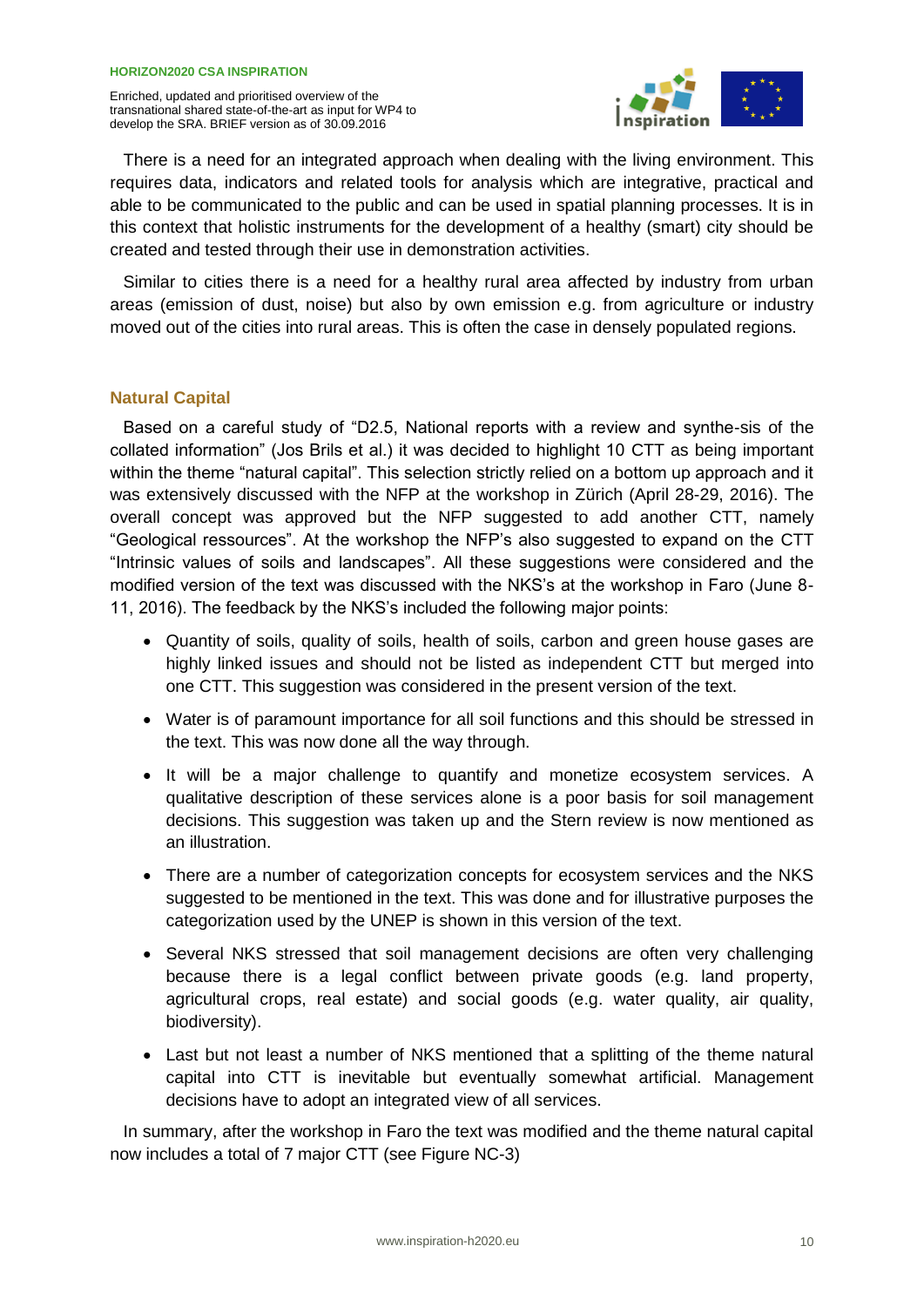

#### **CTT-NC1: Quantity and quality of soils, health of soils, soil carbon, greenhouse gases**

Soil quantity (in terms of  $m^2$ ) is an essential factor in agriculture and forestry as well as in housing and infrastructure. Scarcity of land with an adequate geotechnical quality triggers land use conflicts. Sustainable land use concepts are of paramount importance. However, for agriculture and forestry not only soil quantity but also soil quality is a crucial factor. A fertile unspoiled soil provides important structures (e.g. habitat for organisms) and functions (e.g. ability to catalyse biogeochemical cycles). A network of factors (e.g. compaction, exploitation, fertilization, etc.) can reduce fertility and the soil functions. The assessment of "soil health" is rather challenging. Soil carbon is a key factor for a fertile soil. Soil carbon has to be preserved.

Soils and particularly soil carbon play an important role in the cycling of greenhouse gases (GHG). Soils can produce or consume GHG. A few examples: Carbon sequestration by forests, selected crops or in wetlands is a major mitigation strategy for carbon dioxide. Overfertilized and poorly drained soils can produce nitrous oxide. Well aerated soils can act as sinks for methane.

Last but not least it has to be stressed that water is a key factor for all major soil functions. Water is of paramount importance for physical (e.g. water as a transport vehicle), chemical (water as major solvent) and biological (e.g. water as basis for any life) processes.

#### **CTT-NC2: Biodiversity, organismic and genetic resources**

Soil is the major habitat for organisms (flora and fauna as well as microorganisms). A broad diversity is essential for the stability and resilience of an ecosystem. This is particularly important with regard to climatic extremes which may put a soil under pressure. The socalled "carrying capacity" is linked to diversity. The diversity is important on different levels: (i) Diversity of ecosystems, i.e. different habitats, (ii) diversity of organisms, (iii) diversity of genes (from an agricultural point of view important for future plant breeding), (iv) diversity of functions (e,g, functions can substitute each other which enhances the stability of the ecosystem.

#### **CTT- NC3: Water, water cycle**

The hydrological cycle between soil, surface water, groundwater and atmosphere largely relies on an undisturbed landscape. Sealing of soil surfaces, limited river bank infiltration, soil compaction, etc. can interrupt the water cycle and impede the water quality. As a consequence of climatic change parts of Europe may be subject to severe water shortages or surpluses. Both will affect agricultural productivity. In coastal zones a lowering of the groundwater table might enhance the salt water intrusion into the groundwater. In inland areas, an enhanced irrigation and evaporation may lead to a salinization of the agricultural soils.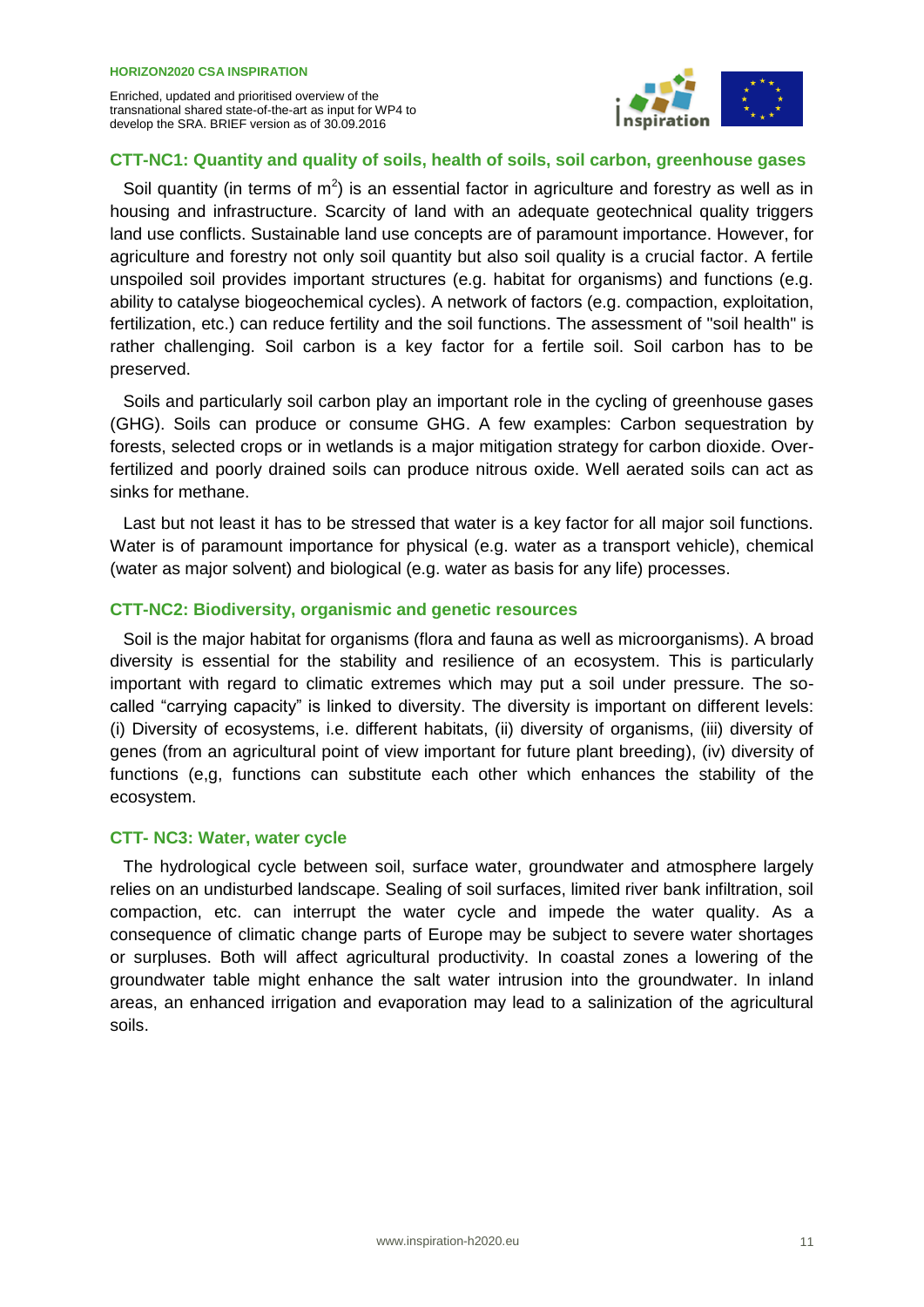

#### **CTT- NC4: Pollutant degradation, filtering and immobilization capacity**

Soils, aquifers and rivers play important roles in pollutant degradation. Organic pollutants (e.g. pesticides) can be degraded by microorganisms, metals can be chemically and biologically converted (e.g. redox reactions). The biological degradation of pesticides was extensively studied by the agrochemical industry. The potential of soils to degrade and detoxify organic pollutants is an outstanding ecosystem service. Metals cannot be degraded but a number of redox reactions in soils may lead to an enhanced mobility (i.e. metals will be washed out) or an enhanced immobility (i.e. metals will be adsorbed to surfaces and thus lower their bioavailability).

#### **CTT-NC5: Prevention of erosion and mud slides, natural hazards**

A healthy soil with an adequate plant and tree cover is an important stability factor with regard to erosion, landslides and avalanches. These factors can hardly be matched by technical means. For example, a healthy forest in alpine zones provides a solid avalanche protection. On the other hand, an alpine meadow which is not cultivated any more or which is covered with alder provides a poor avalanche protection. For the sake of completeness it has to be noted that "normal" processes of erosion followed by sediment transport can also be beneficial for low lands.

#### **CTT-NC6: Geological resources**

The surface and subsurface, respectively, can offer deposits of minerals (e.g. metals) and building materials (e.g. rocks, gravel, sand). Moreover, it can be a source of energy (e.g. wood, fossil fuels, and geothermal energy). Peat may serve as an example: For centuries in many parts of Europe peat was excavated and used as fuel. As a consequence the ecosystem services associated with peat were reduced (carbon sequestration, intact water cycle, high biodiversity, etc.).

#### **CTT-NC7: Intrinsic values of soils and landscapes**

Soils, flora and landscapes have intrinsic values (e.g. aesthetic, cultural and social values) which can hardly be monetized. These values can be a basis for tourism and recreation. "Cultural landscapes", or man-made landscapes (in German *"Kulturlandschaft",* in Dutch *"Cultuurlanschap"* ) can be unique from a cultural, social and historical point of view. One has to be aware of the fact that these intrinsic values are often public goods (e.g. esthetical value of a landscape, biodiversity on an alpine meadow) whereas the challenges from the demand side are often private interests (e.g. infrastructure for tourism, real estate).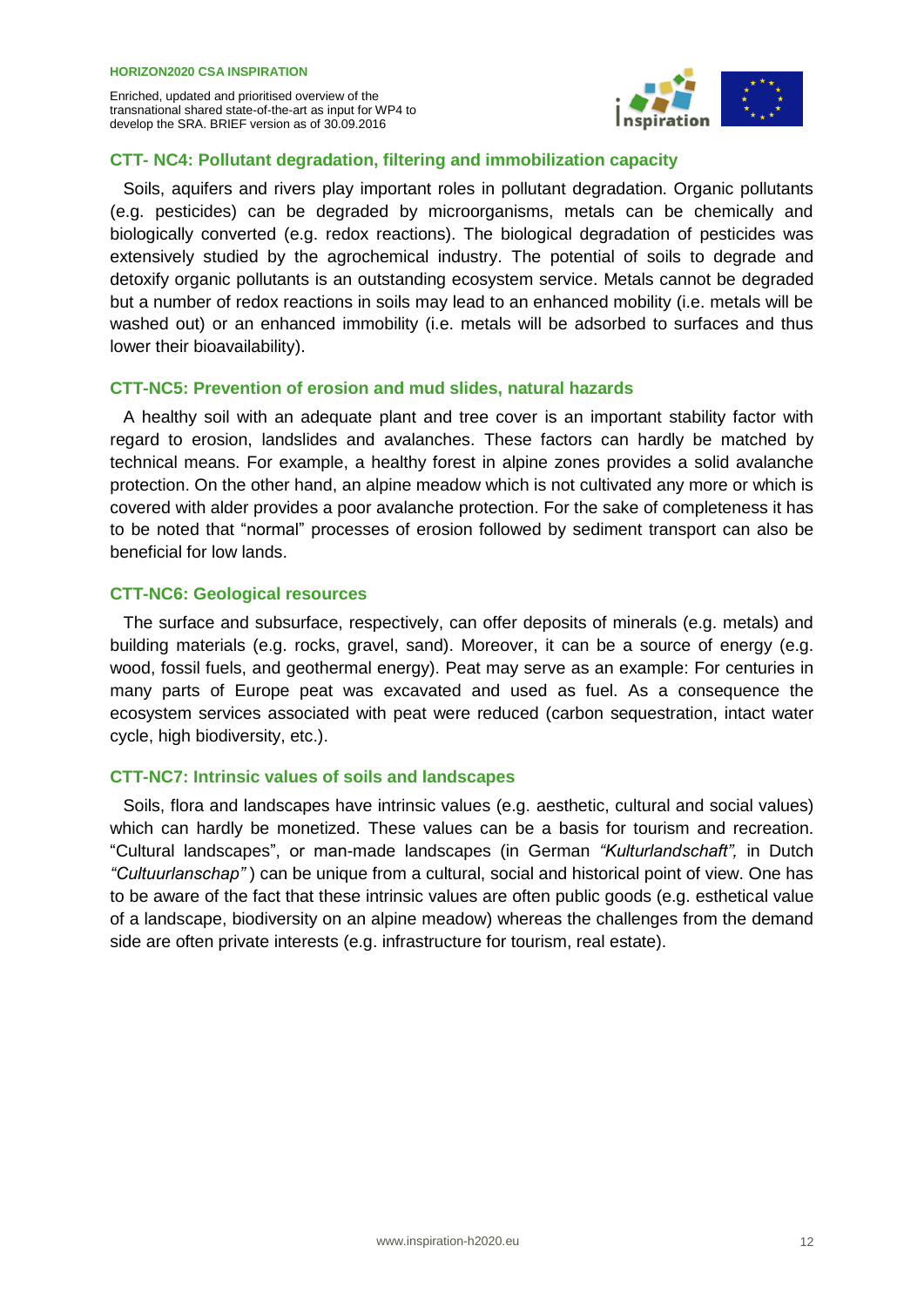

#### <span id="page-12-0"></span>**Land Management**

#### **CTT-LM 1: Governance, management mechanisms, instruments and policy on Land Management**

Governance in the context of land management is defined by the policies, using appropriate instruments and mechanism and the institutional, administrative framework. Making better use of existing instruments as well as introduction of new innovative mechanisms, based on a circular land use approach, will help keep more of Europe's land in beneficial use. The main challenge related to land management governance in Europe is the diversity of administrative and planning systems in EU members' countries as well as dynamic private sector initiatives e.g. in urban development and agriculture. Different countries have taken different approaches to land management and have different planning culture including: law and regulations, fiscal and economic system, complexity of investment's procedure and public information and communication. Content of this topic includes a common focus of many innovative approaches being defined in the partner s' countries as a research needs. These research needs can be further subdivided in four subtopics:

#### *CTT-LM 1.1: Policy and Institutional aspects of land management*

Policy and institutional aspects of land management are related to a broad scope of "land management" issues like: political regulations and public involvement, social and environmental needs, right of ownership, financing of land purchase, establishing and enforcing development controls, instruments mechanisms, which are focused on land management. The proposed research topics can be related to the efficiency of administrative procedures, management of land uses and spatial policy coordination. Identifying innovative solutions as well as institutional capacities required to carry out all of these tasks seek to introduce a new, holistic and systemic approach to land management, including urban-rural interaction. The integrated approach to land management reflects importance of coordination within broader as well as specific local context. Many research questions which are included in the national reports refer to these aspects of land management.

#### *CTT-LM 1.2: Spatial Planning*

Spatial planning goes beyond traditional land-use planning to bring together and integrate policies for development and use of land with other policies and programmes. Spatial planning plays an important role in achieving the spatial relationships between societal needs, economic activities and natural capital stewardship and is designated to regulate use of land balancing private and public interests. In Europe, the relationship between spatial planning and measures to protect and enhance the soil and land varies from system to system. Due to the growing complexity and speed of the changing processes related to the particular context of land, it is more and more important to be able to have a real-time and flexible response to problems and opportunities. A general requirement for better and effective spatial planning is that environmental and societal objectives should be identified at an early stage of the planning process. It is crucial to develop support measures and guidelines that serve this purpose. There is a need to define multi-purpose guidelines which should respect various spatial planning scales (from global to local) and which should strengthen the ability of "land management" to deal with spatial, temporal and sectoral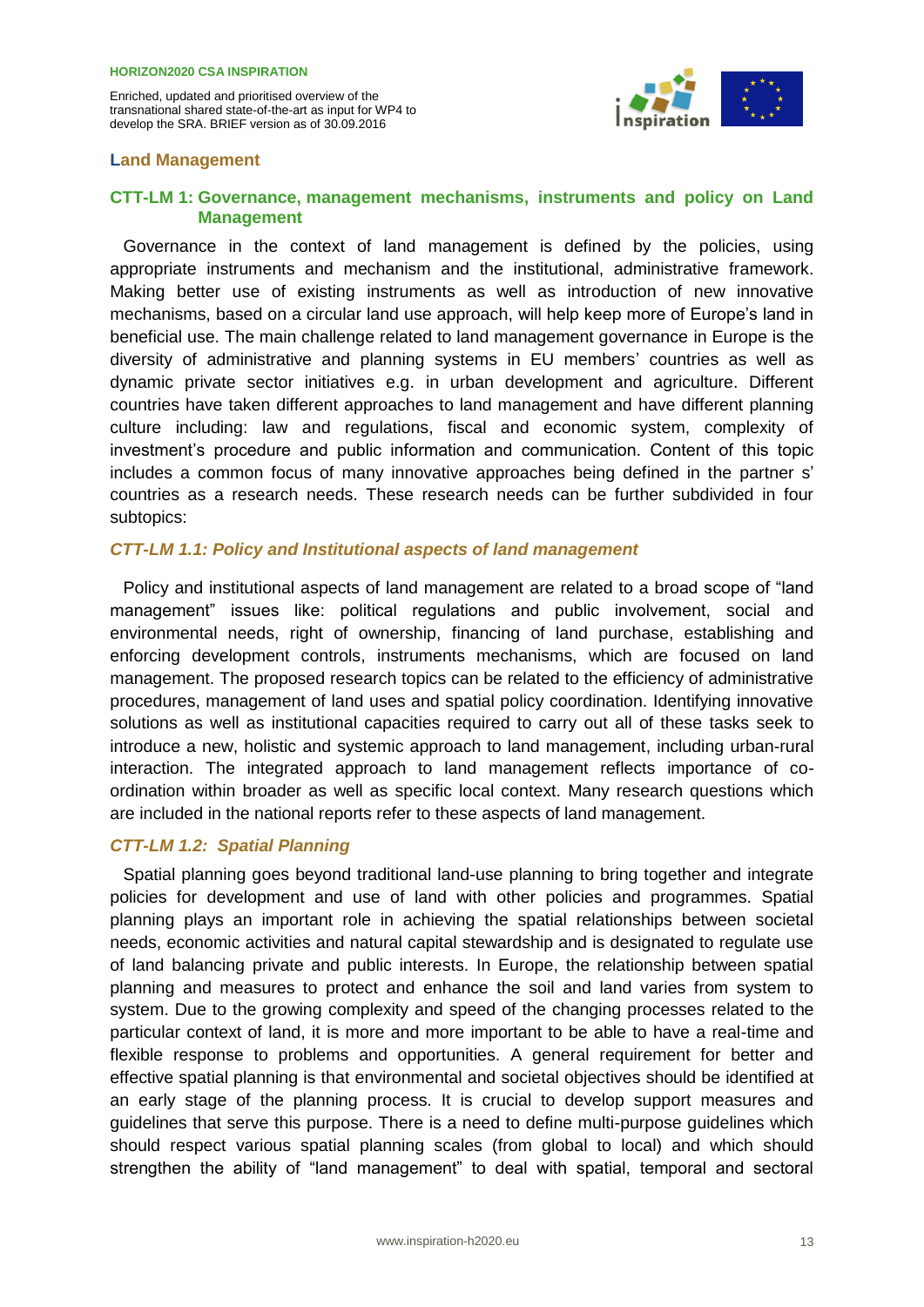

interdependencies among economic activities and with interrelationships between environmental and socio- economic objectives. Operational elements of spatial planning, e.g. new agencies and revolving funding instruments are required to coordinate different aspects of land management and improving soil land management quality.

#### *CTT-LM 1.3: Conflict management among different land use options*

Conflicts are an inherent part of land management. Competition among various land use options could create land use conflicts. Conflicting objectives exist in all types of spaces, on all scales and they reach beyond the set of instruments of spatial planning as "mutual spatial management process". These conflicts exist, and to deal with them in an adequate way require the scientific basis for the adequate balancing of decisions and proposed solutions. Spatial vision systems are not compatible enough with one another. Also the interdependence of the different actors of land use decisions has been only partially understood up until now and a strong demand exists for empirical research. Better land management and integration of different land use targets could support reconciliation of potential conflicts on different scales and minimize negative impact on society, ecosystem services and quality of space. All topics related to the land management have been also related to the conflict management. From this perspective, conflict management seems to be an important and widespread issue across many countries. Management of conflicts is needed in the context of land ownerships versus public interests, local and worldwide effects (like climate change adaptation, urban- rural interdependencies etc. There is a need to establish an integrated approach to conflict management, which should be coherent with all aspects of land management. There are research needs expressed by INSPIRATION's National Key Stakeholders to identify stronger involvement of wide range of stake holders especially end- users into the process of land conflict management on to address societal challenges.

#### *CTT-LM 1.4:Circular land use and land management*

Land is a finite resource. That is why better land use and management should present a strategic approach for sustainable development of settlement structures as well as efficient use of land as resource. Land-use from the perspective of circular economy refers to circular land use and management. Circular land management also offers a starting point for the achievement of the EU goal "no net land take by 2050" and the international goals related to a no–net–land degradation This concept can be described with the slogan "reduce - recycle – avoid", and is focused on new, innovative ways to minimize the consumption of land by reusing and redevelopment of, derelict and under-used land sites as well as on de-sealing abandoned brownfields as a compensation measure for newly urbanised areas in order to achieve a zero land take balance..In this context, the circular land management concept presents a comprehensive strategic approach for steering the development of settlement structures. Circular land management also offers a starting point for the achievement of the EU goal "no net land take by 2050" and the international goals related to a no–net–land degradation. Furthermore, circular land management can contribute to the implementation of strategies for climate adaption and "healthy" cities. Research is required to understand the patterns of behaviour and interdependencies of actors active in land-related policy areas. It is important to combine the strategies and instruments of circular land management through applied research and pilot case studies and in the sense of modular "tool boxes" to qualify a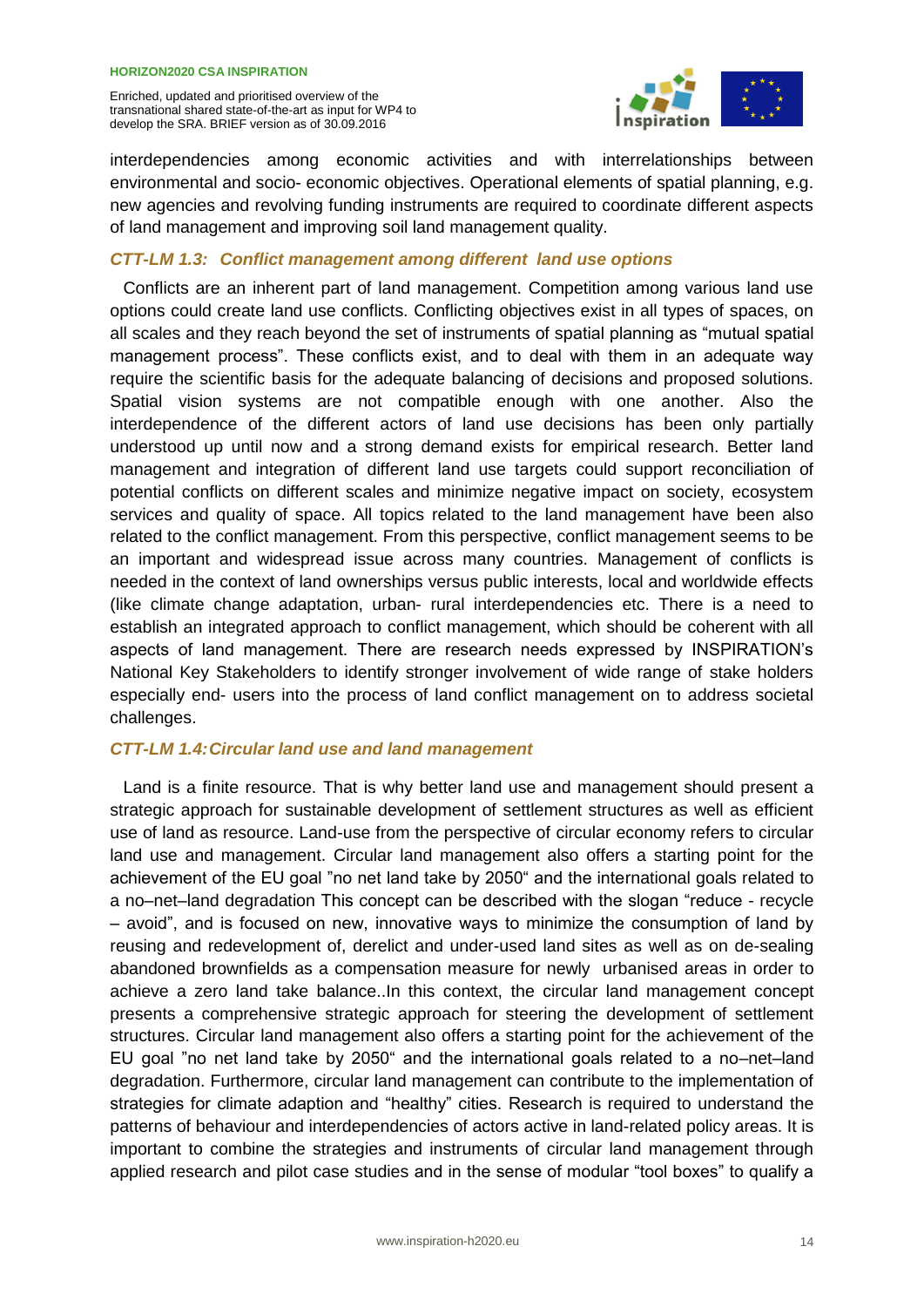

sustainable land management. As a part of sustainable land use the circular material management should be included. Since many European standards are affected by this, this action should take place on the European level.

#### **CTT-LM 2: Climate changes challenges for land management**

Climate change affects all European countries. It is seen as a serious challenge for the urban areas as well as for rural areas on different scales. Climate changes all over Europe are increasing the danger of droughts, floods, landslides and other hazards, affecting both the quality of life of people and economy/businesses development. The comprehensive understanding about the processes resulting from climate change should be deepened, and better knowledge is needed for more effective and suitable land use management. Due to global aspectsc climate change should be regarded differently than the other societal challenges. The main focus should be on the protection of environment and the support of sustainability within the changing conditions as a result of climate change. Nevertheless, climate change is seen to be the number one threat as it is a very complex problem, therefore needing integrated, cross-sectoral solutions. Extreme weather events, flooding, drought and environmental stresses impose new demand on spatial planning and land management. Spatial planning is an instrument for coping with effects of climate change and land management can be a strong instrument supporting development and implementation of counteracting negative climate phenomena. There is awareness on climate change as a societal challenge, that's why decision makers need to better integrate strategies for dealing with climate change into their development plans, rather than leaving them isolated as standalone policies and projects.

There is a need to work out land management instruments supporting climate change adaptation in the context of improving preparation for unexpected climate conditions in natural, semi-natural and built-up areas (rural and urban), through strengthening their resilience. Development of green infrastructure and nature-based solutions could enhance role of ecosystems services in the processes of strengthening this resilience.

#### **CTT-LM 3: Land as a resources in urban areas (Sustainable urban land management)**

Sustainable urban land management is referring to SDG Goal 11: Make cities inclusive, safe, resilient and sustainable. Cities build diversified and dynamic economies, and become the key engines of development (by 2030, almost 60% European population lives in cities, towns and suburbs1. It is widely recognized that cities play a vital role in social and economic development of all European countries. However many growing and shrinking cities have difficulties related to economic, environmental and societal problems closely related to the transition of land. Sustainable urban land management is essential for innovative and effective approach of urban policy (e.g. compact cities, smart cities, healthy cities…). Increasing urban density reduces the effectiveness of urban solutions to hazards management and increases the need for costly engineering solutions. That' why one of most important questions is: How to improve the cross-sectoral implication of urban development? The other important part of urban land management is referring to the necessity of efficient (re)use of land resources: such as water, energy, and reuse of derelict, degraded and post-

<sup>&</sup>lt;sup>1</sup> http://www.un.org/sustainabledevelopment/cities/ and http://www.eea.europa.eu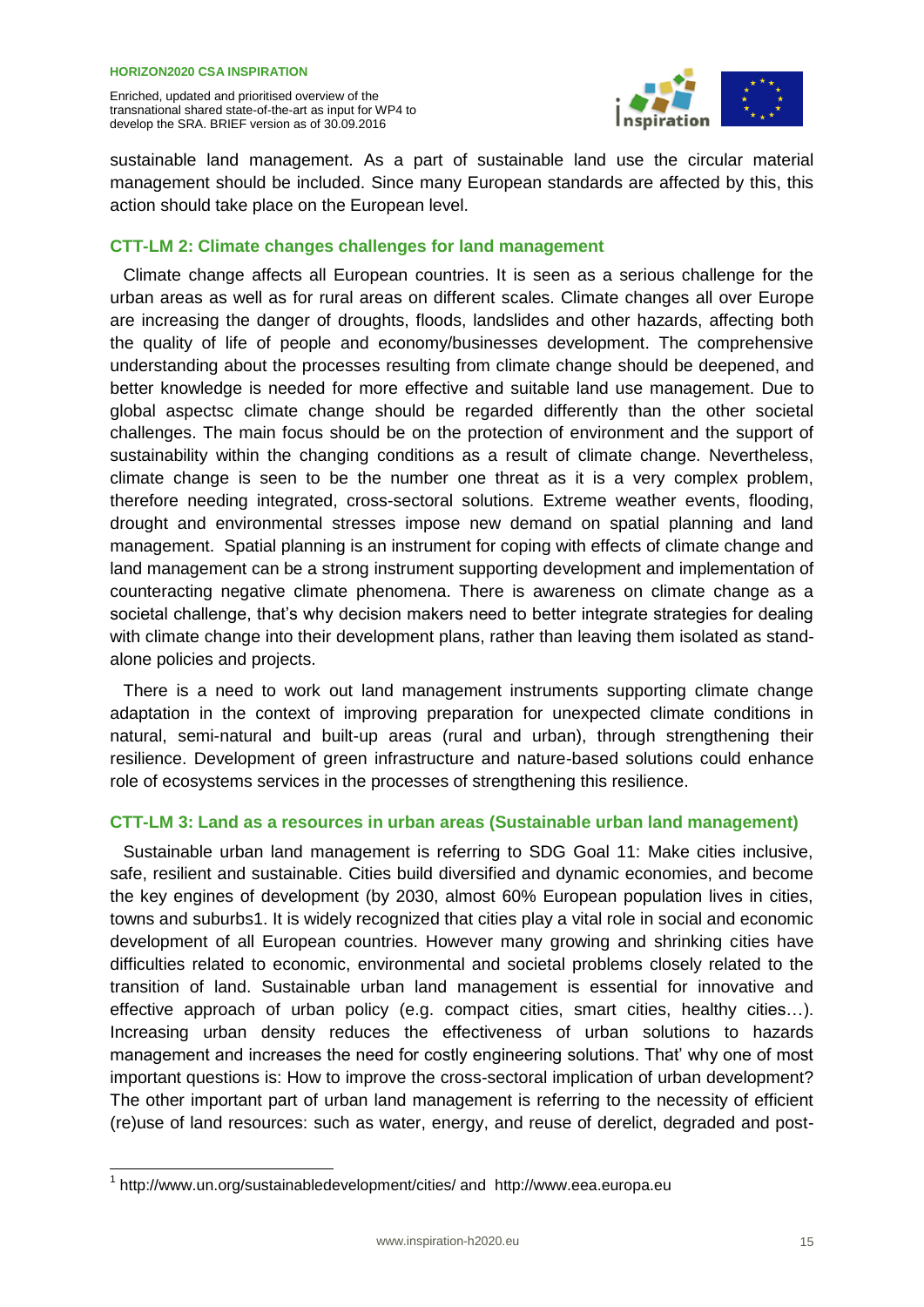

industrial urban sites. That's why is important to establish integrated solutions related to the multiple reused urban land, including those areas which recognised as a city's Brownfield's.

Main challenge for sustainable urban management is to find ways of balancing the needs and pressures of urban growth with the opportunities and constraints of the environment. Once a solution was found and agreed, implementation structures are required to avoid deadlocks. In this context further research-fields are: impacts of demographic change, economical effects of urban sprawl, nature protection in urban space sand role of urban green infrastructure and nature – based solution, brownfield revitalisation, improvement of quality and efficiency of urban infrastructure, (multifunctional use and flexibility of buildings and infrastructure), governance of urban structure such as, urban agglomeration, polycentric conurbation and functional urban areas.

#### **CTT-LM 4: Land as a resources in rural areas (Multifunctionality of rural areas)**

Sustainable urban land management is referring to SDG Goal 15:: Sustainably manage forests, combat desertification, halt and reverse land degradation, halt biodiversity loss.Landuse transition through agricultural production and the development of the countryside settlement structure are closely related to one another and the rural ecosystem services. There are a number of factors related to the transition of agriculture to urban land. Most important is the pressure on high quality soils by new settlements, which lead to urban sprawl and high level of soil sealing. Also demographic change and migration from rural to urban areas play important role in this process .However transition process also offers chances for experiments, new users and uses. Limited natural resources such as water and soil should be used and managed following the principle of sustainability, in order to preserve them for the next generations.

Due to high levels of urbanization in Europe, keeping balance between urban and rural areas became a crucial issue especially in the context of soil protection and land management in peri-urban and rural areas. Effects of loss of high quality agricultural land due to other land uses, e.g. energy production became a challenge for development of the rural areas. It should avoid extensive use of land, ensure soil protection, limit soil-sealing. Improvement of management measures for the cultivation of agricultural land is a very urgent topic because it addresses people worldwide. Implementable solutions with regard to regional adaptation are necessary. An international implementation of improved management measures will have a tremendous impact for small- and large-scale farmers. Sustainable use of the soil and multifunctional rural development could contribute to tackle societal challenges without losing soil quality. Environmental issues in rural areas are almost always related to environmental-development relationships like productivity and sensitivity of natural systems, as well as environmental hazards risk. Research in the field of "Rural Areas, Landscape Transition and Ecosystem Services" is needed on management and steering mechanisms, the development of the land/real estate market and environmental compensation measures linked to ecosystem services. Other important field of research related to the management of rural,, areas are:: innovative management of agricultural land. respecting their multifunctionality, pressure on high quality soils by settlement and species conservation, public awareness, on the economical, ecological and social value of landscape, biodiversity versus fertility of soils, role of soil-sediment-water-systems in planning procedures, long-term safeguarding of food security.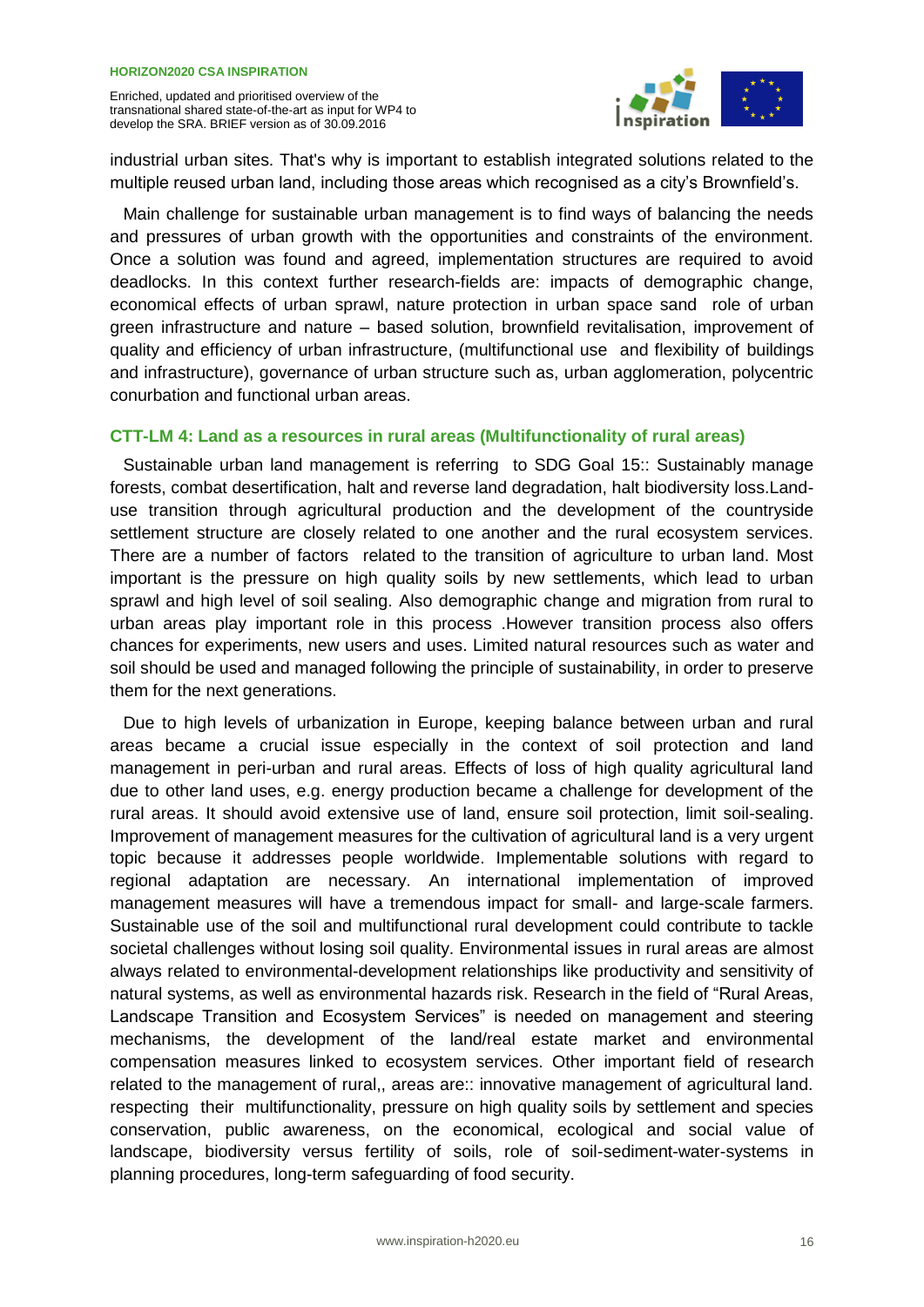

#### <span id="page-16-0"></span>**Net Impact on global, EU and local scale**

#### **CTT-NI 1: Developing impact assessment methodology**

This topic clusters R&I needs regarding methodological development of impact assessment approaches. The research needs can be further subdivided in six subtopics:

#### *CTT-NI 1.1: Development of methods and indicators to assess and monitor changes in SSW and net impact on human well-being and economic prosperity*

Despite a basic understanding of the connection between drivers of change and impacts on biodiversity, ecosystem integrity, human well-being or economic development, there is often a lack of appropriate indicators, monitoring systems and tools to assess magnitude of drivers and their impact on the SSW. A better monitoring of indicative indicators would help to inform decision making, e.g. via the monitoring of threshold values or the development of early warning systems, thereby reducing unintended or unforeseen environmental degradation and enhancing the net impact of land management to address societal challenges. In general, there is a need to develop an implementable set of indicators to monitor and evaluate the impact of e.g. use of natural resources, annual land consumption for housing and traffic or the vulnerability and risks due to impacts of climate change, floods, fire, landslides, summer tourism peaks, and depopulation etc. Depending on risk parameters, there is a need for short, medium and long term indicators that may respond to regional specificities.

#### *CTT-NI 1.2: Harmonization and standardisation in data collection and access*

A huge challenge for assessing net impact of land management is to identify (monitor) data needs, harmonize and standardise data formats and make available data better accessible for different stakeholders. In this regard, a range of research needs were expressed by INSPIRATION's National Key Stakeholders: There is a need for harmonized methods for comparability, reproducibility and transparency of data collection and management and to link data across different scales, e.g. from global to local scale in climate change modelling. There were questions on how increasing availability of data due to better measuring and monitoring (big data) impact land management and respective policies. Moreover, what are challenges for data requirements, sampling and handling under rapid changes in economic development, e.g. industry 4.0? It is expected, that optimized and harmonized delivery and utility of (monitoring) data will be more cost-effective and beneficial for innovative research, support in land management and policy formulation, while also promoting public awareness.

#### *CTT-NI 1.3: Developing risk / impact assessments methods*

For certain activities, drivers of environmental change and associated risks there is a need to develop new assessment methods or to enhance existing tools and methods. A better understanding of cause-effect relationships would enable decision makers to manage land with more security on short, medium, and long term. A low uncertainty, e.g. on health impacts would favour swift decisions and flexibility in delivering permits for specific uses on land and (if necessary) under specific servitudes.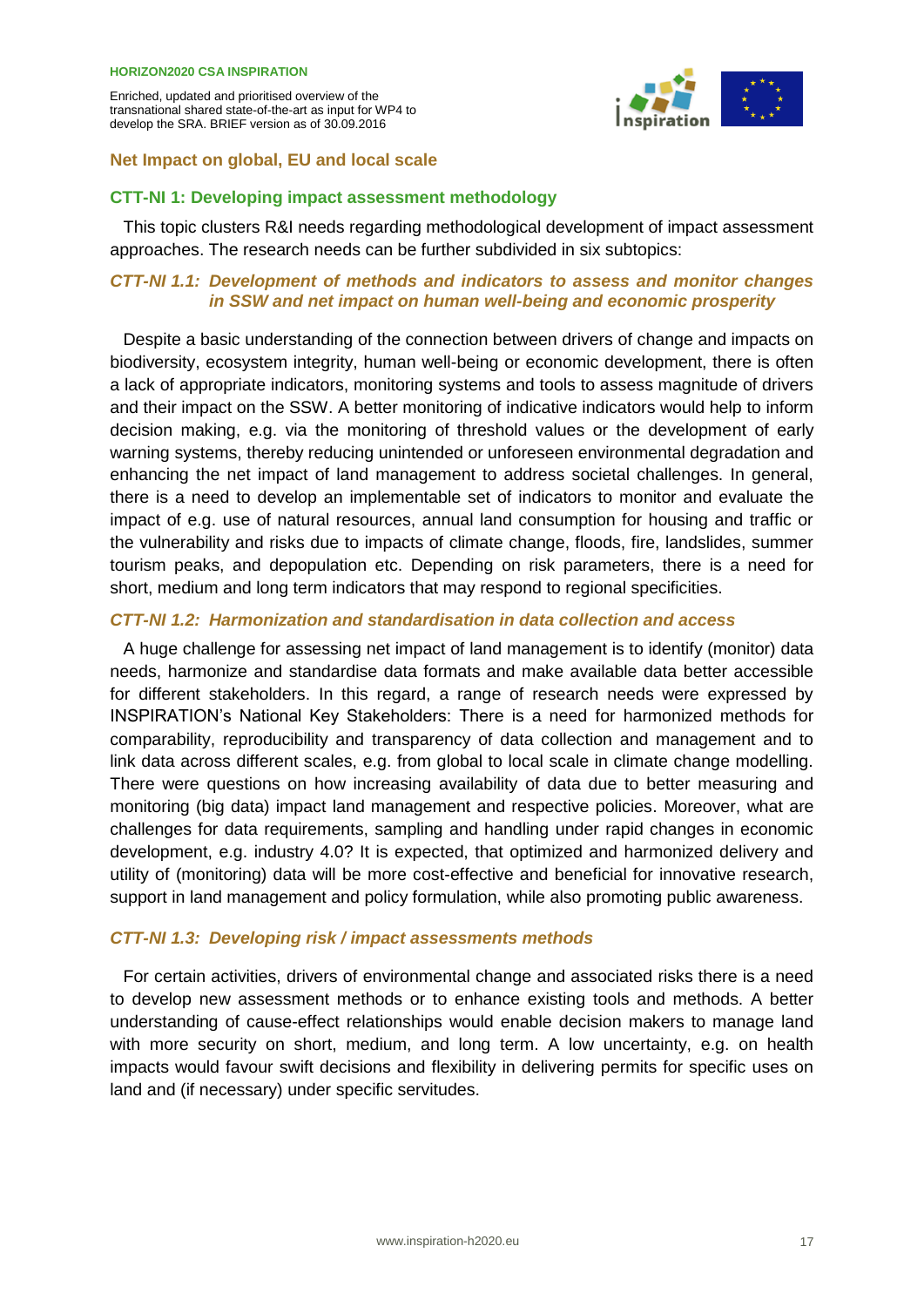

#### *CTT-NI 1.4: Methodologies to analyse net impact of governance models and science*

There is a call for adaptive governance models that enhance stakeholder participation in all and already at very early stages of decision-making or co-designing research (see also CTT-NI 4). By now, however, it is not clear, how the success of such new approaches in terms of increased effectiveness / efficiency of policy / planning solutions or usefulness and applicability of research results can be assessed. In this regard, several countries are calling for the development of methodology to better understand the roles of actors in decisionmaking and explore the net impact of innovative governance models, increased stakeholder participation in decision-making and setting research priorities and to guide the development of related infrastructures.

#### *CTT-NI 1.5: Integrated evaluation of impacts on ecosystem services*

Currently, high expectations are placed on initiatives that aim at making nature's economic values visible and mainstreamed into decision-making at all levels. A structured approach to valuation can help decision-makers to recognize the wide range of benefits provided by ecosystems and biodiversity and capturing nature's economic values in decision-making can contribute to sustainable development and to optimize decision making processes. However, economic valuation is contested: Is a monetisation of ecosystem services necessary to achieve cost transparency and global equality? Is the decoupling of economy and environmental effects a sustainable solution for the value assessment of soil? Against this background, a range of research needs are articulated in national reports.

#### *CTT-NI 1.6: Development of alternative impact metrics*

Besides established impact metrics, such as biophysical, economic or health effects that are often looked in separation, there is a call for developing systemic or holistic evaluation approaches that are able to link impacts at different scales in space and time as well as between different types of impacts. There is also a call for metrics that allow the evaluation of intangibles, and enhance qualitative assessments. In this way, it is expected that decisionmaking could be better informed and the complex interlinkage between action and impacts could be better communicated.

#### **CTT-NI 2: Understanding and assessing impacts of drivers and management**

This topic clusters research and innovation needs regarding the identification (why and where are there impacts?) and the assessment (what is the impact?) of (yet unknown) impacts of different drivers of environmental change in five dimensions:

#### *CTT-NI 2.1: Understanding impacts of climate change*

There is a need to better assess impacts of climate change to prevent long-term consequences that might grow to an extent and magnitude unable to be controlled. Proper land use management systems have to be design in order to mitigate climate change impact with regard to carbon sequestration in agricultural and forestry lands, reducing agricultural land  $CH_4$  and  $NO_2$  emissions, or providing biomass for biofuels as well as to support the design of adequate land management strategies to adapt to climate change impacts.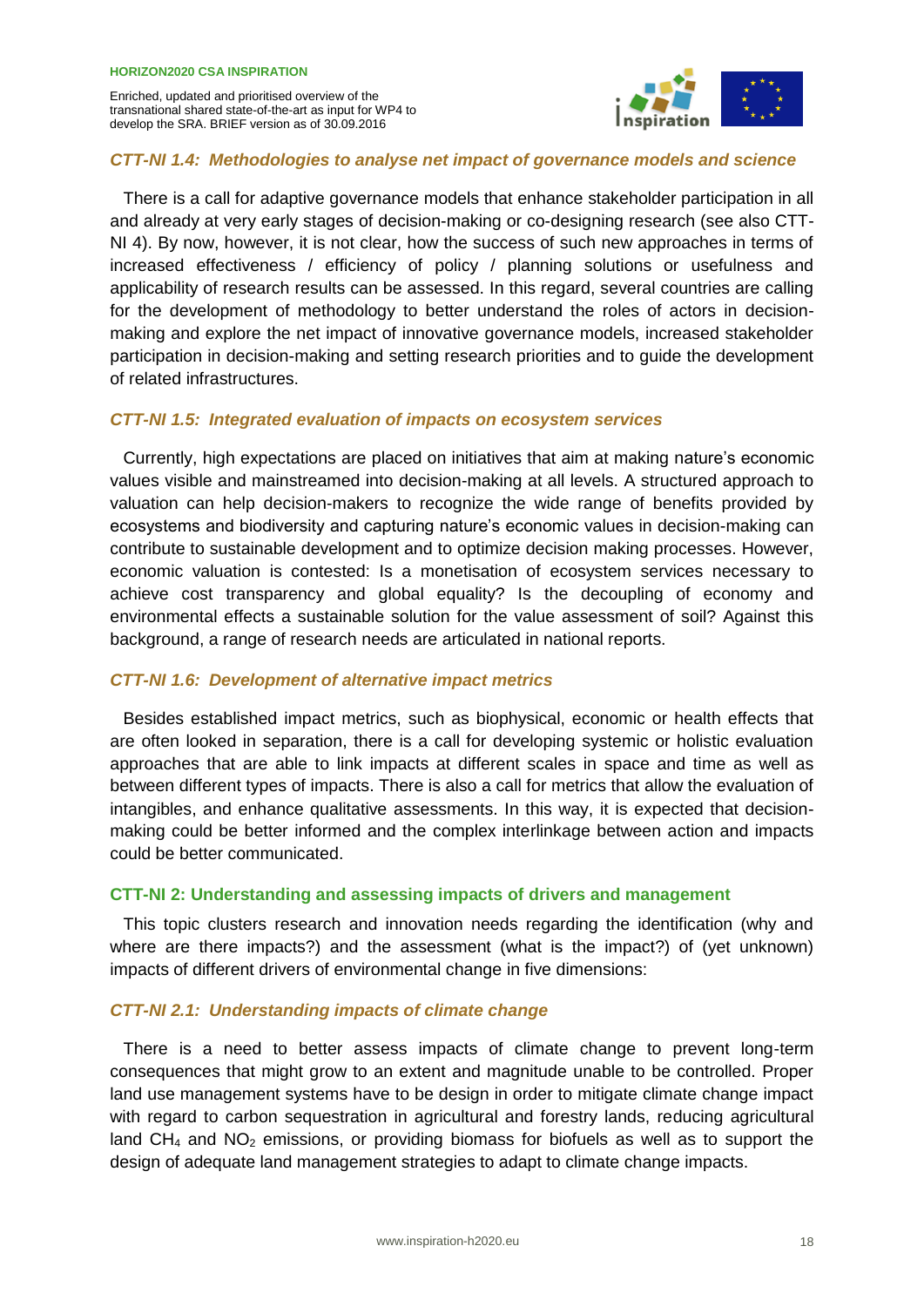

#### *CTT-NI 2.2: Understanding the net impact of land management decisions*

There is a call to improve the knowledge about socio-economic and environmental benefits and costs resulting from different land management strategies in order to raise social awareness and to support decision-makers in land management and policy. There is a range of research questions asking for the impact of land use and land use changes on ecosystem provision and (changes in) organic carbon, soil fertility, soil erosion or water quality. What are the 4D (x,y,z and t) effects of land use and interferences in the natural system? What are the long term impacts of management practices on different soils under various climate conditions? What are comparative (dis-)advantages of different land use intensities or practices, e.g. in agriculture or forestry? What is the impact of urbanisation on the SSWsystem but also on human health and vulnerability to climate change? It is expected, that such knowledge will improve competitiveness and sustainability of land management.

#### *CTT-NI 2.3: Understanding impacts of (new) contaminants*

There is a lack of information about the impact of 'new' or 'emerging' contaminants on soils and surface water bodies as well as groundwater (see also CTT NI-1). There is a serious lack of knowledge about contaminants properties and distribution in the different environmental matrices and their interaction with health. Moreover, there is a need to better understand the impact of mixed pollutants coming from a range of different sources. Research could help to close gaps in law dealing with (emerging) pollutants and their consequences on the environment and people's health.

#### *CTT-NI 2.5: Understanding the net impact of policies, planning and regulations*

Policies, planning and regulation shape the decision-making space for land users, producers and consumers as well as citizens and may thereby steer land management towards meeting the societal challenges. There is, however, a lack of understanding of the real impact of policies, planning and regulations and what makes a policy impetus effective or not. Also, there is a need to better understand the role of different administrative bodies in decision-making on setting up policies and planning.

#### **CTT-NI 3: Trade-off analysis & decision support**

Research needs under this topic are concerned with analysing synergies and trade-offs between different (societal) goals with regard to land use as well as research needs regarding the comparative assessment of management options to balance conflicting demands. Such analysis is demanded as an input for transparent and evidence-based policy-making.

#### *CTT-NI 3.1: Dealing with conflicts and promoting synergies of societal goals*

Given the scarcity of resources and the overall limits of natural capital, conflicts and tradeoffs between the realizations of different societal goals regarding land use and land management will be inevitably. Research questions clustered under this subtopic aim at identifying trade-offs as well as synergies and by assessing the relative importance of conflicting goals provide guidance for policy-making on how to go about these trade-offs or to realize synergies.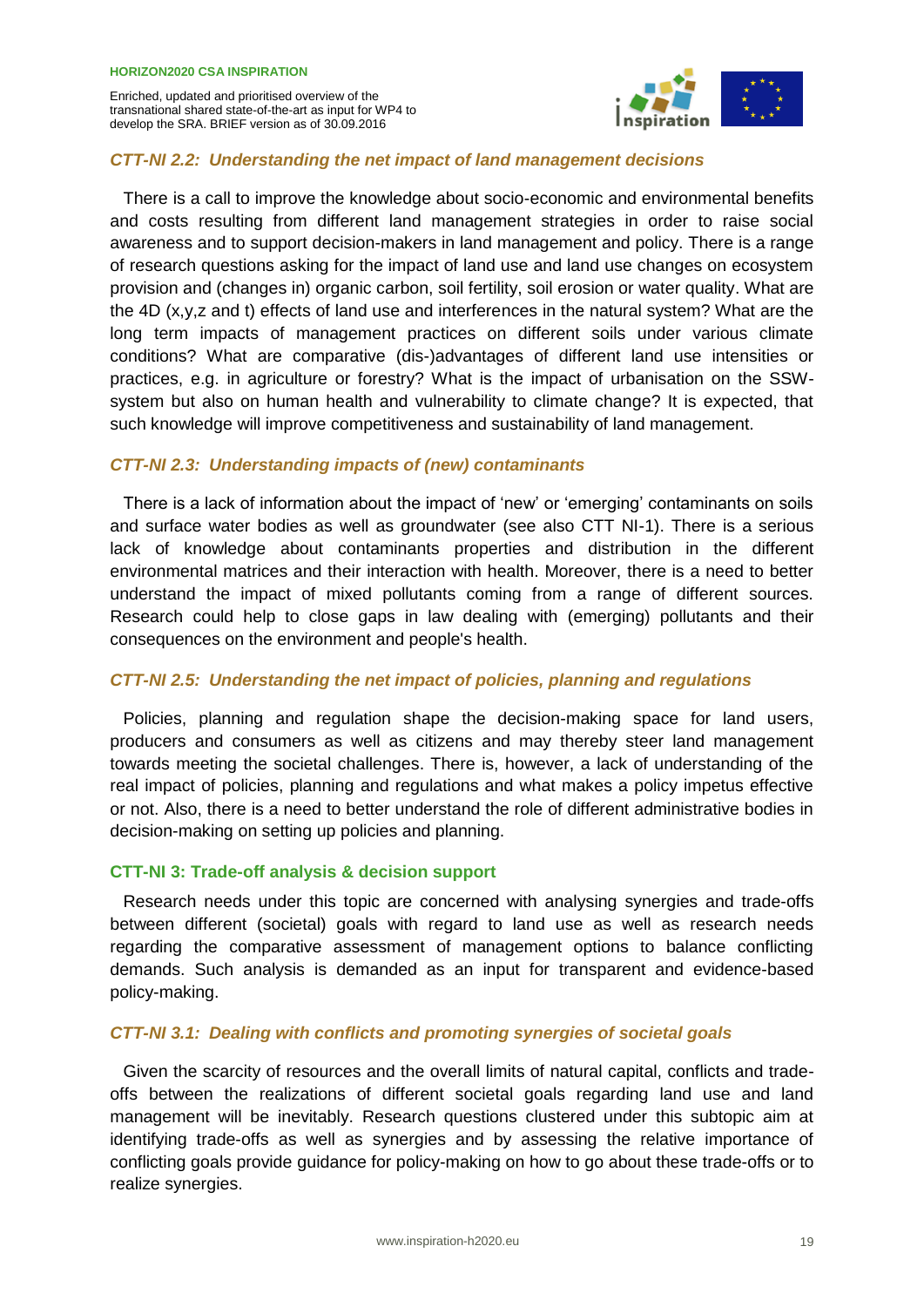

#### *CTT-NI 3.2: Identifying cost-effective solutions for land management*

There are research needs expressed by INSPIRATION's National Key Stakeholders to identify cost-effective solutions to address societal challenges. For example, how to identify most cost-effective remediation measures for contamination / brownfield revitalization? How can we deal with temporal distortions, e.g. some measures can be more expensive than business as usual but on long term save cost (or give high societal benefits)? How can costs and effectiveness of climate change mitigation and adaption measures be assessed and compared? How to deal with different benefits (social, health, economic, ecological) in costeffectiveness considerations? What is the contribution of public green space / green infrastructure for human well-being / in climate change adaptation? How to adapt land management in agriculture and forestry to fully deploy the multifunctionality of these land uses? Research will help to develop land management strategies with the lowest negative impacts. It will also guide policy-makers in designing regulations and support scheme to promote such cost-effective management strategies.

#### *CTT-NI 3.3: Towards spatially optimized land use / land management*

In order to best address the societal challenges of a resource-efficient development, land uses have to be spatially optimized to reduce negative impacts while realising synergies. In this regard a range of research questions were raised by INSPIRATION's National Key Stakeholders: Which type of land should be used for specific functions? What is the best use of land and what are the good uses of land; and in contrast, where should certain land uses be not allowed? The aim is to develop visions for spatial planning and policy-making of how land is to be used in future, how cities and municipalities are to be planned, how the landscape to be developed.

#### **CTT-NI 4: Science-Society-Policy Interface**

This topic clusters research needs on how to enhance knowledge uptake and acceptability of policy measures to alter land-use decision with the ultimate goal to improve the net impacts of land management.

#### *CTT-NI 4.1: Awareness Raising to facilitate communication, stimulate behavioral change and increase acceptance*

Awareness Raising is seen as a critical factor to enhance people's willingness to be actively engaged in decision-making via participation procedures, to facilitate uptake of knowledge in policy-making and land management, as well as acceptance of policies and planning to reduce negative impacts of land use decisions – all of this contributing to the ultimate goal of improving land management. Against this background, research needs were expressed on what factors facilitate communication and raise awareness among decisionmakers as well as the broader public? And what infrastructure is needed to support awareness raising and to promote a change in behavior?

#### *CTT-NI 4.2: Enhancing stakeholder participation*

It is widely accepted that stakeholder participation can facilitate acceptance, effectiveness and efficiency of planning and policy-making, e.g. by ensuring the development of more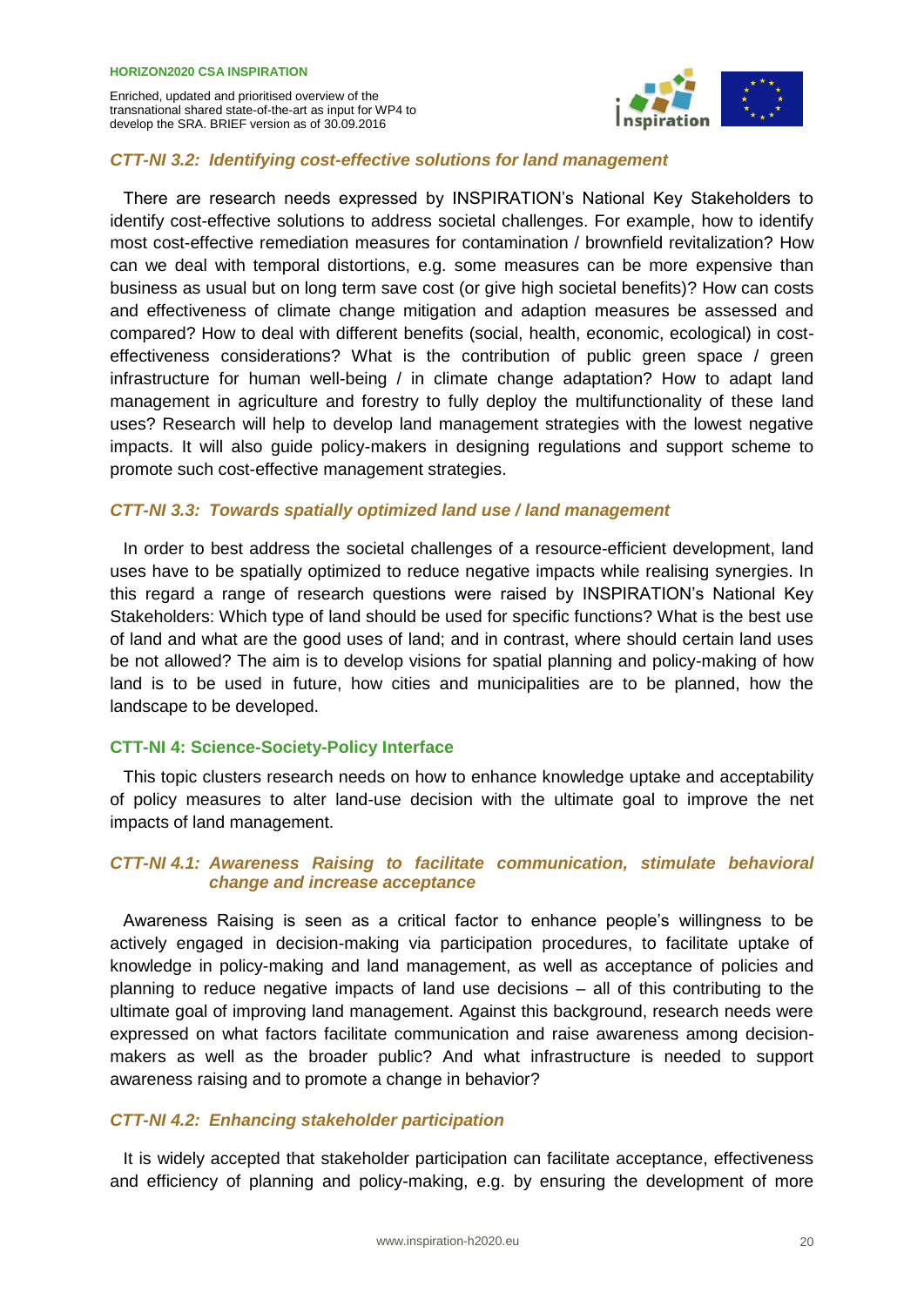

easily utilized solutions as well as building public understanding and trust through informal and formal communication processes. There is also a trend towards bottom up activities in decision-making but a lack of knowledge and understanding about the reasons for the development of such initiatives and about their long term consequences and impacts. Against this background a range of research questions were identified and answers to these questions are deemed to be crucial to advance the positive effects of stakeholder participation for better managing land use conflicts.

#### *CTT-NI 4.3: Sharing knowledge effectively*

A common statement of INSPIRATION's National Key Stakeholder is that there is a lot of knowledge on how to enhance net impact of land management available; however, it is not disseminated to relevant stakeholder (from science to policy and administration on to endusers as well as the other way round) nor implemented in practice. An essential key to improve the situation is to facilitate knowledge transfer. In this regard it is necessary to understand how knowledge transfer works and what necessary infrastructures and support measures are, what kind of legal constraints (e.g. intellectual property rights) on knowledge exchange have to be considered and the market uptake of innovative solutions can be accelerated.

#### *CTT-NI 4.4: Facilitating policy integration*

Land use and land use change is influenced by many different policy sectors aiming at different, sometimes conflicting goals, e.g. housing & traffic, agriculture & forestry, climate mitigation & adaptation, water management, or nature conservation (see CTT-NI 3). As a result, there are many side-effects of sectoral policies, some of them intended, others occurring unintended. In order to facilitate the realisation of synergies and avoid / minimize conflicts of policies, there is a call for policy integration, to consider all relevant effects. It is unclear however, what tools and infrastructures are necessary to facilitate such policy integration and R&I needs are formulated in many national reports.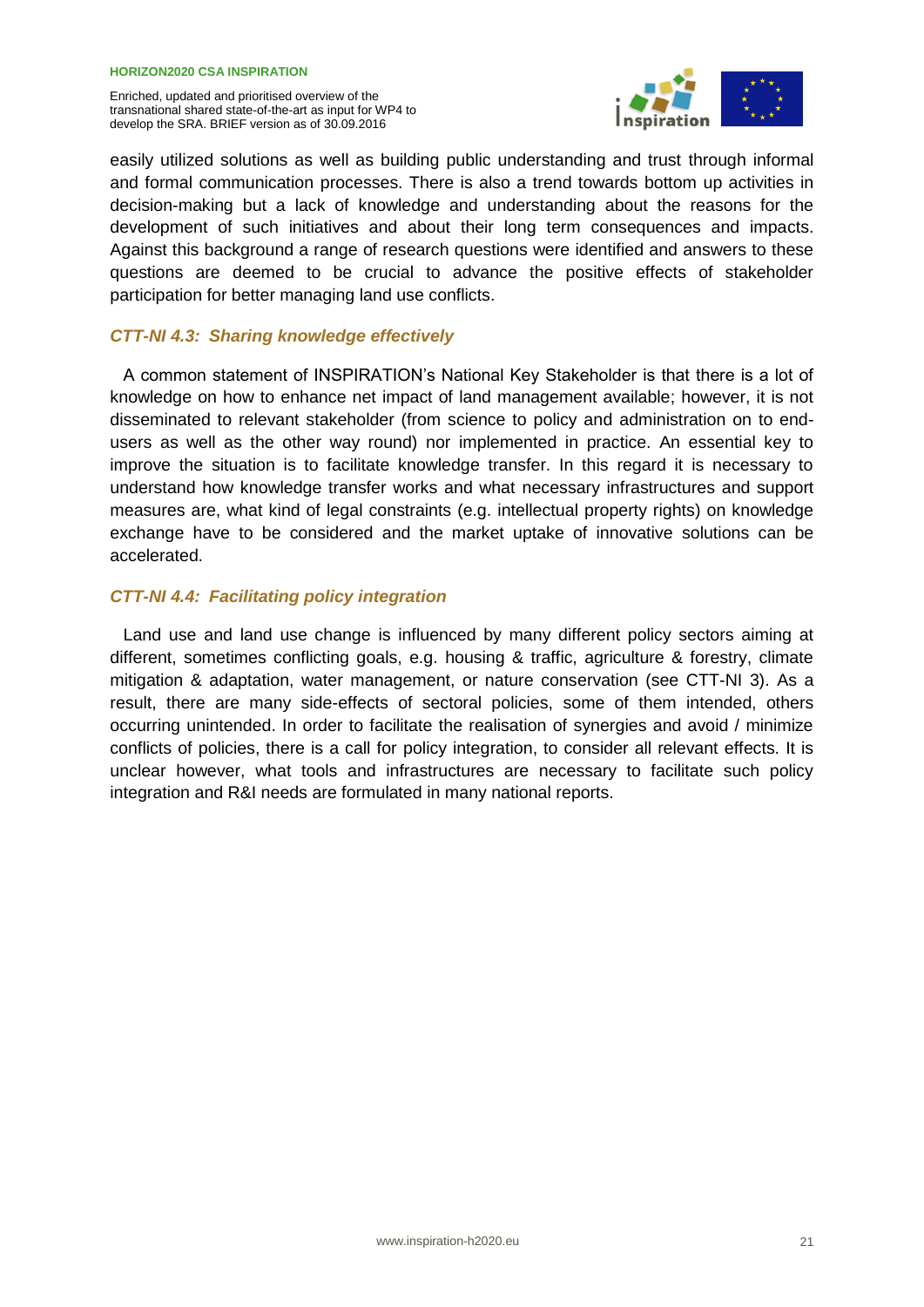#### <span id="page-21-0"></span>**Integrated Research Topics (IRTs)**



#### *IRT-1: Integrated Environmental Assessment and Soil Monitoring for Europe*

#### Theme proposed by F. Glante, S. Bartke (UBA)

**Background**: The ENVironmental ASsessment of Soil for mOnitoring (ENVASSO) Project was funded as Scientific Support to Policy (SSP) under the European Commission 6th Framework Programme (Contract 022713, 2006- 8). The main task was to document existing soil monitoring schemes in 25 EU member states and to give an outline for a European-wide monitoring network to assess the state of European soils and trends of soil properties. ENVASSO also proposed a number of new monitoring sites to complete the network for overall Europe. [\(http://esdac.jrc.ec.europa.eu/projects/envasso\)](http://esdac.jrc.ec.europa.eu/projects/envasso). – So far, soil monitoring networks have focused on assessing the trends of hazardous compounds in soil, soil biology, erosion, and in some intensive monitoring sites also fluxes of compounds between soil and groundwater. But meanwhile, a number of questions arose that cannot be answered by "classical" monitoring. These are related to e.g. topics of climate change, food security, SDG implementation and accounting, and challenges in land-use changes. How can we achieve the connection of established networks and the integration of new networks in a way that ensures broad data availability (open data)? Are new statistical methods needed given the new demand for data and reporting? – Although ENVASSO proposed a European wide cooperation, and although on the EEA/JRC-level the European Data Center was established, a network of monitoring systems is still waiting to come to power. There a some surveys done in Europe like geochemical mapping of agricultural and grazing land soil (GEMAS), the forest soil survey or LUCAS-soil run by JRC but the future / replication of these activities is not sure and cannot replace a true monitoring. Nevertheless the harmonized methods should be taken into account in future harmonization activities, – New regulation (like INSPIRE) for data exchange has to take into force, but still research is needed to answer to knowledge gaps (parameters, indicators, scale). The remote sensing techniques, like the COPERNICUS program, might bring new data and information needed as background data for the monitoring.

**Goal**: Give an actual proposal for a European wide soil monitoring network to provide an information and data tool for scientists and decision makers. How to meet the land degradation neutrality target? Define Status of the soils in Europe and the trends of changes – either in soil / land use but also in impacts to the soils (chemical, biological and physicacal changes of soil functions). There is a definition needed: What is good soil quality – for which purposes? So soil quality targets should be elaborated.

**So what?** Monitoring might show us when soils quality decreases to a level harmful to soil functions, food security and human health. It is one of the most important instruments counting the level of land degradation – and a measure to indicate if we achieve land degradation neutrality. A long term funding is needed to have results of – most – slowly reacting soil properties but to find an early warning system if harmful changes nay occur.

**Links to other fields:** There is also a link to the problem of refugees, land abandonment / degradation in states suffering from war and conflicts, and problems of resettlement from rural to urban areas. These scenarios have also taken into account. Links to existing H2020 projects should be taken into account like the ISQAPER-Project.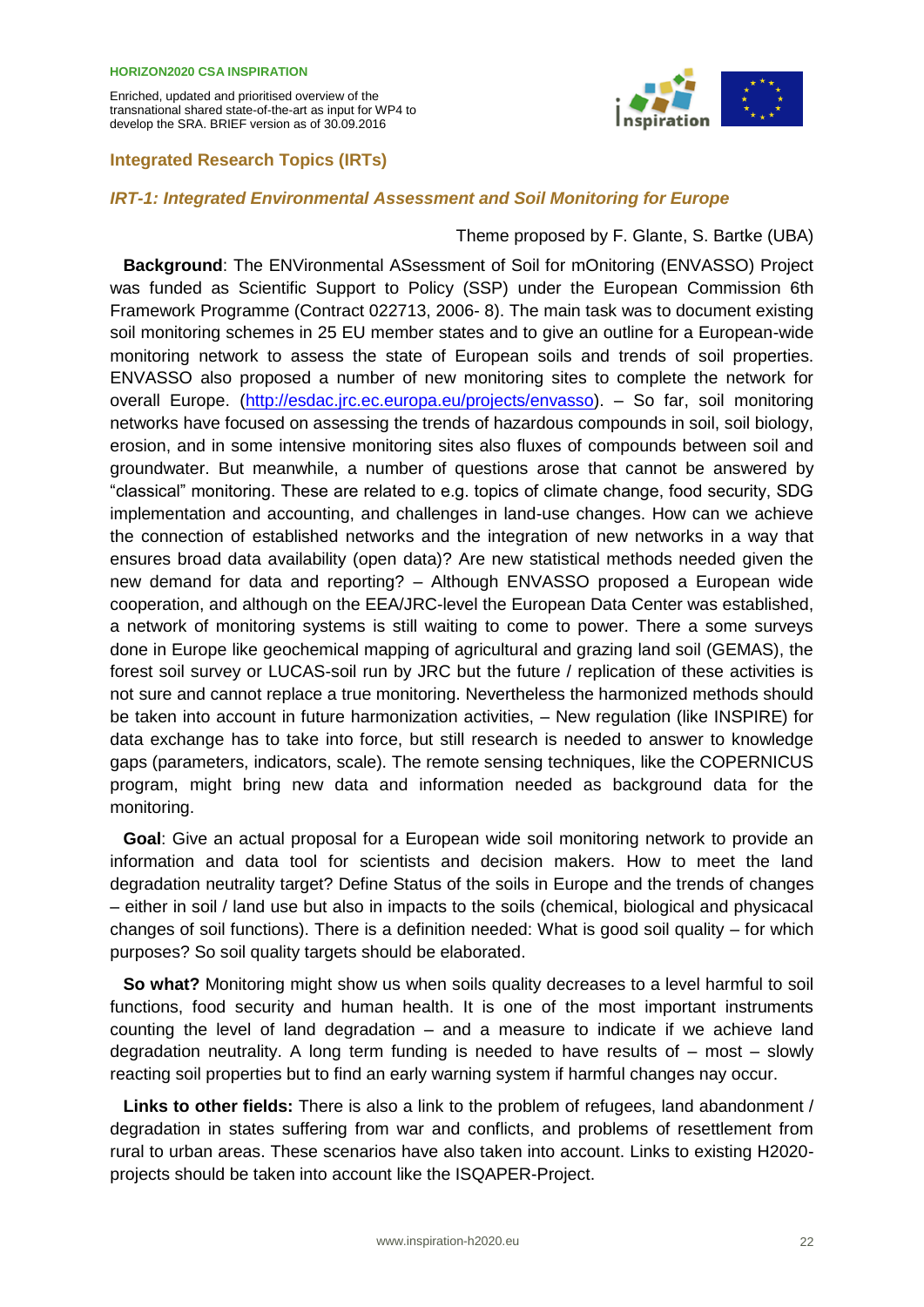

#### **Exemplified research questions**

- How can (efforts and) results of soil quality can be monitored and by the use of which indicators? How could it be used for communication and monitoring (e.g. a threshold value)? What indicators should be used to quantify soil degradation?
- How could new methods like remote sensing (e.g. COPERNICUS data) support soil monitoring?
- What data and system concepts are needed to harmonize monitoring data and make them available on a European scale? How could we deal with heterogeneous data and which statistical methods can be used for monitoring purposes (geo-statistics, new statistical procedures)?
- How can surveys like the forest soil survey and permanent field experiments be used for monitoring purposes?
- How do we define and consequently monitor degradation neutrality?
- How could we monitor soil rehabilitation?

| <b>Europe</b>                        | Characteristics of IRT-1: Integrated environmental assessment and soil monitoring for                                                                       |
|--------------------------------------|-------------------------------------------------------------------------------------------------------------------------------------------------------------|
| Links to identified<br>research gaps | Indicated are numbers of relevant research topics from National Reports (cf.<br>D2.5, Brils et al. 2016) AND for the relevant Clustered Thematic Topics (as |
|                                      | defined above):                                                                                                                                             |
| <b>National</b>                      | AT 5; BE 1, 18; CH 2-7, 4-1, 4-4; DE 3-2, 4-1, 4-2, 5.5; ES 1, 3.5; IT 3, 3.4;                                                                              |
| research                             | FR 4; NL 5, 7; PL 4; PT 1, 2, 9; SE 8, 9                                                                                                                    |
| topics                               |                                                                                                                                                             |
| Clustered                            | Demand: CTT-D1, 2, 3, 4                                                                                                                                     |
| thematic                             | Natural Capital: CTT-NC1, 2, 3, 5, 7                                                                                                                        |
| topics                               | Land Management: CTT-LM1.1, 1.3, 1.4, 3, 4                                                                                                                  |
|                                      | Net Impact CTT-NI1.1, 1.2, 1.3, 1.6, 2.1, 2.2, 3.2, 3.3, 4.1, 4.3                                                                                           |

#### *IRT-2: Recognizing the values of ecosystem services in land use decisions*

#### Theme proposed by C. Schröter-Schlaack (UFZ) / J. Zeyer (ETH)

**Background**: Ecosystem services underpin human well-being and economic prosperity. Land use, such as agricultural production or forestry, and land use change, such as urban development, agricultural intensification or afforestation is influencing the bundle of ecosystem services provided. Few ecosystem services have explicit prices or are traded in markets and more often than not these marketable ecosystem services (typically, provision services such as crops or timber) are preferred over non-marketable services (e.g. regulating and cultural services, such as freshwater provision, mitigation of hazardous events or landscape beauty) in decisions about land use and land use intensity. Yet also these nonmarketable ecosystem services are important to human well-being and people may hold substantial values for them, irrespectively whether they can be sold on markets or not. There is thus a huge challenge to identify and assess the benefits of such non-marketable ecosystem services affected by changes in land use and land use intensity. While many past and ongoing research projects are contributing to the assessment of the manifold values of ecosystem services, there is still a lack of consent on how these yet neglected values can be integrated (e.g. via hybrid valuation methodologies) and thoroughly recognized in decisionmaking. Thus, understanding driving forces of decision-making at different levels (local to national and even global), such as market trends, institutional settings, knowledge diffusion,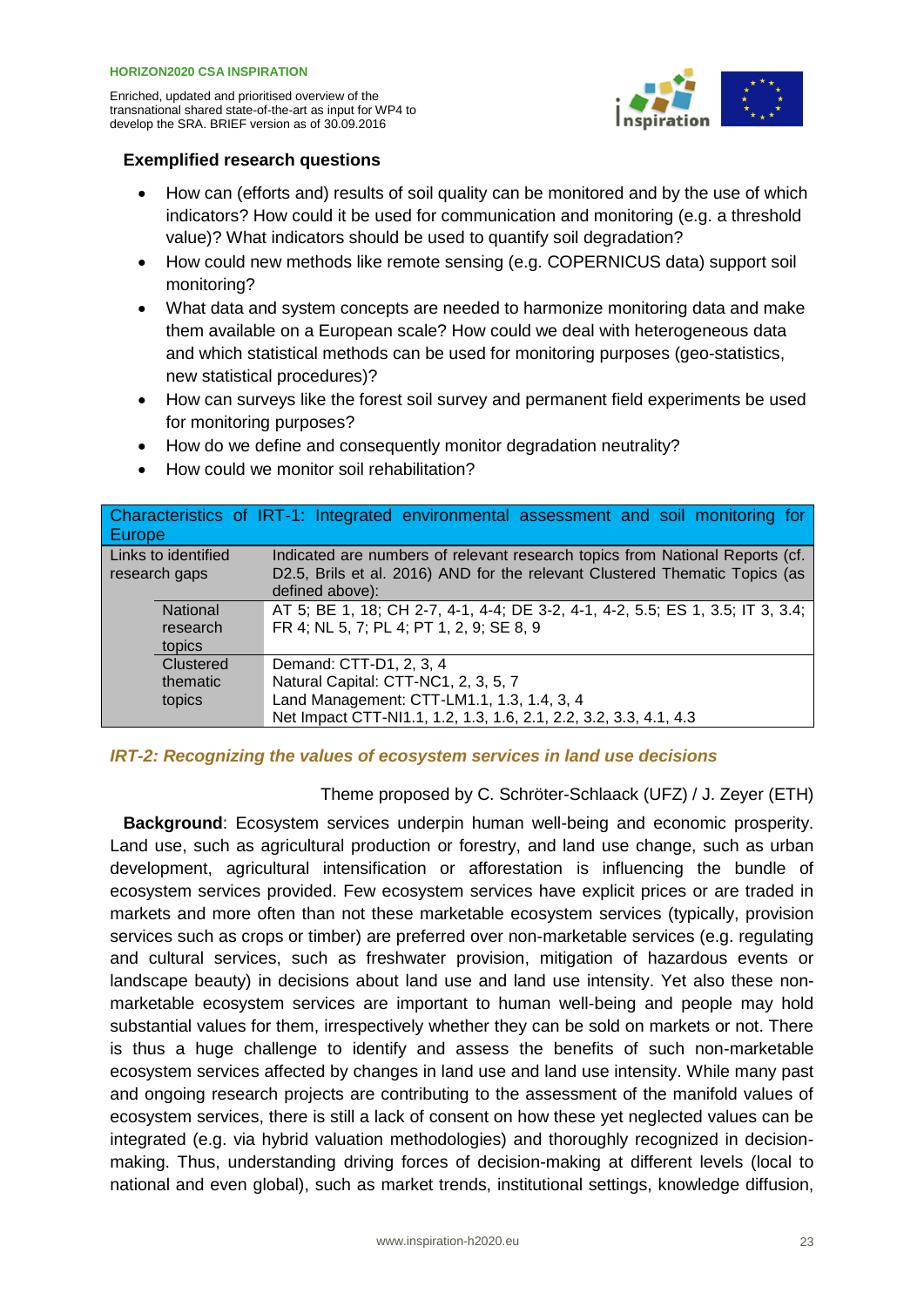

technology development and policy incentives is another prerequisite to design land use policies that support the provision of better balanced ecosystem service bundles.

**Goal**: Explore on options, how the importance of the whole range of ecosystem services linked to changes in land use and land use intensity can be assessed, integrated and better recognized in decision-making and developing land use policies. Concepts should be based on recent studies, such as the MEA, TEEB and CICES systems.

**So what?** Assessing magnitude and societal distribution of costs and benefits of different land use options (e.g. through cost-benefit analysis, cost-effectiveness analysis or multicriteria analysis) can help mainstreaming the values of nature and ecosystem services into decision-making.

**Links to other fields:** The key problem of valuing ecosystem services and value integration is evident in a number of conflicts at the interface society/economy/environment. For example (i) intensity of agricultural production (ii) greenfield development for housing, industry or traffic, (iii) forest management and afforestation or (iv) deep sea fishing versus fish diversity and abundance of fish populations to name but a few.

- What new metrics are required to assess socio-economic, socio-cultural and environmental impacts and benefits of different land management strategies in response to (new) challenges, e.g. climate change mitigation & adaptation, demand for food, fuel, forest & fiber, housing, tourism & recreation, nature conservation?
- How can a new "value" framework, enabling better balance of benefits vs costs could look like? Valuation tools should give more weight to health, environmental and cultural parameters and should take ethical considerations into account.
- How to map and assess soil ecosystem services? How to value soil ecosystem services? How can the "bundle" of ecosystem services be gathered and evaluated? All stakeholders (including policymakers) need to take into account the value of the different soil ecosystem services in their processes and projects: how to do that?
- How can the accessibility and resolution of data on ecosystem services at relevant levels of decision-making (and in particular at local and regional level) be enhanced?
- How do stakeholders value ecosystem services and how can these result in social, economic and environmental development?

| decisions           | Characteristics of IRT-2: Recognizing the values of ecosystem services in land use |
|---------------------|------------------------------------------------------------------------------------|
| Links to identified | Indicated are numbers of relevant research topics from National                    |
| research gaps       | Reports (cf. D2.5, Brils et al. 2016) AND for the relevant Clustered               |
|                     | Thematic Topics (as defined above):                                                |
| National            | AT-9; BE-15; BE-28; FI-10; FR-2; DE-3.5; DE-6.2; IT-1; IT-4; PL-4;                 |
| research            | PT-1; PT-2; PT-4; PT-7; PT-8; SI-1; ES-3.7; ES-3.14; SW-5; SW-7;                   |
| topics              | SW-8; SW-9; CH-2.5; CH-2.12; NL-1; NL-2                                            |
| <b>Clustered</b>    | Demand: CTT-D1, 2, 4, 7                                                            |
| thematic            | Natural Capital: CTT-NC7                                                           |
| topics              | Land Management: CTT-LM1, 4                                                        |
|                     | Net Impact CTT-NI1.4, 1.5, 1.6, 2.2, 2.4, 2.5                                      |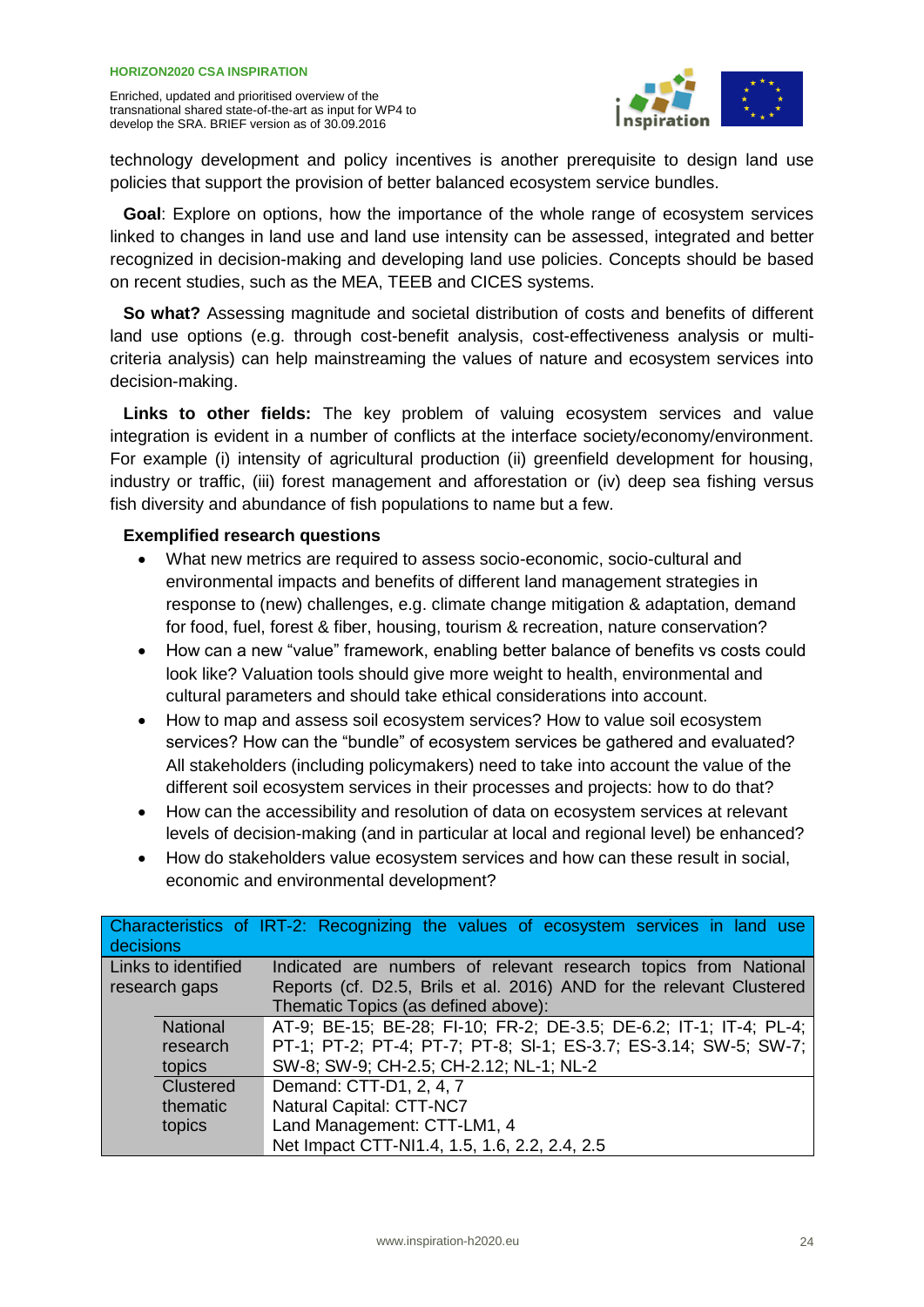

#### *IRT-3: From indicators to implementation: Integrated tools for a holistic assessment of agricultural and forest land use*

#### Theme proposed by F. Makeschin (DIU)

**Background**: Natural capital and land use systems are subjected by diverse disturbances and stressors. Although manifold scientific indicators are available for an ecological and socio-economic evaluation of land-use impacts, most of these used are still discipline- and sector-oriented. Examples for it are using soil chemical parameter exclusively for the productivity of sites without considering water quality or soil biodiversity indicators as sustainability criteria for land use too, or evaluating land use impacts restricted on a single field or site, whereas an interdisciplinary and spatial assessment would be necessary to integrate also the diverse impacts on a small or medium scaled landscape or regional level. Due to the complexity of factors to be involved for an integrative assessment of land use, appropriate tools for evaluation, planning, commercial and political decisions are still lacking. Thus science-based methodologies and assessment approaches are necessary for endusers like farmers or forest managers, planners and decision makers.

**Goal**: Elaborate end-user friendly tools for an integrated assessment of agricultural and forest land use.

**So what?** Currently administrations, decision makers and different scientific disciplines work on assessment methodologies in parallel. As a rule, assessment approaches are based on segregated procedures (with focus on ecological, economic, social or planning aspects), and lacking on a spatial and cross-disciplinary indication. Thus research is necessary to bridge disciplinary sectors and to develop (regional or land use type specific) methodologies for an integrated assessment manageable and implementable for end-users. Integrated tools aiming on the needs of land users, planners, landscape ecologists and decision makers have to be developed by an intensive participation of these end-users. Research should consider the current state of the art of sectoral and disciplinary methods and criteria and existing bestpractice approaches on the one hand, and manageable tools and algorithms (in the sense of summary indicators) specific to agricultural or forest land use types or climatic regions (e.g. Nordic, Mediterranean) integrating also societal demands and the socio-cultural background of regions on the other.

**Links to other fields:** Main gap is elaborating integrated ecological indicators (key) bridging to / with socio-economic and planning instruments and tools.

- How soil and water-related ecosystem services can be taken into account in land use planning?
- Which regional indicators and target values (e.g. sealing, flood protection, building density, type of agricultural cultivation) could support sustainable land use? How can they be implemented?
- Develop an implementable set of indicators to monitor and evaluate the impact of e.g. annual maximum land consumption, climate change effects or sustainable land use.
- How should an adequate tool for the assessment of soil quality look like for soil sciences and spatial planning?
- How to achieve comparable and harmonized data across Europe?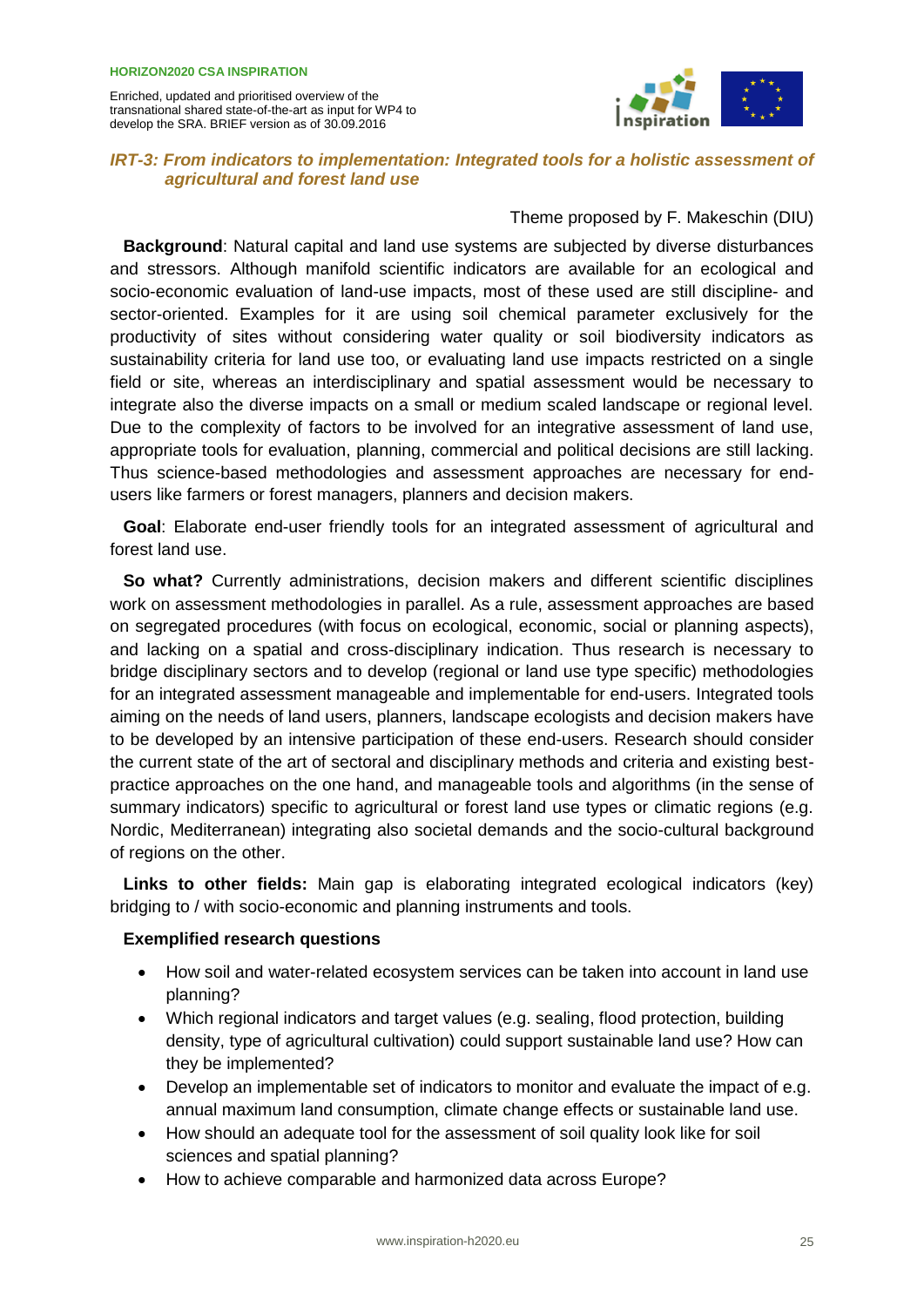

- How to prevent, map and monitor, evaluate risks, remediate or manage diffuse contamination in soil, groundwater and sediments?
- What is the contribution of soil to water retention?
- How to improve analysis methods and multidisciplinary use of different sources of data (field observations, geophysical mapping, observations made by citizens, remote sensing and other GIS-based data as well as modeling and model-based data)?
- What would the criteria and ways to comprehensively assess the use of natural resources?

| Characteristics of IRT-3: From indicators to implementation: Integrated tools for a holistic |                                                                      |  |
|----------------------------------------------------------------------------------------------|----------------------------------------------------------------------|--|
| impact and land use assessment                                                               |                                                                      |  |
| Links to identified                                                                          | Indicated are numbers of relevant research topics from National      |  |
| research gaps                                                                                | Reports (cf. D2.5, Brils et al. 2016) AND for the relevant Clustered |  |
|                                                                                              | Thematic Topics (as defined above):                                  |  |
| National                                                                                     | Proposal is based on cross-sectoral research themes in D 2.5:        |  |
| research                                                                                     | executive summaries and overarching research needs.                  |  |
| topics                                                                                       |                                                                      |  |
| Clustered                                                                                    | 7, 6, 5, 4, 2 Demand: CTT-D1, 2                                      |  |
| thematic                                                                                     | Natural Capital: CTT-NC1, 3, 5, 7                                    |  |
| topics                                                                                       | Land Management: CTT-LM1.2, 1.3, 3, 4                                |  |
|                                                                                              | Net Impact CTT-NI1.1, 1.2, 1.3, 1.5                                  |  |

#### *IRT-4: Bio-Economy – unleashing the potentials while sustaining soils*

#### Theme proposed by S. Bartke (UBA)

**Background**: Europe aims at a resource-efficient and sustainable economy. Europe's Bioeconomy Strategy (2012, to be reviewed in 2017) is claimed to be a building block of a circular and more sustainable economy. The bioeconomy comprises those parts of the economy that use renewable biological resources from land and sea – such as crops, forests, fish, animals and micro-organisms – to produce food, materials and energy. The bioeconomy promises a step-change where fossil fuels are replaced with sustainable natural alternatives as part of the shift to a post-petroleum society. The bioeconomy enables independence from finite fossil resources, however, it relies crucially on the provision of biomass and energy to be provided by the soil-sediment-water-system and the rivers and seas. In particular, the capacities of soils and their sustainable potentials to enable a bioeconomy with adequate agriculture and foresting are critical.

By taking an integrated systemic approach, there is a need extend the understanding of the complex and interrelated factors involved throughout the biomass production and consumption chain. There is an urgent need to put in place measures to better understand and limit risks and environmental impacts (e.g. understanding and minimizing negative externalities) and better cope with varying conditions and seize opportunities for new ways of production, while respecting the sustainable limits of soils to provide the renewable resources. Not least, the socio-economic drivers and inhibitors (e.g. related to regulation and acceptance) of changing to a sustainable bioeconomy need to be considered comprehensively to understand the next to the technological also the societal potentials and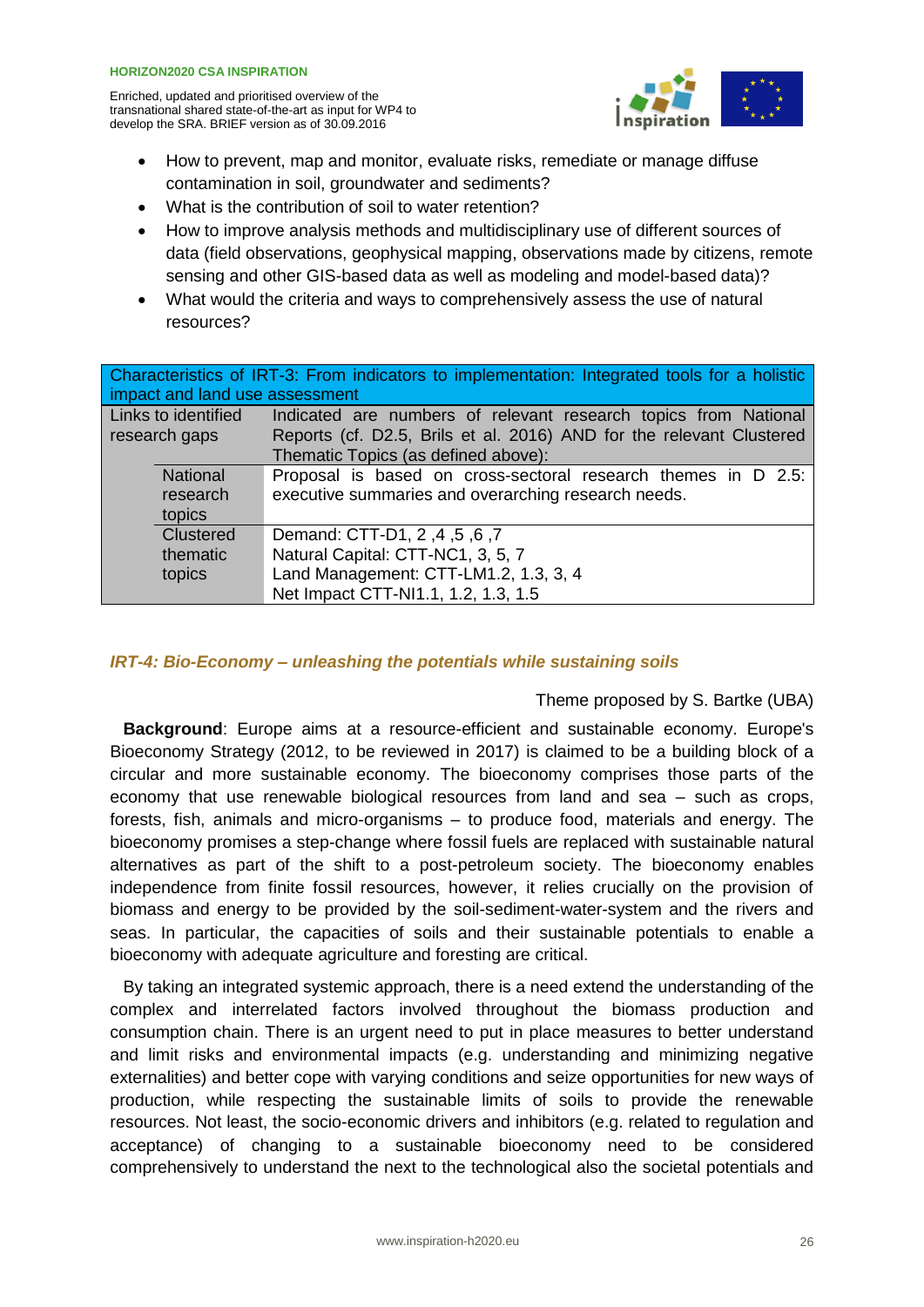

limits of intensification of soil use in order to accordingly steer production as well as behavioral change in agriculture, industrial processing and consumption effectively.

**Goal**: Unleash the potentials of soils to sustain a bio-economy in Europe by better understanding soil and economic systems in order to derive more sustainable land management, biomass production and consumption

**So what?** Fossil resources are limited and in the long run alternatives are needed. Soils can provide bio-based resources, but their provisioning needs to be sustained and an overuse of soils must be prevented, because this could deeply impact the soil system functioning. If we do not find efficient means to utilized the potentials of soils to supply enough produce to satisfy society's demands, severe competition of needs will need to be managed.

**Links to other fields:** Next to soil, also water and sediments are used in a bio-economy and research is linked to the broader system.

- What is the production capacity of soil to support a bioeconomy? Is there enough soil and how to use it best?  $\rightarrow$  What is and how to achieve a bioeconomic optimal functional landscape organization? What is the efficient production and consumption spatial level (local, regional … global – for which goods)?
- How to model complex soil system interactions to understand critical limits, tipping points of provision of soil services and the externalities beyond the production of a single desired biomass good?
- How sustainable can a bioeconomy be? In how far must a bioeconomy be a circular economy approach? What might be unwanted impacts of a bioeconomy? What knowledge is needed?
- How to measure the success of bioeconomy? What are measures for the impact and for the policy effectiveness?
- How to optimize cascade and circular use systems of agricultural products to minimize demand for soil produce? How can re-cultivation of soil be achieved? Which methods enable reclamation of land for bioeconomic production? How to raise awareness for the hidden potentials? How to optimize soil fertility? How to use more waste and minimize resource input? How to balance the conflict of exploiting biomass from soils and returning organic matter to soils?
- How to raise awareness and production for the different ecosystem services of soils as products for the society (e.g. water purification, carbon sequestration)?
- How to steer consumption to more sustainable, bio-based products? How to drive change of consumer preferences? What are socio-economic and cultural gaps to be bridged on the path to a sustainable bioeconomy?
- How to steer with an adequate policy mix and regulatory environment from the European to local level the change to a bioeconomy, in particular as related to sustainable soil management (but also considering the full production and consumption chain of biobased products and energy – and the diversity of Europe)? How can business, producers and government draw up agreements toward a sustainable bioeconomy?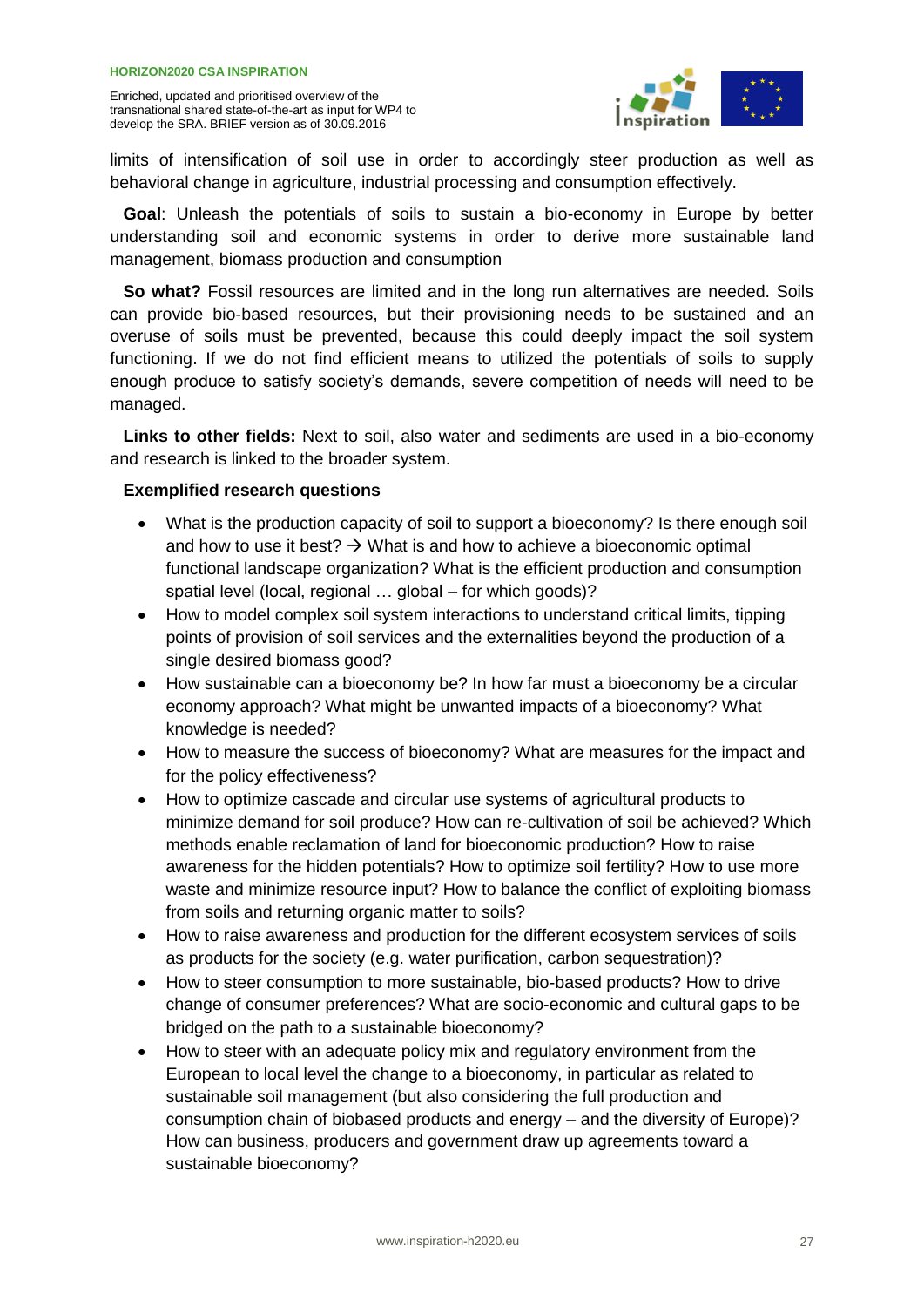

| Characteristics of IRT-4: Bio-Economy – unleashing the potentials while sustaining soils |                                                                               |  |
|------------------------------------------------------------------------------------------|-------------------------------------------------------------------------------|--|
| Links to identified                                                                      | Indicated are numbers of relevant research topics from National               |  |
| research gaps                                                                            | Reports (cf. D2.5, Brils et al. 2016) AND for the relevant Clustered          |  |
|                                                                                          | Thematic Topics (as defined above):                                           |  |
| <b>National</b>                                                                          | AT 1, 2, 3, 7, 9; BE 1, 3, 9, 10, 11, 12, 14, 15, 16, 17, 18, 19, 20, 22,     |  |
| research                                                                                 | 23, 25, 28, 29; CZ 3, 5, 7; FI 3, 4, 5, 6, 7, 8, 9, 15, 16; FR 1, 2, 3, 4, 5; |  |
| topics                                                                                   | DE 2.2, 2.3, 3.2, 3.3, 3.5, 4.1, 4.2, 5.1, 5.2, 5.3, 5.4, 5.5, 6.3, 8-1, 9;   |  |
|                                                                                          | IT-1, 4; PL 2; PT 1, 2, 3, 5, 7, 8, 9, 10; RO 1, 2, 3; SR-1, 2, 5, 6, 9; SI   |  |
|                                                                                          | 2, 3; ES 3.2, 3.3, 3.7, 3.8, 3.9, 3.11, 4; SE 1, 3, 5, 6, 8; CH 2.2, 2,5,     |  |
|                                                                                          | 2.10, 2.12, 3.1, 3.2, 3.3, 3.4, 4.1, 4.2, 5.4; NL 1, 2, 7, 8, 9, 12, 13, 15;  |  |
|                                                                                          | UK 1, 3, 4, 5, 6, 7, 8, 9, 11, 12                                             |  |
| Clustered                                                                                | Demand: CTT-D1, 2                                                             |  |
| thematic                                                                                 | Natural Capital: CTT-NC1, 2                                                   |  |
| topics                                                                                   | Land Management: CTT-LM1.1, 1.2, 1.3, 4                                       |  |
|                                                                                          | Net Impact CTT-NI1.1, 1.5, 2.2, 3.3                                           |  |

#### *IRT-5: Integrated scenarios for the Land-Soil-Water-Food nexus under societal pressures and challenges*

#### Theme proposed by F. Glante (UBA)

**Background**: Societal challenges impact on how humans exploit natural resources. Only few integrated scenarios exist, which include changes in soil properties, water availability, food, and timber, fibre, or bio-energy production. Consequently, mutual synergies and tradeoffs, what is often referred to as the nexus, remain unknown or unconsidered. Future scenarios do exist for the impact of land use and land cover change on climate and biodiversity but not vice versa, e.g. impact of biodiversity changes due to climate change on soil properties. A few integrated scenarios do exist, which include food production, bioenergy and wood biomass production, climate change and biodiversity, exploring pathways for achieving corresponding global targets. The results show a possibility to meet the demand for food and energy security but without achieving international climate and biodiversity targets at the same time. The integrated scenarios, which have been developed so far, have not taken into account the impacts on soil, water availability, floods and droughts; the timber and fibre production; nor their vital feedback on food, bio energy, climate and biodiversity and vice versa. To find out what scenarios benefit to the society AND to the environment very comprehensive scenarios have to be elaborated. The results may be lead to soil management and to spatial planning as well.

**Goal**: Elaborating explorative and target oriented scenarios considering integrated, spatially-explicit models that take into account major trade-offs and synergies between ecosystem functions, land use and societal challenges. External effects of our economy (import of goods, environmental footprint into developing countries) should be taken into account as well.

**So what?** Caused by a growing population, increasing soil and land degradation the remaining scarce fertile soils with good properties are in danger to become overused. This may lead again to more degradation. To know by modeling scenarios and to assess the major impacts in every scenarios might decrease further degradation, secure food and give answers to the way how to reach the target of land degradation neutrality. Changes in the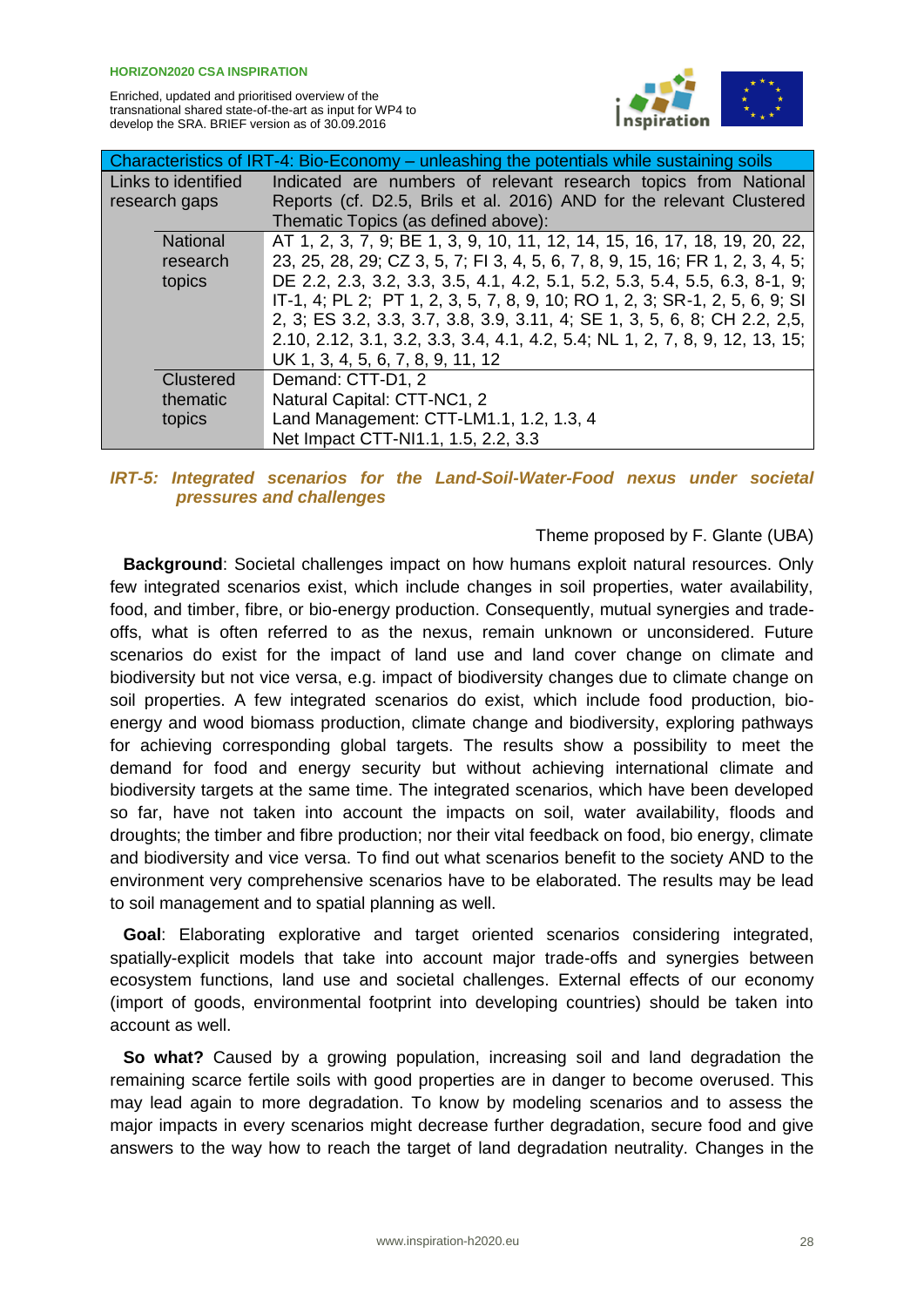

economy and the society should estimate like growing / shrinking areas and their impact to the land-soil-sediment-water nexus.

**Links to other fields:** There is also a link to the problem of refugees, land abandonment / degradation in states suffering from war and conflicts, and problems of resettlement from rural to urban areas. These scenarios have also taken into account.

- Who needs the scenarios most? What legal instruments are needed to implement the results / options of the scenarios?
- Under which scenarios of land use is the impact on soil properties tolerable with regard to food safety, biodiversity, and land degradation neutrality?
- How could we assess overuse of soils?
- What are the key drivers and inhibitors of futre developments that impact the quality and availability of fertile soils?
- How can we compensate the gap between demand and existing soil properties by sustainable land management and how can we remediate degradation?
- What alternatives are given beside typical agriculture (urban agriculture)?
- What measure should be taken to reduce the flow from (young) population to urban areas?
- What scenarios can be elaborated for investment in agriculture but to avoid land grabbing, land speculation?
- What measures have to be developed to compensate impact on soils and climate?
- How can we link in ideas on ecosystem services and 'soil resilience'? How does soil quality affect the wider system (and vice versa)?
- How can threats to food security caused by climate change and other ecosystem changes or collapses be managed and avoided?
- How the information of scenarios can be implement in the common agricultural policy (CAP)?
- Which scenarios do we have for "sustainable" or "ecological" intensification (definition, impact, consequences)?

| challenges |                     | Characteristics of IRT-5: Integrated scenarios for the Soil-Water-Food nexus under societal |
|------------|---------------------|---------------------------------------------------------------------------------------------|
|            | Links to identified | Indicated are numbers of relevant research topics from National                             |
|            | research gaps       | Reports (cf. D2.5, Brils et al. 2016) AND for the relevant Clustered                        |
|            |                     | Thematic Topics (as defined above):                                                         |
|            | <b>National</b>     | AT 5, 8; BE 22, 27; CZ 6; DE 1.2, 2.2, 3.2, 3.4, 3.5, 4.1, 4.2, 6.2; ES                     |
|            | research            | 3.1, 3.13, 3.15, 3.5; NL 13; FI 5, 7; PT 4; S 4; SE 5, 8; SR 5; UK 4                        |
|            | topics              |                                                                                             |
|            | Clustered           | Demand: CTT-D1, 2, 3, 7                                                                     |
|            | thematic            | Natural Capital: CTT-NC1, 2, 3, 5, 7                                                        |
|            | topics              | Land Management: CTT-LM1, 2, 4                                                              |
|            |                     | Net Impact CTT-NI1, 2, 3, 4                                                                 |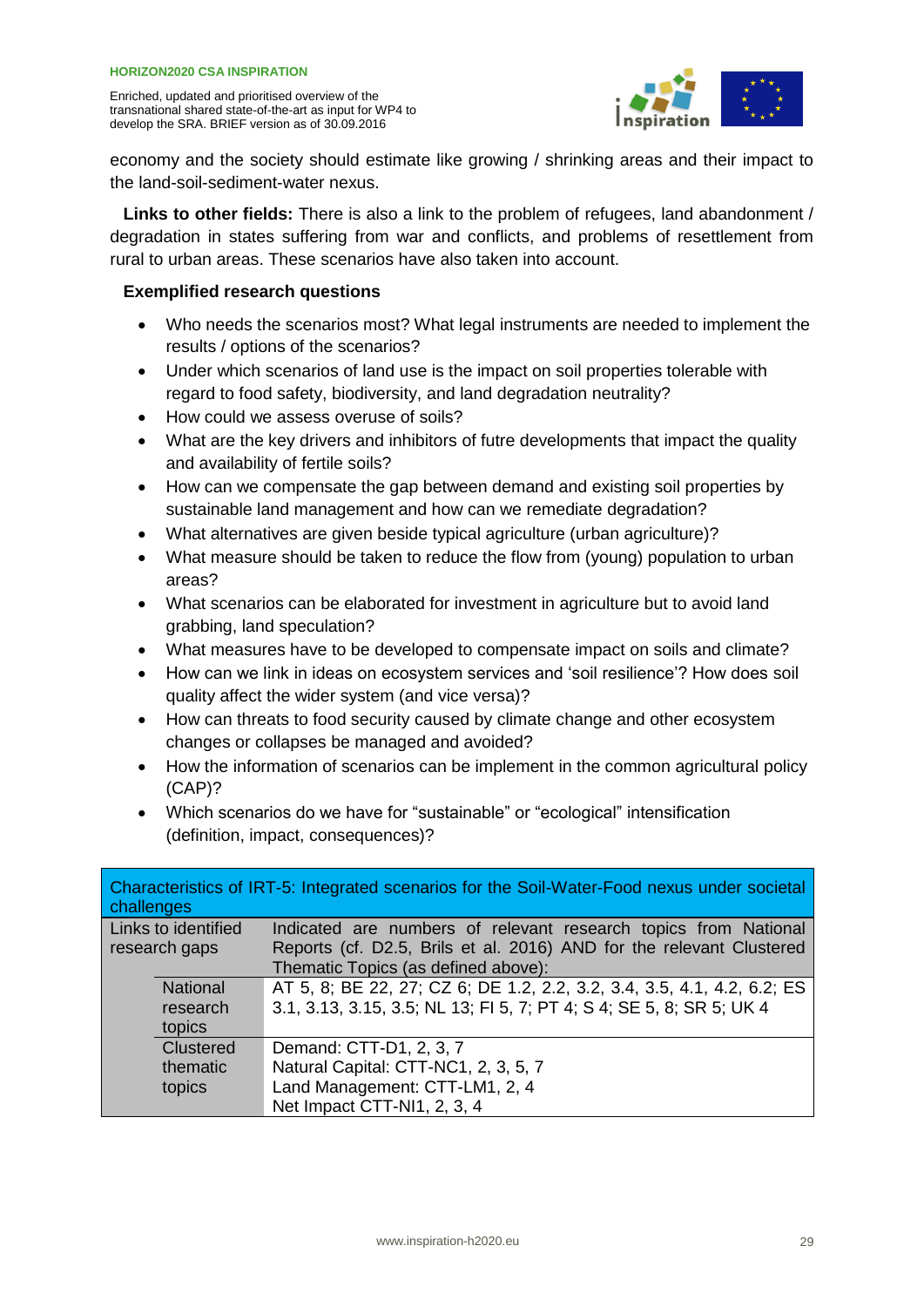

#### *IRT-6: Indicators for assessing the efficiency of the Soil-Sediment-Water-energy nexus of resources*

#### Theme proposed by J. Villeneuve (BRGM)

**Background:** The responsibility for a sustainable handling and management of natural resources is indispensable for providing the needs of a growing and affluent population and at once to safeguard the environment. Particularly, the EU's growth strategy for a smart, inclusive and sustainable economy (Europe 2020 strategy) supports a shift towards sustainable growth via a resource-efficient, low-carbon economy. Further, the move "Towards a Circular Economy" is supported by measures driving a more efficient use of resources and waste minimization.

At present, the resource efficiency indicators available in the Eurostat scoreboard represent the evolution of the relation of gross domestic product (GDP) with different inputs such as energy, water, land or material resources (including biomass and minerals). Biomass production (food, feed, fiber, fuels – 4Fs) is the result of the use of the interconnected resources soils/sediments, water and energy. This nexus of resources is not accounted as such in the indicators. Further, there is still at the moment a "conceptual gap" in the method for accounting of biomass in the "resource efficiency", as most of it is produced by humans. The relations between the production of biomass and the use of the soil-water-energy nexus need further investigations.

**Goal**: The goal is to understand the links between the consumption of our societies and the use of the SSW system services: the need is to quantify and map in time and space the systemic aspects of the nexus of SSW and energy resources.

**So what?** Most of the competencies of territorial authorities (national, regional, local) are organized by domain (e.g. water, agriculture, urban planning, tourism). These authorities would beneficiate from a more global and informed vision of the utility (private and public) of their decisions if they were supplied with indicators helping to measure the consequences of their decisions on the natural resources. In the future, this "footprint" type of indicators will permit the statistical scoreboard to be complemented to analyze the environmental impacts through the whole global economic cycle and thus to better balance the societal benefits and ecological effects of different resource-use options.

**Links to other fields:** This IT can be part of researches on more complete resource nexus (water-energy-food, minerals-water-energy, water-energy-minerals-food-land).

- What are criteria and ways to comprehensively assess the use of natural resources?
- How to achieve integration of approaches, solutions and policies in the nexus between the use of water, energy and food to support utilization of natural resources?
- What importance do ecosystem services have in their relations to one another?
- Which indicators can improve the evaluation of qualitative and quantitative aspects of the needs of soil and water and allow the study of land use transition in urban and rural areas?
- How to favor swift decisions and flexibility in delivering permits for specific uses on land for limited periods (interim use of land) and (if necessary) under specific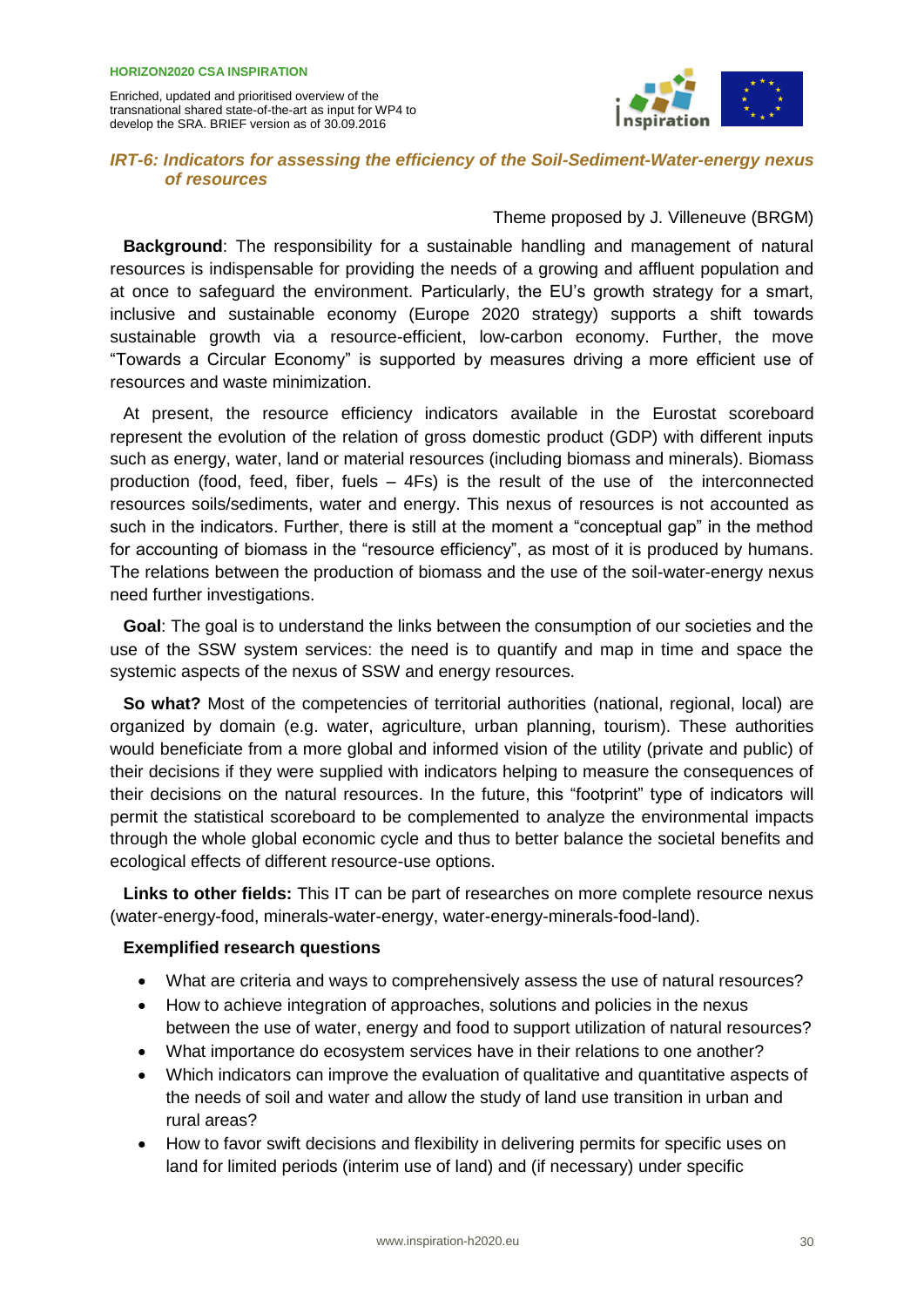

servitudes, taking into account the cause-effect relationships between soil degradation and our way of life?

- How to make cost-effective the investments in circular economy, the strategies to reduce (improve the efficiency of) the use of natural resources (re-use, technical innovations)?
- How to assess the relationships between economy and ecosystem?

| Characteristics of IRT-6: Indicators for assessing the efficiency of the Soil-Sediment-Water-<br>energy nexus of resources |                     |                                                                      |
|----------------------------------------------------------------------------------------------------------------------------|---------------------|----------------------------------------------------------------------|
|                                                                                                                            | Links to identified | Indicated are numbers of relevant research topics from National      |
|                                                                                                                            | research gaps       | Reports (cf. D2.5, Brils et al. 2016) AND for the relevant Clustered |
|                                                                                                                            |                     | Thematic Topics (as defined above):                                  |
|                                                                                                                            | <b>National</b>     | Examples.                                                            |
|                                                                                                                            | research            | FR 5; SE 1; NL 9                                                     |
|                                                                                                                            | topics              |                                                                      |
|                                                                                                                            | Clustered           | Demand: CTT-D1, 3, 4, 5, 7                                           |
|                                                                                                                            | thematic            | Natural Capital: CTT-NC1, 3, 7                                       |
|                                                                                                                            | topics              | Land Management: CTT-LM, 1, 3, 4                                     |
|                                                                                                                            |                     | Net Impact CTT-NI 1, 2, 3, 4                                         |

#### *IRT-7: Farming systems to maintain soil fertility while meeting demand for agricultural products*

#### Theme proposed by C. Schröter-Schlaack (UFZ)

**Background**: A growing world population and increasing demand for food and non-food agricultural products puts high pressure on farming systems to intensify production. At the same time, it becomes more and more obvious, that intensifying conventional farming may be accompanied by severe negative environmental consequences, such as reduced bio- and agrobiodiversity, nutrient leaching to groundwater and rivers, eutrophication of lakes and the sea, and in particular loss of fertile soils due to erosion, nutrient loss and soil compaction. There are now several agricultural production techniques being developed that may allow for better maintenance of soil fertility and reducing negative environmental impacts of conventional farming in rural as well as urban and peri-urban contexts. However, it is yet unclear, if these farming techniques could be scaled up to attain the goal of food security and the demand for non-food products. Moreover, it needs to be better understood what role technology development e.g. precision farming might play in reducing environmental externalities of conventional farming systems and increasing return of soil-friendly agricultural practices. Finally, it needs to be revealed what would be necessary in terms of knowledge transfer and reforms of policies and regulations to set incentives for adopting sustainable soil management practices at farm level.

**Goal**: Understanding how sustainable soil management by appropriate agricultural production systems can contribute to sustainable food security, if and how these solutions can be scaled up and widely implemented on farm level.

So what? Understanding the potential of different agricultural production systems to achieve the goal of food security while sustain soil fertility and reduce negative environmental impacts coming along with intensification of conventional farming would clarify the role of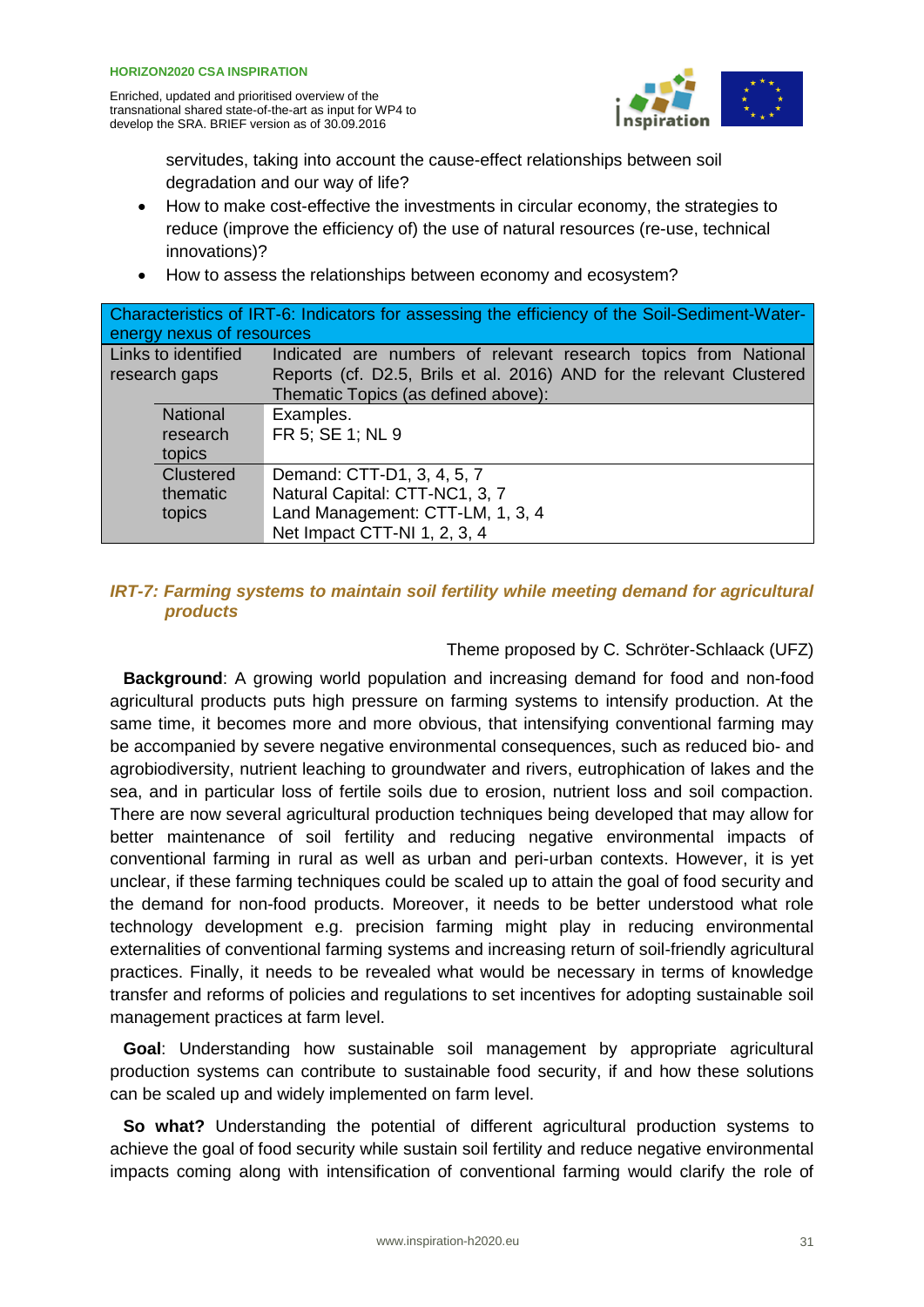

these different techniques to. This is fundamental to increase knowledge about economic and technical aspects of organic farming, their advantages and disadvantages. It will provide knowledge to improve competitiveness and sustainability and will be useful for farmers and decision-makers in order to mainstream sustainable agricultural practices.

**Links to other fields:** There are linkages to other potential research topics, such as how to reconcile conflicts between different societal goals (e.g. food security, climate change mitigation, biodiversity conservation, reduced nutrient loads to waterbodies, etc.) or how to spatially optimize (local/regional) land uses (i.e. understanding local soil capacities / thresholds in terms of land use intensity and adapting land use accordingly).

- Identify necessary technology or operation materials to increase the efficiency of agriculture and food security. What can agricultural production systems contribute to reduced environmental impacts (reduction of fertilizer / raised ability of plants to take in nutrients, soil erosion) and how these system solutions can be scaled up?
- How can (efforts and) results of soil quality care be monitored and by the use of which indicators? How could it be used for communication and monitoring (e.g. a threshold value)? What indicators should be used to quantify soil degradation?
- How does biodiversity influence soil fertility, and how does soil fertility influence biodiversity? How to keep soil fertility in climate conditions favorable to high mineralization? What role does soil structure play for soil fertility?
- What are options for resolving conflicts between urbanization and agriculture, e.g. urban farming, small-scale production in urban or peri-urban areas, use of urban organic waste to increase soil carbon on fields?
- How to improve the level of awareness and understanding regarding the environmental benefits of adapted farming systems in agricultural schools and universities and among farmers?
- What are the drivers of decision on production system at farm level? What is the role of policy frameworks (agriculture, climate, housing etc.) and incentives provided to farmers and what are options for the reform of such policies to support implementation of practices to maintain soil fertility?

| agricultural products | Characteristics of IRT-7: Farming systems to maintain soil fertility while meeting demand for |
|-----------------------|-----------------------------------------------------------------------------------------------|
| Links to identified   | Indicated are numbers of relevant research topics from National                               |
| research gaps         | Reports (cf. D2.5, Brils et al. 2016) AND for the relevant Clustered                          |
|                       | Thematic Topics (as defined above):                                                           |
| <b>National</b>       | AT-1; BE-10; BE-11; BE-23; FR-5; FI-7; DE-5.5; IT-1; PT-2; PT-5; RO-                          |
| research              | 1; RO-2; RO-3; ES-3.8; SW-5; NL-1; NL-11; NL-13                                               |
| topics                |                                                                                               |
| Clustered             | Demand: CTT-D1, 2, 6, 7                                                                       |
| thematic              | Natural Capital: CTT-NC1, 2, 5,7                                                              |
| topics                | Land Management: CTT-LM1.1, 1.2, 1.3, 4                                                       |
|                       | Net Impact CTT-NI1.1, 2.2, 3.2, 3.3, 4.1, 4.3                                                 |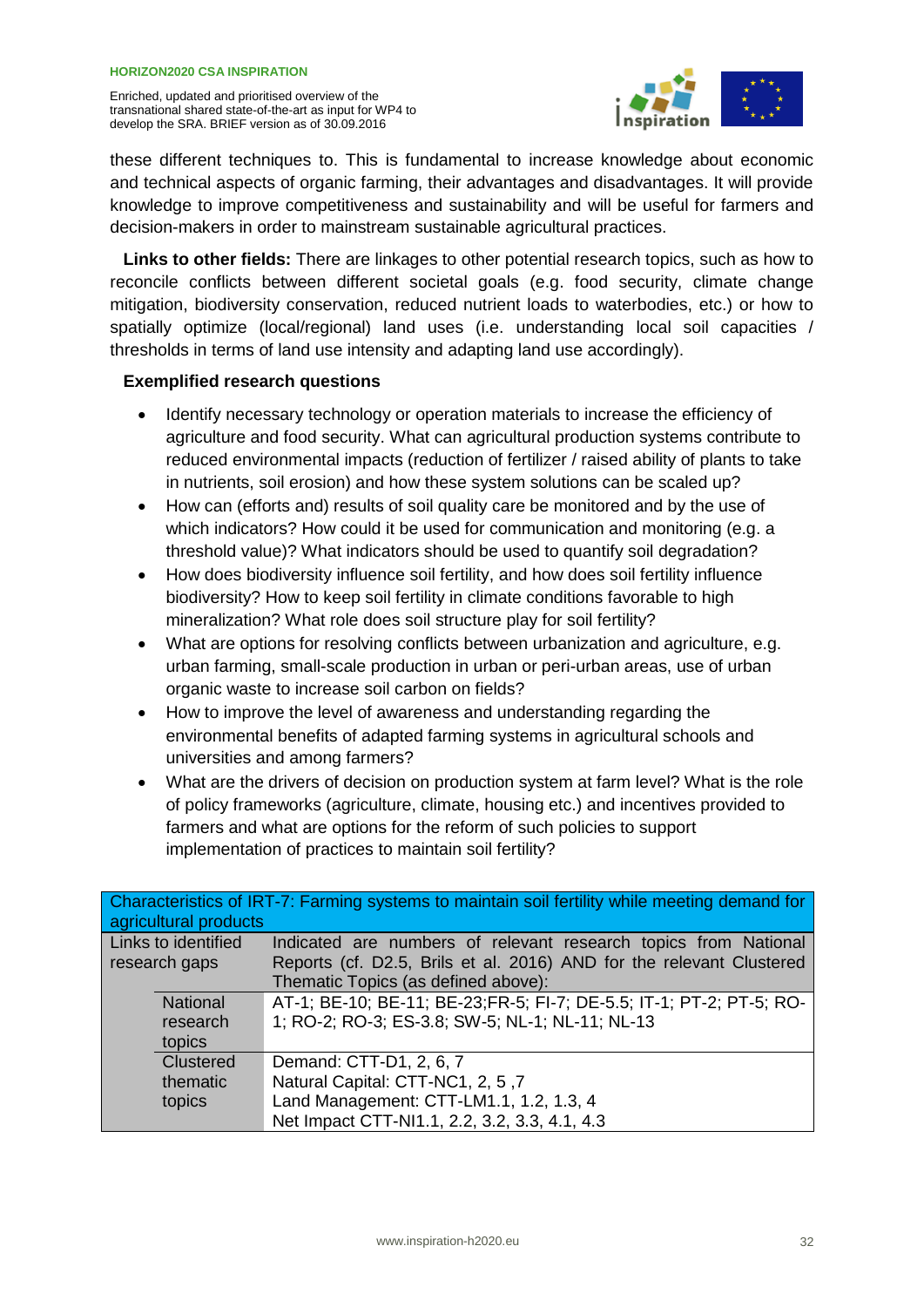*IRT-8: Circular land management* 



Theme proposed by U. Ferber (StadtLand)

**Background**: Ongoing urbanisation due to the remaining insufficient level of urban regeneration and persistence of brownfields. Growing and shrinking cities with different land dynamics and development objectives. Demographic change leads to new requirement on urban structures.

**Goal**: Minimize the consumption of land by continuously renovating settlement structures and overcoming the past's legacy by reusing and redeveloping abandoned, derelict and under-used land. Modernising permanently existing settlement structures by circular land management. exchange and use of existing local, regional and national initiatives and tools at a wider level.

**So what?** Research is required to understand the patterns of behaviour and interdependencies of actors active in land-related policy areas on a theoretical and practical level. It is important to combine the strategies and instruments by circular land management through applied research and pilot case studies and in the sense of modular "tool boxes" to qualify a sustainable land management. Specific attention should be taken on the interaction with landowners.

**Links to other fields:** Circular land management is related to all topics linked to Governance, spatial planning and conflict management.

- What drivers are responsible for the consumption of land (for example private investments, city development or investment-oriented assistance programs)?
- How can dynamic scenarios for land use transition be displayed to predict needs and to provide a contribution to the integration into spatial planning?
- Which legal, economic and planning instruments and tools are needed and how could they interact to create positive synergies in relation to the land cycle?
- How do legal and administrative frameworks and governance hinder or enhance the land cycle and how could this frameworks be implemented?
- How could CLM include the population and support conflict management?
- How can stakeholders, especially landowners, be included in circular land management?
- How could planning procedures be reformed in order to enhance the modernization of settlement structures?
- What role plays interim and underused land in the system?
- How can sectoral and spatial assistance programmes be better coordinated with one another?
- What would a monitoring concept which focuses on natural science and the social evaluation and assessment of land use transition look like?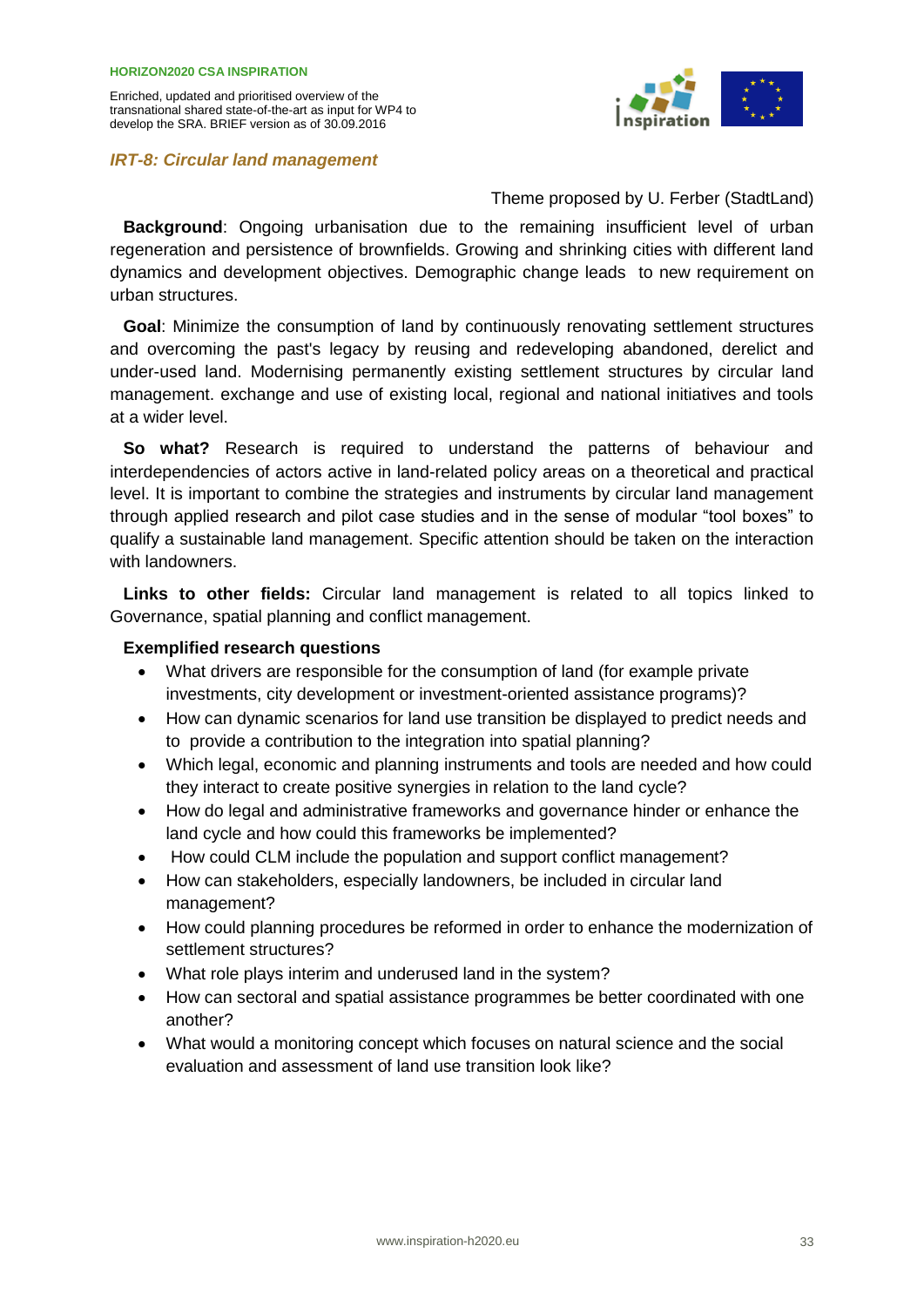

| Characteristics of IRT-8: Circular land management |                                                                                                                                                             |  |
|----------------------------------------------------|-------------------------------------------------------------------------------------------------------------------------------------------------------------|--|
| Links to identified<br>research gaps               | Indicated are numbers of relevant research topics from National Reports (cf.<br>D2.5, Brils et al. 2016) AND for the relevant Clustered Thematic Topics (as |  |
|                                                    | defined above):                                                                                                                                             |  |
| <b>National</b>                                    | AT 5/ 9/10/13, BE 5/6/10/13/18/24/26, CZ 1/2/6, FI 1/4/6/7/ 9/11/13,                                                                                        |  |
|                                                    | FR 2/5, DE 2.1/2.3 3.1/3.5/5.1, 5.3, It 2/3, PL 2/3/ 4/6 PT1/2/ 5/6 RO 2,                                                                                   |  |
|                                                    | SK4/9, SL 1/5/3, ES 3.1/3.1/4/6/7, SW 2/3/5/6 Ch 2.1 NL                                                                                                     |  |
|                                                    | 1/3/5/6/8/12/15 UK 2/3/4, IR 1                                                                                                                              |  |
| Clustered                                          | Demand: CTT D3, CTT D7                                                                                                                                      |  |
| thematic                                           | Natural Capital: -                                                                                                                                          |  |
| topics                                             | Land Management: CTT-LM 1,3,5,7                                                                                                                             |  |
|                                                    | Net Impact CTT-NI 1.4                                                                                                                                       |  |

#### *IRT-9: Policies to effectively reduce land consumption for settlement development*

#### Theme proposed by C. Schröter-Schlaack (UFZ)

**Background**: Land use for settlements is a main driver of loss of fertile soils and agricultural land. Land consumption, however, is itself driven by a range of different motives: changing life-style patterns, demographic change, economic developments (e.g. ecommerce, logistics), infrastructure development, trends in property and financial markets, housing policy, regional planning, building codes as well as agricultural and nature conservation policies. In turn, efforts to promote compact city development, revitalize innercity brownfields and abandoned sites and reduce consumption of fertile soils for settlements and related infrastructure often fail due to a lack of policies and regulations effectively addressing the drivers of land consumption.

**Goal**: A better understanding what drives land consumption for settlement development and what constitutes incentives or obstacles for the enforcement of planning and policies to reduce land consumption will help to create policy interventions in property markets and settlement development more effective.

**So what?** Spatial planning and soil management is often not hampered by a lack of scientific knowledge on the benefits of reduced land consumption for settlement development but by a lack of understanding what actually drives land consumption and how to address these drivers. In turn, existing legislation and planning to steer land development is often failing to address these drivers and moreover characterized by lose implementation and enforcement. Knowledge on how to design effective policies given the institutional constraints of their implementation and enforcement will be necessary to realize the benefits of reduced land consumption in rural and urban areas.

**Links to other fields:** Steering urban development is but one societal challenge where information about how to design effective policy responses would be beneficial. Other areas include e.g. the implementation of sustainable agriculture, the regulation of pollutants, or incentives to promote the re-use of revitalized brownfields.

#### **Exemplified research questions**

• Identify and monitor the drivers of land use that eventually lead to land consumption and urban sprawl: improve understanding of impacts of life-style patterns,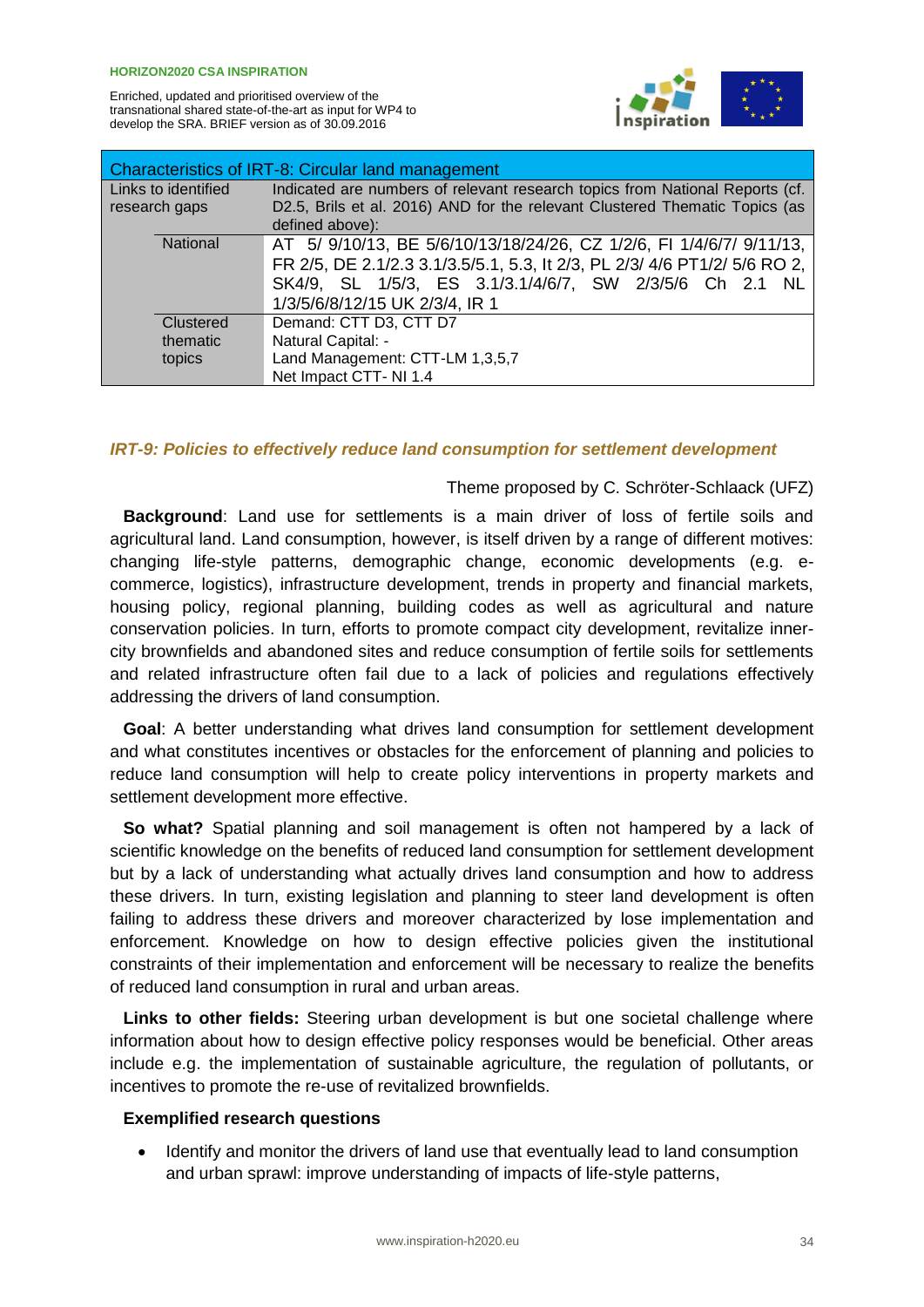

demographics, economic trends, spatial policy, site competition and tax policy, agriculture and nature conservation policies on spatial development. Gain insights on impacts of capital markets on construction, real-estate sector, investment business.

- Is demand for land in different sectors (housing, industry and traffic) driven by different factors?
- Building up a monitoring system to observe the drivers of land consumption and urban sprawl.
- Take stock of different approaches used in different European countries and assess what works and what do not work? What insights can we gain from good examples / best practices as well as from policy failures experienced elsewhere?
- How can the often fractured responsibilities of public power between national state, regions and municipalities be better coordinated or unified to improve sustainable settlement development and reduce land consumption?
- What is the role of "territorial" expert knowledge (land use, soil, water etc.) on policymaking and how can it be used to develop more effective regulations?
- How could 3D-planning (recognizing the different time-scales of impacts on the soilwater-sediment nexus) look like?
- How to solve the trade-off between preserving cultural heritage and addressing challenges for urban development (such as climate change adaptation, energy efficiency, or natural hazards – earthquakes / floods)?

| development         | Characteristics of IRT-9: Policies to effectively reduce land consumption for settlement |
|---------------------|------------------------------------------------------------------------------------------|
| Links to identified | Indicated are numbers of relevant research topics from National                          |
| research gaps       | Reports (cf. D2.5, Brils et al. 2016) AND for the relevant Clustered                     |
|                     | Thematic Topics (as defined above):                                                      |
| <b>National</b>     | AT-6; AT-13; BE-2; FI-11; FI-15; FR-1; DE-2.2; DE-5.3; DE-5.4; PL-4;                     |
| research            | SR-7; SI-1; SI-2; ES-3.1; CH-1.1; CH-1.3; CH-2.12; NL-9; NL-10                           |
| topics              |                                                                                          |
| <b>Clustered</b>    | Demand: CTT-D1, 2, 3, 7                                                                  |
| thematic            | Natural Capital: CTT-NC1, 5, 7                                                           |
| topics              | Land Management: CTT-LM1.1, 1.2, 3                                                       |
|                     | Net Impact CTT-NI1.4, 2.4, 2.5, 3.1                                                      |

#### *IRT-10: Stakeholder participation to facilitate the development of livable cities*

#### Theme proposed by C. Schröter-Schlaack (UFZ)

**Background**: Urban development and creating livable cities involves of a huge variety of stakeholders, such as private households, business, planning authorities, land developers, conservationists and has to find a transparent and legitimate balance between the different interests of these groups and people. Against this background, stakeholder participation seems a promising approach in order identify mutual benefits but also conflicts between different interests. Participation processes, related infrastructure and tools may also provide a platform for exchange and communication. However, a wide range of open questions has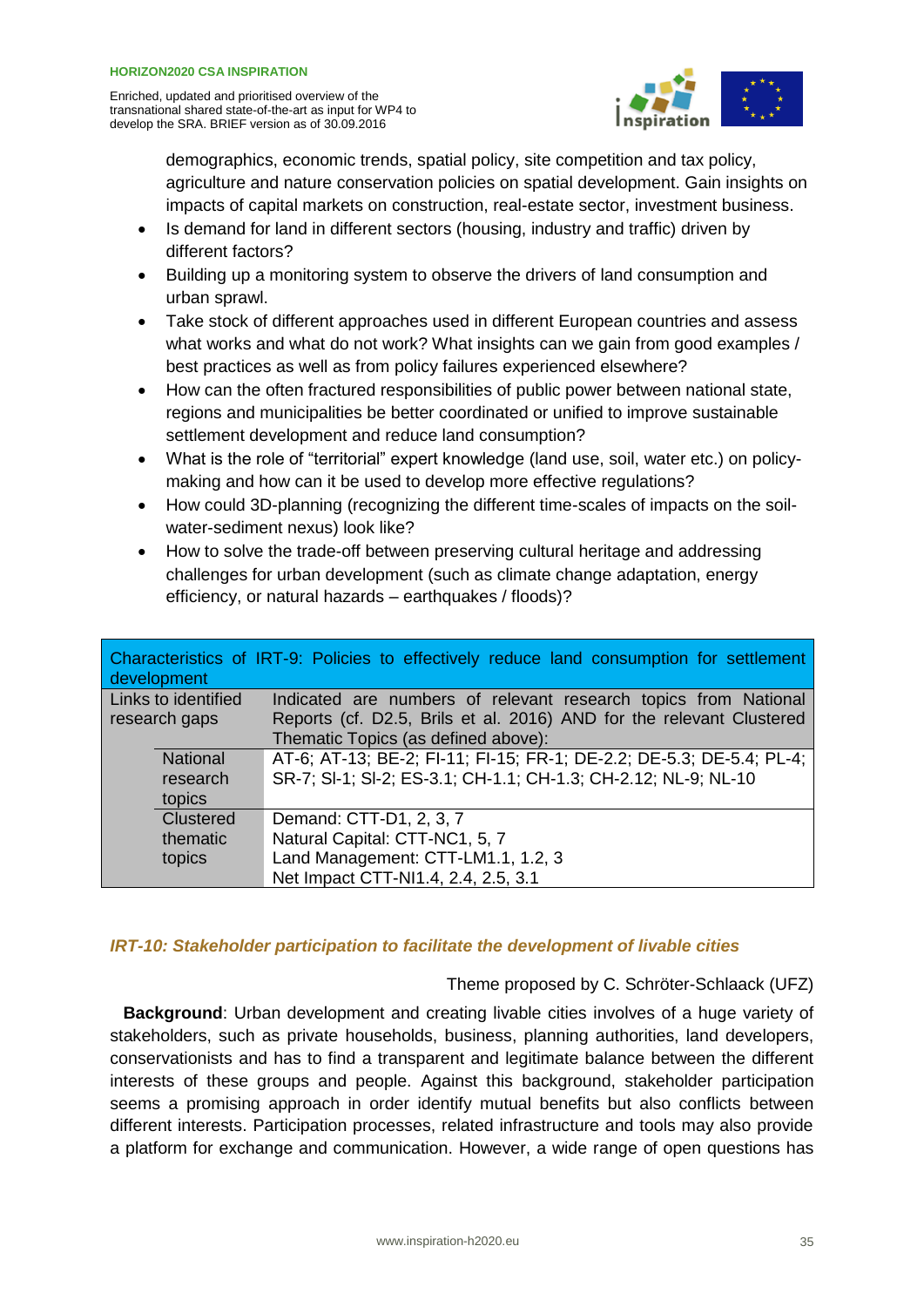

to be answered to exploit the full potential of participatory processes and to enhance decision-making in terms of legitimacy, acceptance and local ownership.

**Goal**: Understanding how stakeholder participation may facilitate urban development and the creating of livable urban spaces, what pro and cons different participatory approaches entail in a given context and how it might be best embedded in the course of planning and project development.

**So what?** Understanding the potential of stakeholder participation will help to ensure the livability of urban development and enhance transparency and legitimacy of decision-making.

**Links to other fields:** While urban green infrastructure constitutes just an example for the need to recognize and moderate conflicting land use-interests, research regarding the benefits of participation, the design of participatory measures and the pros and cons this might entail would be of great benefit for other conflict situations, too, e.g. in deciding upon land use intensities, designating protected areas, spatially optimizing land use at landscape level and so forth.

- How can methods be designed so that the participation of the public in evaluating land-use options becomes possible? What are best practices and good examples across different countries and fields of application – but also: what can be learned from failures of participatory processes elsewhere?
- How to develop cost-effective participatory tools that also motivate people to participate to ensure inclusive decision making and social empowerment?
- How to take into account long-term consequences of decisions?
- How can knowledge about impacts of land use (change) and land use planning be translated into information for stakeholders taking part in participation processes?
- How to take into account the interest of those not participating?
- What is the relationship between participation and democratic process?
- What is the best time and stage for participation in course of a development project?

| cities              | Characteristics of IRT-10: Stakeholder participation to facilitate the development of livable |
|---------------------|-----------------------------------------------------------------------------------------------|
| Links to identified | Indicated are numbers of relevant research topics from National                               |
| research gaps       | Reports (cf. D2.5, Brils et al. 2016) AND for the relevant Clustered                          |
|                     | Thematic Topics (as defined above):                                                           |
| <b>National</b>     | AT-11; BE-6; BE-24; CZ-6; FI-11; FI-15; DE-2.1; DE-6.2; IT-4; PT-5;                           |
| research            | PT-6; SR-7; SI-1; ES-2; ES-3.14; SW-4; CH-5.1; NL-5;                                          |
| topics              |                                                                                               |
| Clustered           | Demand: CTT-D2, 3, 6, 7                                                                       |
| thematic            | Natural Capital: CTT-NC2, 4, 5, 7                                                             |
| topics              | Land Management: CTT-LM1.3, 3                                                                 |
|                     | Net Impact CTT-NI3.2, 3.3, 4.1, 4.2, 4.3                                                      |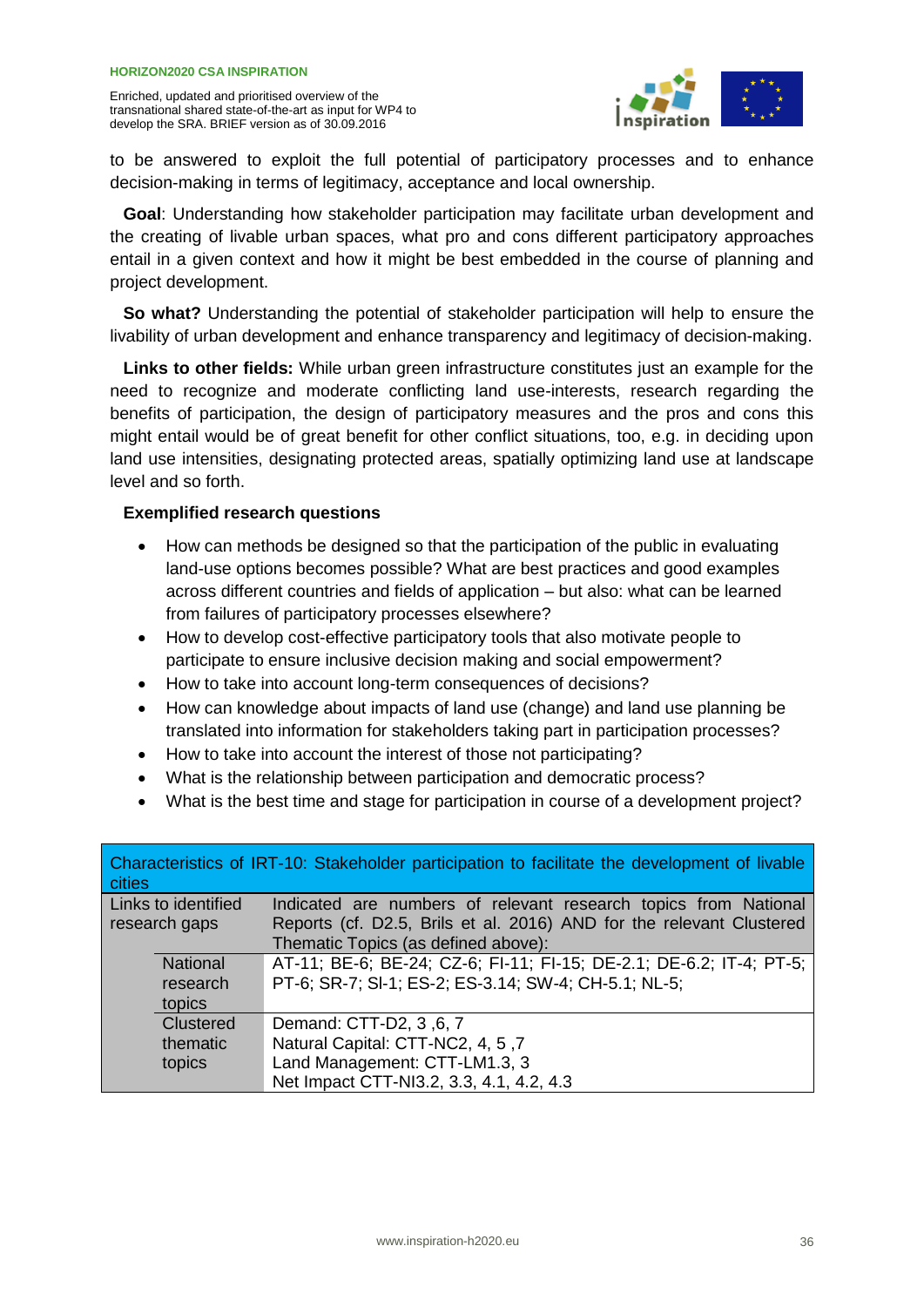

#### *IRT-11: Integrated management of soils in urban areas*

#### Theme proposed by J.Gorgoń & A.Starzewska-Sikorska (IETU)

**Background**: Urban development has been defined by expansion of urban structures into surrounding rural areas, cropland and forests. Urban soils are created by the process of urbanization, therefore cannot be separated from its geographic bounds. Urban activities could create different types of new man-made soils, but all soils situated within cities or urbanized areas should be included to category of urban soils. Due to a multi-functional role of the soil in urban areas the sound management of this resource is of a key importance in urban land management. Typology of urban soils is important to perceive these soils through the wide perspective including diversity of soil functions. It is also important to define the suitability of soils for different urban land uses. Soil characteristics and quality should be take into consideration by spatial (urban) planning. From the perspective of ecosystem services and SSW system, urban soils are important part of green infrastructure. Especially soil of a high quality should be protected to maintain the habitat and support ecosystem services potential. Also agricultural role of soil in urban areas should not be neglected, especially in the context of urban farming and gardening, as well as from the perspective of the global food production market.

**Goal**: Better understanding the role of urban soils and their importance on improving quality of urban space and consequently on health and living quality.

**So what?** In order to steer better use of urban soils in a sustainable way, a proper management of soil resources is needed. The soil management systems that efficiently protect the best soils should be introduced in cities. There is also need of reuse and improving of urban soil quality by innovative remediation technologies. A multidisciplinary approach is necessary for better understanding of the soil role in urban environment in order to ensure its optimum use and provide the functions needed, like water filtering and storage, space for fauna and flora, provision of recreation areas etc. Human health is also important in the context of urban soils management, and should be take into account in urban planning and land management.

**Links to other fields:** Next to urban soils, also water and sediments in urban areas are important in the context of ecosystem service research.

- Do we understand the role of urban soil and its different function in the urban areas?
- How to secure safety and health in the context of contaminated soil management? How to deal with urban soil pollution? How to introduce temporary use of contaminated soils in land management?
- What are the possibilities for re-cultivation of abandoned land and what are the benefits for sustainable land management?
- How to take into account various types of urban soils in spatial planning?
- How to introduce into spatial (urban) planning soil quality management aspects?
- How to integrate soil management with climate change aspects?
- How to conserve the fertility of soil in the long term?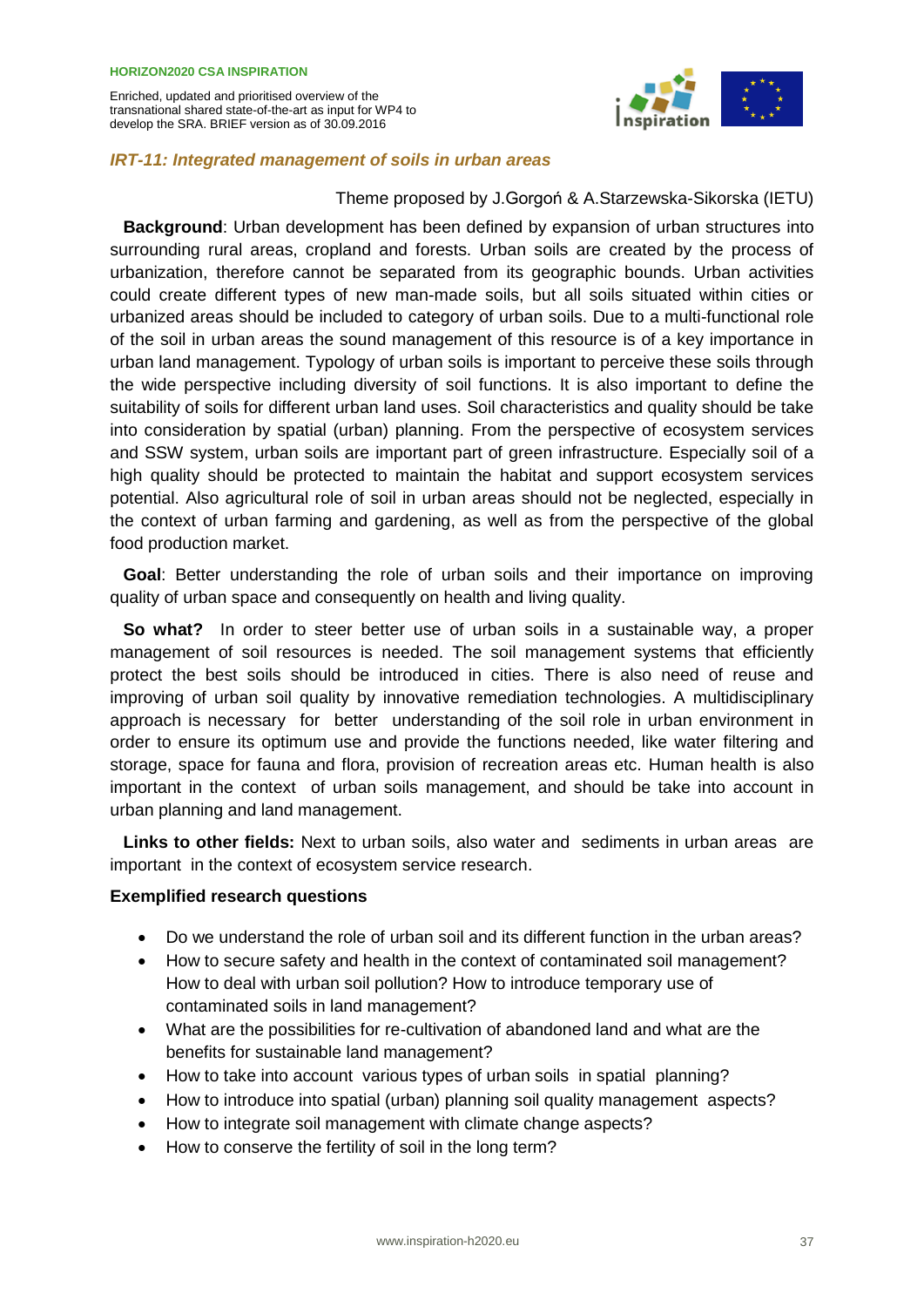

- How can we develop a policy to prevent soil sealing? How can we integrate these policies in spatial planning processes? ? How to reduce the pressure on land?
- How do different land use policies, such as agricultural policy and city planning policy, contribute to the environmental impacts of land use?
- Approaches, methods and instruments of the productive land protection against its transformation towards build-up areas.
- How to deal with private land ownership in relation to urban soil protection?

| Characteristics of IRT-11: Integrated management of soils in urban areas |                 |                                                                                                                                                             |
|--------------------------------------------------------------------------|-----------------|-------------------------------------------------------------------------------------------------------------------------------------------------------------|
| Links to identified                                                      |                 | Indicated are numbers of relevant research topics from National Reports (cf.<br>D2.5, Brils et al. 2016) AND for the relevant Clustered Thematic Topics (as |
| research gaps                                                            |                 | defined above):                                                                                                                                             |
|                                                                          | <b>National</b> | AT 7, 8; BE 11, 12, 16, 21, 28; FI 1, 4, 11; FR 1, 3; DE 4.1; NL 5, 7, 13; PL 3,                                                                            |
|                                                                          | research        | 4                                                                                                                                                           |
|                                                                          | topics          |                                                                                                                                                             |
|                                                                          | Clustered       | Demand: CTT-D1, 2, 3, 4                                                                                                                                     |
|                                                                          | thematic        | Natural Capital: CTT-NC1, 2, 3, 5, 7                                                                                                                        |
|                                                                          | topics          | Land Management: CTT-LM1.1, 1.3, 1.4, 3, 4                                                                                                                  |
|                                                                          |                 | Net Impact CTT-NI1.1, 1.2, 1.3, 1.6, 2.1, 2.2, 3.2, 3.3, 4.1, 4.3                                                                                           |

#### *IRT-12: Environmentally friendly and socially sensitive urban development*

#### Theme proposed by S. Schubert & S. Bartke (UBA)

**Background:** Urban development is confronted with heterogeneous and often conflicting needs. Concerns of urban environmental protection and precautions are strongly interconnected with urban development and have to be considered in planning and decision making processes in manifold ways. However, they are just one concern out of many and have to be balanced with other challenges of urban development, not least with social concerns. The latter reflects for instance the needs for affordable housing and security of energy and water supply. On the one hand, social and environmental needs can have synergies and the concept of environmental justice is an upcoming but central interface. On the other hand, conflicting goals of an environmentally friendly and at the same time socially sensitive urban development can be detected, as for example in the field of energy poverty (greener but more expensive renewable energy puts some households at poverty risk). Moreover, complexity is added as also in different cities different societal groups will not have the same interests and, hence, social contexts differ nationally and across Europe.

**Goal:** Better understand potential synergies and trade-offs of environmental and social concerns in urban development. Identify and more clearly describe conflicting goals and measures with sufficient indicators and find solutions to reduce and dissolve them.

**So what?** Urban development is stressed by environmental and social framing conditions. Solutions to bridge the goals of urban environmental protection and social concerns of urban development are crucial to realize sustainable cities. Knowledge on environmental issues in urban planning as well as on social concerns is partly available but has to be better integrated and new questions arise at the interface of both dimension, especially addressing implementation and daily practice of urban planning.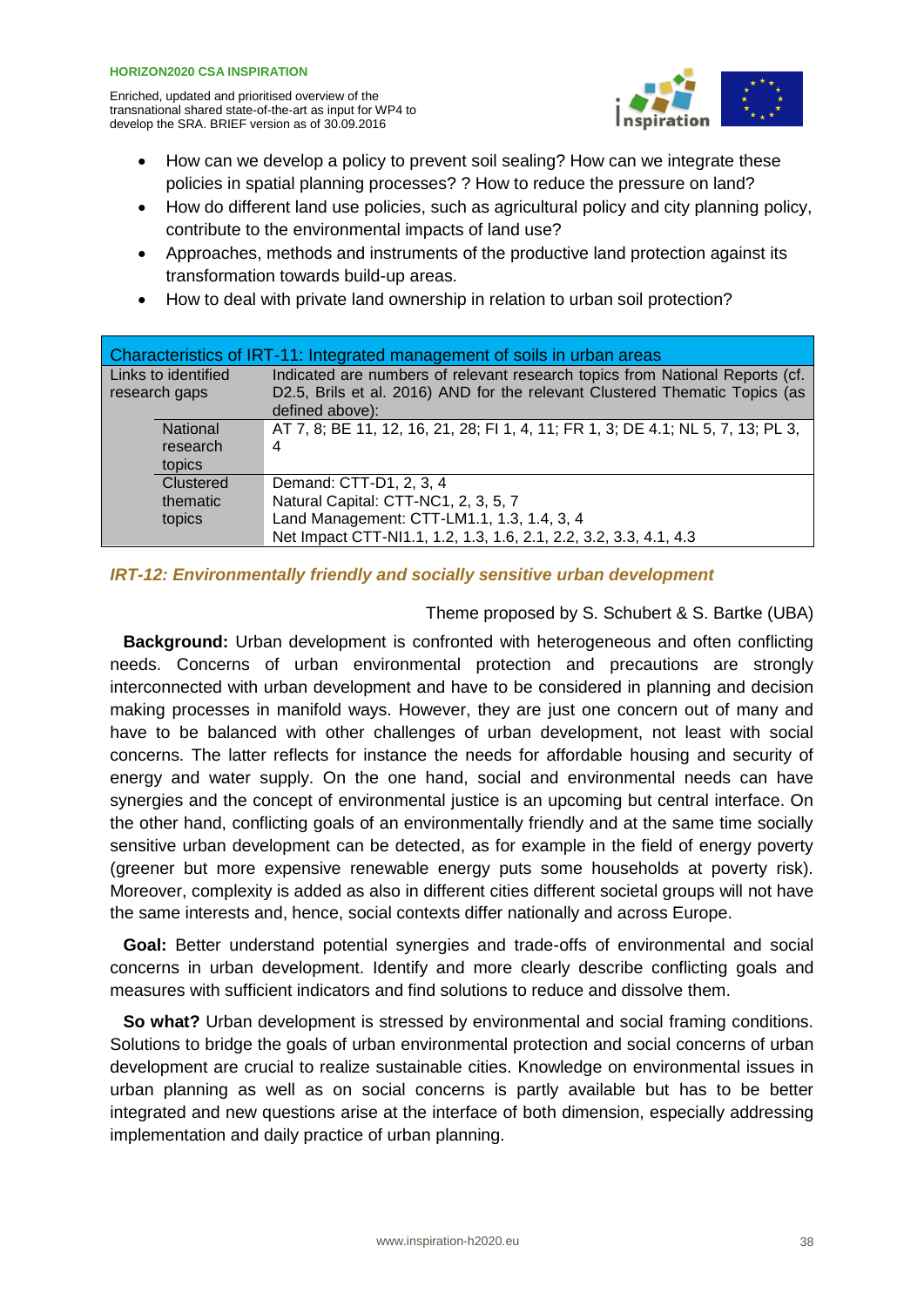

**Links to other fields:** Research in this field is linked to understanding trade-offs and synergies in the different dimensions of sustainable development more generally. Insights might also be relevant for other (than urban) areas of natural resources protection.

- What are the main conflicts of goals between environmental and social concerns which have to be addressed in district development? Can the ecosystem services approach link the dimensions?
- How to better understand and then steer behavior? What are drivers (markets and economy, regulation [local, EC], awareness of ecosystem services in cities, ecology)? How can the individual demands of different individuals in an area be met and still be environmentally friendly?
- What are facilitators for awareness of environmental and social dimensions equally (urban agriculture/gardening, climate/weather extremes, education)? What are drivers and inhibitors of behavioural change?
- How to efficiently integrate citizens in social and environmental decisions on urban development? How to enable more efficient stakeholder (e.g. NGO) engagement?
- How can environmental and social concerns be strengthened in planning processes of formal and informal instruments of urban planning? How can the interplay of environmental, health and social concerns in planning and decision making on the local level be better integrated to reach more environmental justice and social cohesion?
- How to balance strict environmental protection without limiting societal discourse on desired urban development? (Is environmental protection regulation to strict? Can strategic environmental assessment be improved?)
- Which financing mechanism on the municipal, state or national level bear barriers for the implementation of environmental and social measures in urban development and how can they be overcome? Can participatory budgets align citizens with environmental goals better? How can regulation and taxation reflecting an ecosystem approach be implemented?
- Which settlement and building structures allow a land-saving, dense and lively but to the same time healthy and quiet urban living conditions? What is the maximum density that is still regarded as high-quality of living? How to add more green and living area to a given urban setting?
- What is the link of milieus and environment? Have rich and poor the same access to urban green? Are rich locating in silent healthy areas and poor on brownfields? How to address social inequalities?
- How to better implement the available expertise on how to better design building and settlement structures which are energy efficient, supplied by renewable energies, allow decentralized rain- and greywater management and are still affordable for all?
- Can a systemic database be provided with best- and worst-practice examples of environmental and social conclusive urban development measures/approaches?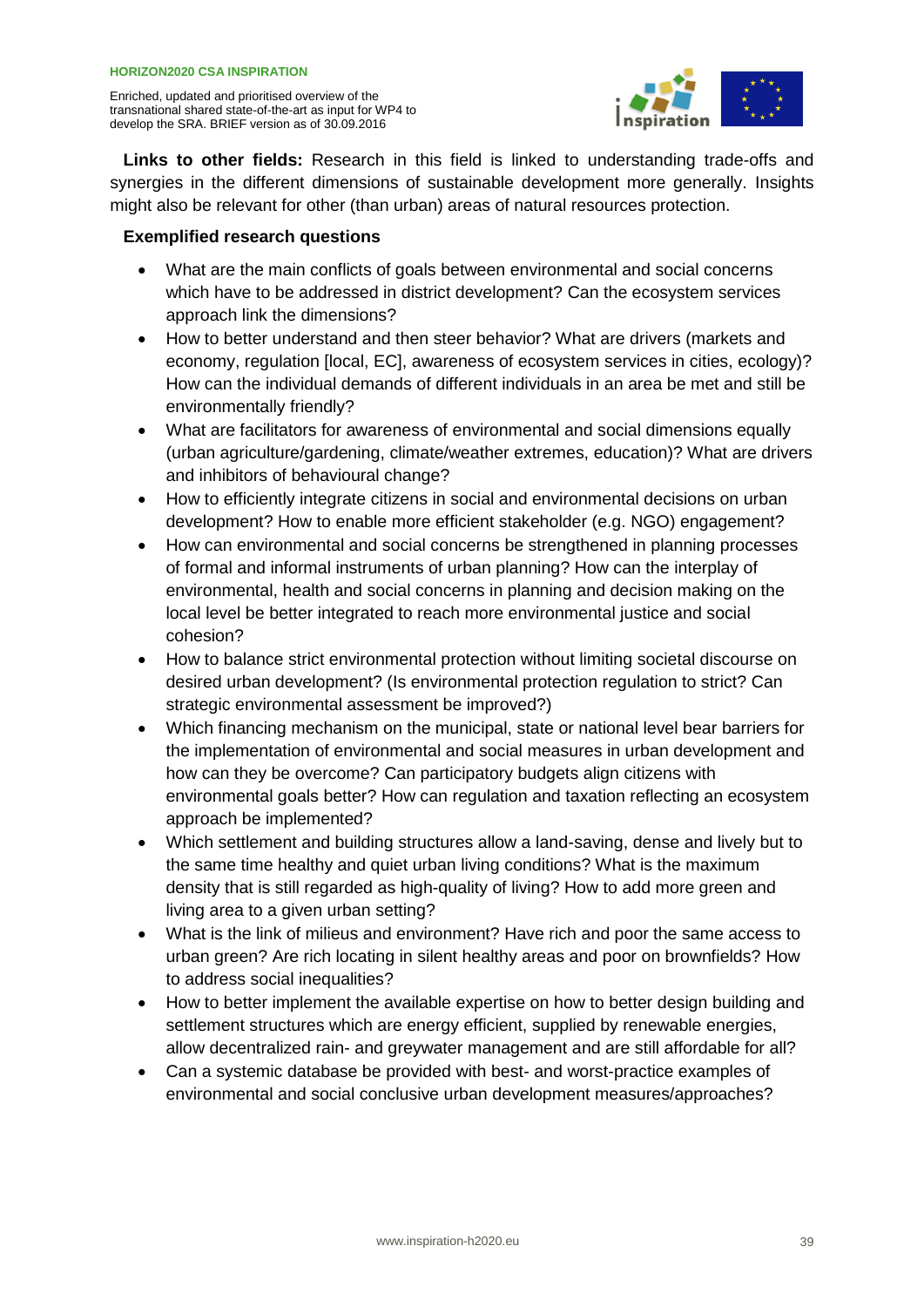

| Characteristics of IRT-12: Environmentally friendly and socially sensitive urban development |                     |                                                                              |
|----------------------------------------------------------------------------------------------|---------------------|------------------------------------------------------------------------------|
|                                                                                              | Links to identified | Indicated are numbers of relevant research topics from National              |
|                                                                                              | research gaps       | Reports (cf. D2.5, Brils et al. 2016) AND for the relevant Clustered         |
|                                                                                              |                     | Thematic Topics (as defined above):                                          |
|                                                                                              | National            | AT 5, 10, 11, 14; BE 6, 9, 13, 22, 24, 26, 27; CZ 1, 6, 8; FI 3, 11, 14,     |
|                                                                                              | research            | 15; FR 5; DE 1.1, 2.1, 2.2, 2.5, 3.4, 6.1, 6.2, 6.3; IT 3, 4; PL 1, 3, 4; PT |
|                                                                                              | topics              | 5, 6; SR 2; SI 1, 4; ES 2, 3.9, 3.13; SE 2, 4, 7, 9; CH 1.2, 2.1, 2.3,       |
|                                                                                              |                     | 2.11, 2.12, 5.1; NL 5, 8, 10; UK 6                                           |
|                                                                                              | Clustered           | Demand: CTT-D2, 3, 6, 7                                                      |
|                                                                                              | thematic            | Natural Capital: CTT-NC1, 7                                                  |
|                                                                                              | topics              | Land Management: CTT-LM 1.2, 1.3, 3                                          |
|                                                                                              |                     | Net Impact CTT-NI 1.1, 1.3, 1.5, 1.6, 2.2, 2.4, 3.1, 3.3, 4.2                |

#### *IRT-13: Urban Metabolism – Enhance efficient use of soil-sediment-water resources through a closing of urban material loops*

#### Theme proposed by D. Reißmann, S. Bartke (UBA)

**Background**: Provision, use and consumption of resources are usually considered merely with regard to specific products or services. However, a systemic understanding is needed for sustainable development – not least in the case of resources of the soil-sediment-water system. The concept of urban metabolism tries to integrate all urban material flows, stocks, loops and their internal and external interdependencies in a comprehensive way.

Urban metabolism  $-$  according to urbanmetabilism.org  $-$  is the study of material and energy flows arising from urban socioeconomic activities and regional and global biogeochemical processes. The characterization of these flows and the relationships between anthropogenic urban activities and natural processes and cycles defines the behavior of urban production and consumption. Urban metabolism is therefore a deeply multi-disciplinary research domain focused on providing important insights into the behavior of cities for the purpose of advancing effective proposals for a more humane and ecologically responsible future.

**Goal**: Through a comprehensive understanding of urban material flows, stocks and loops and their environmental impacts the concept aims to develop practically useful strategies, tools and instruments to enhance urban resource efficiency, consistency and sufficiency and to minimize direct and indirect negative environmental impacts that are initiated by urban areas.

**So what?** Without further development of the methodological concept of urban metabolism, it will be not possible to identify comprehensive measures enhancing urban resource efficiency, consistency and sufficiency. This is the to develop instruments and tools for actors on different scales (local, regional, national and supranational) which foster resource friendly urban areas based on the above mentioned principles of efficiency, consistency and sufficiency. The developed tools need to address indirect impacts, such as rebound effects or indirect land consumption. Further research in this issue is crucial for a sustainable development, because through these instruments and tools it becomes possible to save our common resource basis, minimize negative ecological effects, foster the local economy through an urban circular economy and guarantee a high level of urban quality of life also into the future.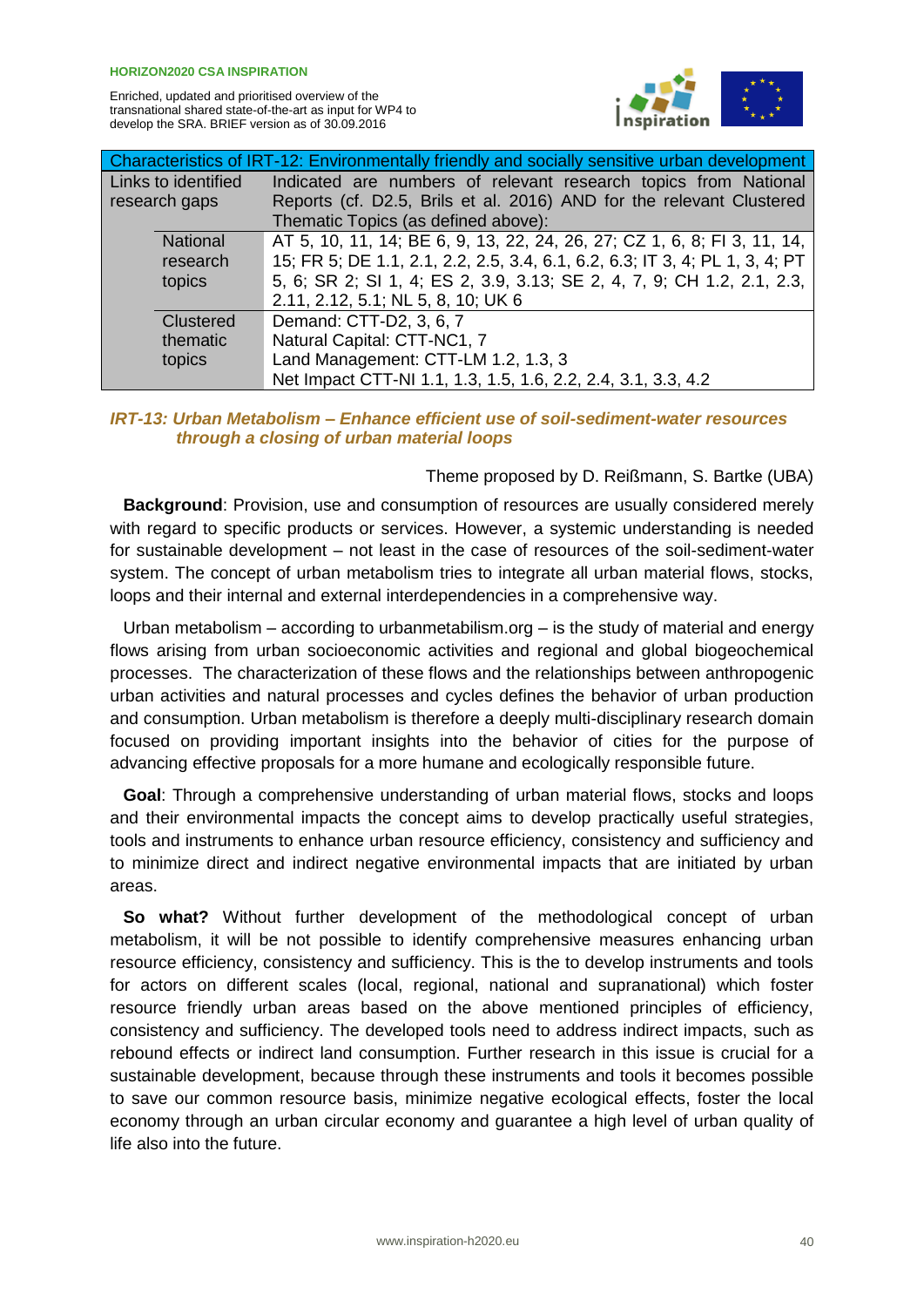

**Links to other fields:** The urban metabolism links to a variety of different fields, e.g. resource efficiency, construction, urban planning, infrastructure design and more.

- What are the negative externalities (emissions, land consumption, pollution load etc.) of currently dominating construction materials from soil in cities and how can the usage of regional and/or renewable materials improve the picture? What measures identify "hidden flows" in urban processes, products and services? If new materials are to replace old ones, what are the side effects?
- Can the concept of "land footprint" inform decision making? Which indicators are easy to be understood by citizens to increase awareness of resource use impacts? How to raise awareness in the public for the land and soil-sediment-water impacts of urban resource consumption and storage?
- What are/is the optimal scale/s that ensure/s an efficient and controllable urban circular economy (building, district, city, region … - and for which type of resource / material)? Which are suitable indicators for assessment and monitoring? What is the optimal size of the city to enable most efficient metabolism?
- What are the main driving forces for urban resource and material flows and which stakeholder group could influence these driving forces directly or indirectly? Who should bear and who bears responsibilities? Are new rules needed to steer sustainable flows or what can be efficient means to better management?
- Which and how many resources have been accumulated in cities (what are today's stocks)? Which urban materials are suitable for recycling (urban mining)? Is it possible to "produce" suitability through conditioning of materials?
- What are the theoretical and practical potentials or urban and landfill mining under scenarios of different market resource prices? What is the impact of material markets and competition and how to trade off different material demands sustainably?
- What are socio-economic, cultural and legal barriers for an integrated urban metabolism management? Which agents are crucial to enable the concepts implementation? Which governance and policy is needed? How to raise acceptance for recycled products? How can proper spatial planning reduce raw material needs in the city?
- How safe is the handling of materials? Which materials are safe to use?

|   | í<br>¢<br>۰. |  |
|---|--------------|--|
| × | ۰,           |  |

| Characteristics of IRT-13: Urban Metabolism - Enhance resource efficiency through a<br>closing of urban material loops |                                                                             |  |
|------------------------------------------------------------------------------------------------------------------------|-----------------------------------------------------------------------------|--|
| Links to identified                                                                                                    | Indicated are numbers of relevant research topics from National             |  |
| research gaps                                                                                                          | Reports (cf. D2.5, Brils et al. 2016) AND for the relevant Clustered        |  |
|                                                                                                                        | Thematic Topics (as defined above):                                         |  |
| <b>National</b>                                                                                                        | AT 5, 7; BE 5, 6, 9, 13, 24, 26; CZ 1, 2, 4; FI 5, 9, 11, 13; FR 1; DE      |  |
| research                                                                                                               | 2.3, 2.5, 4.2; IT 3; PL 3, 4; PT 2, 3, 5; RO 3; SR 3, 7; SI 2; ES 3.1, 3.3, |  |
| topics                                                                                                                 | 3.4, 3.6, 3.8, 3.9; SE 3, 4, 7; NL 5, 6, 7, 8, 9; UK 3, 5; IR 1             |  |
| Clustered                                                                                                              | Demand: CTT-D3, 4, 5, 7                                                     |  |
| thematic                                                                                                               | Natural Capital: CTT-NC1, 3, 6                                              |  |
| topics                                                                                                                 | Land Management: CTT-LM1.4, 3                                               |  |
|                                                                                                                        | Net Impact CTT-NI1.1, 1.2, 1.6, 2.3, 3.                                     |  |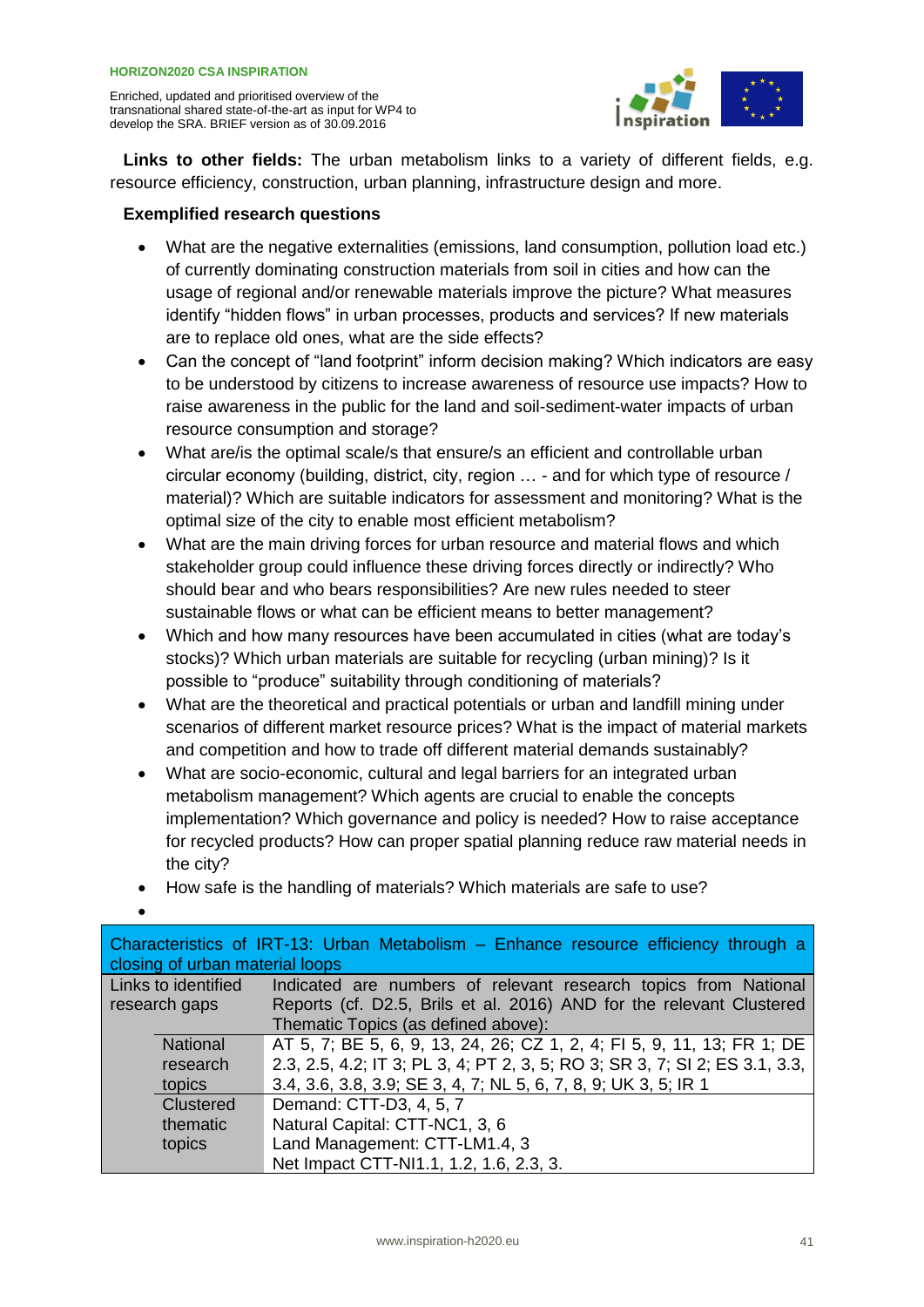

#### *IRT-14: 'Emerging contaminants' in soil and groundwater – ensuring long-term provision of drinking water as well as soil and freshwater ecosystem services*

Theme proposed by C. Schröter-Schlaack (UFZ) and Frank Glante (UBA)

**Background:** Deteriorating groundwater quality and reduced soil ecosystem services are serious issues in various European countries. Immission of 'emerging contaminants', e.g. pesticides used in agriculture, chemical substances used in industrial production or from waste and sewage may worsen the problem. However, by now it is often unclear what are the impacts of these substances on different temporal and spatial scales, how impacts may be altered by mixing of those contaminants and what are cost-effective strategies to minimize their discharge or to remediate contamination.

**Goal**: Better understand the impacts of 'emerging contaminants' to develop cost-effective management opportunities for safeguarding freshwater and soil related ecosystem services

**So what?** The lack of knowledge about 'emerging' and mixed contaminants properties, their distribution in the different environmental matrices, in particular in groundwater and soils, the interaction of those contaminants with human health as well as soil and freshwater related ecosystem services has to be filled in order to avoid risks for public health and to ensure long-term provision of ecosystem services. Definition of what are emerging contaminants are needed as well as methods of analyzing and assessing. Therefore threshold values for these contaminants have to elaborate (methods, pathways, food-chain, and human health) for substances but also for mixtures. Environment specimen banks can provide samples retrospective to analyze if and when an emerging substance was found first in the environment [\(www.umweltprobenbank.de\)](http://www.umweltprobenbank.de/). More samples (media) than existing are needed.

**Links to other fields:** Next to pollution of groundwater, also soils and sediments are of importance to understand the impact of (mixed) 'emerging contaminants' on human health and soil and freshwater ecosystem services and may be subject to specific research efforts.

- Which (emerging) contaminants remain a (potential) risk to health (drinking water) or ecosystems?
- Need to research on how to consider emerging contaminants into risk assessment models and to develop threshold values for emerging contaminants. How could we learn from dealing with "classical" contaminants?
- Need to define harmonized methods for sampling and analyses of such contaminants in soils, sediment and water.
- Could the polluters pays principle can adapted to a producer pays principle (legal research needed)?
- What is the role of soil in the spread and risk of (emerging) contaminants such as medicines and nanoparticles?
- How do contaminants (such as PFAS, fertilizers, and pharmaceuticals) affect raw water quality, treatment processes and mixture toxicity and human health?
- What entails the presence of substances alien to the system for the quality and resilience (biological control) and other qualities and functions of the soil-sedimentwater system?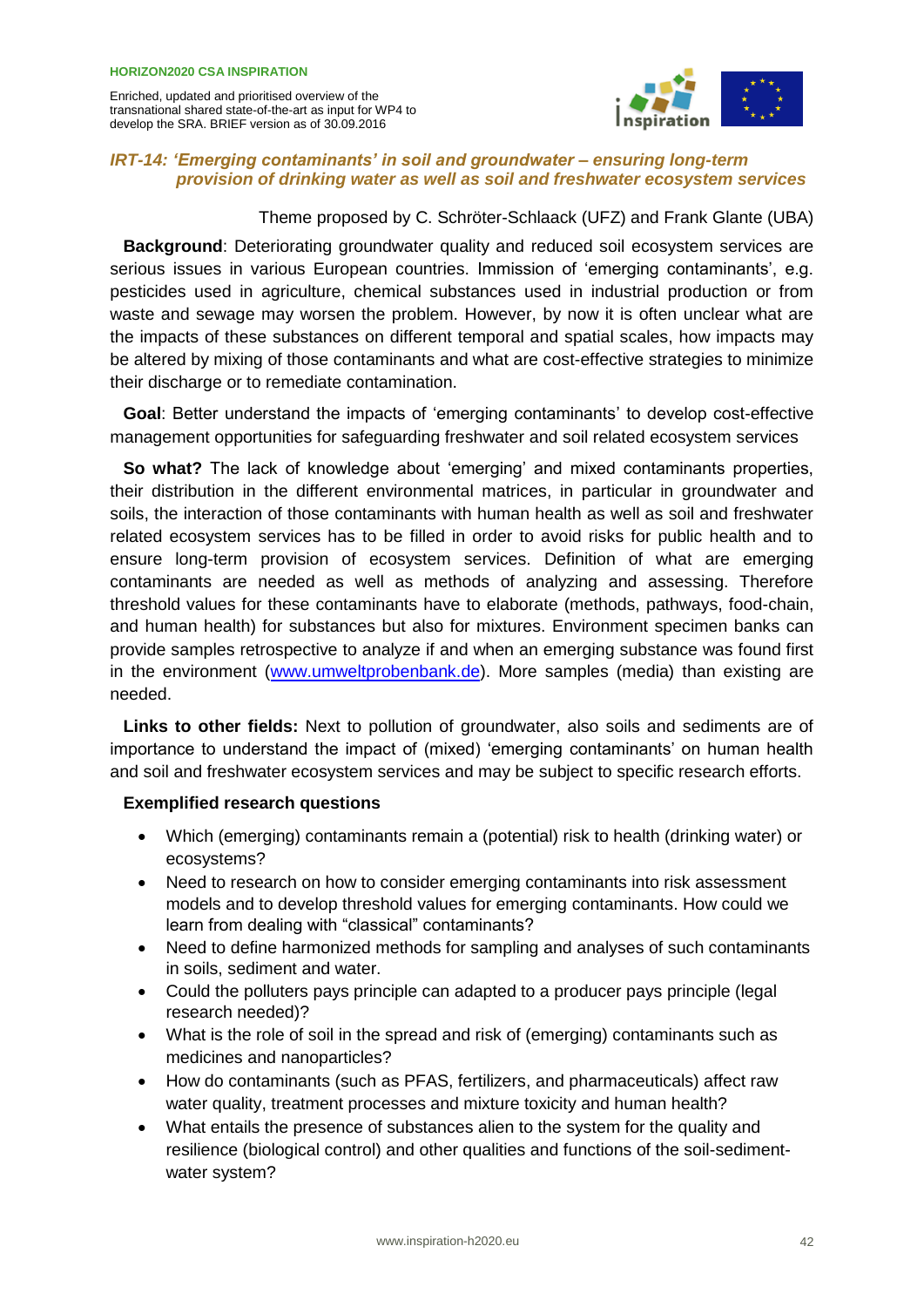

- What techniques, examples and BAT we already have to give solution in acting with emerging contaminants?
- What are the effects from diffuse contaminant sources or sum of contribution from many "small" sources, from contaminant mixtures and what is the impact of contaminant sinks (such as sediments, fibre banks etc.) on ecosystem services
- How do soil, sediment and water and the substances inside interact (soil-sedimentwater system)? What is the potential of the soil and subsurface to provide natural attenuation of contaminants and how can this potential be deployed?
- Which effects of soil biota and in the food chain do we find?
- How could we avoid emerging substances in our economy?
- Do we have solutions against spreading the contaminants due to recycling, reuse?

| Characteristics of IRT-14: 'Emerging contaminants' in soil and groundwater – ensuring long-<br>term provision of drinking water as well as soil and freshwater ecosystem services |                                                                      |  |
|-----------------------------------------------------------------------------------------------------------------------------------------------------------------------------------|----------------------------------------------------------------------|--|
| Links to identified                                                                                                                                                               | Indicated are numbers of relevant research topics from National      |  |
| research gaps                                                                                                                                                                     | Reports (cf. D2.5, Brils et al. 2016) AND for the relevant Clustered |  |
|                                                                                                                                                                                   | Thematic Topics (as defined above):                                  |  |
| <b>National</b>                                                                                                                                                                   | BE-2; BE-4; IT-2; SW-2; SW-7; CH-3.3; CH-4.2, NL-2; NL-7             |  |
| research                                                                                                                                                                          |                                                                      |  |
| topics                                                                                                                                                                            |                                                                      |  |
| <b>Clustered</b>                                                                                                                                                                  | Demand: CTT-D2, 4, 7                                                 |  |
| thematic                                                                                                                                                                          | Natural Capital: CTT-NC1, 3, 4                                       |  |
| topics                                                                                                                                                                            | Land Management: CTT-LM1.1, 1.2, 3, 4                                |  |
|                                                                                                                                                                                   | Net Impact CTT-NI1.1, 1.2, 1.3, 1.5, 2.3, 3.2, 4.1                   |  |

#### *IRT-15: Sustainable management to ensure the ecological and socio-economic values of degraded land*

#### Theme proposed by F. Makeschin (DIU)

**Background**: Long-term exhaustive industrial and land use activities affected natural, agricultural and forest land by mining (e.g. peat, lignite), contamination, salinization or erosion in vast areas in Europe and left degraded and often abandoned land. Available information suggests strong evidence that these processes will further increase if no action is taken. Furthermore, the potential for the further degradation of land and the multiple services it provides will continue. Affected land in the EU-25 is estimated to about 3,5 million contaminated sites and soils to about 15% of surface area, both varying highly in its nature and consequent impacts. Exclusive for soil degradation the costs for erosion, organic matter decline, salinization, landslides and contamination would be up to €38 billion annually for EU25. As a consequence, soil and landscape functions are harmfully reduced or sites and landscapes even destroyed, and surface and ground water contaminated. The knowledge about dimensions and especially the grade of degradation is still low, hindering an ecological sound and an economically viable reclamation of these sites and water bodies in a landscape context towards bringing back to ecological functions for alternative adapted land use forms. The direct impacts of degradation are a major cause for concern; however, the indirect consequences and the loss of services potentially have greater implications for society.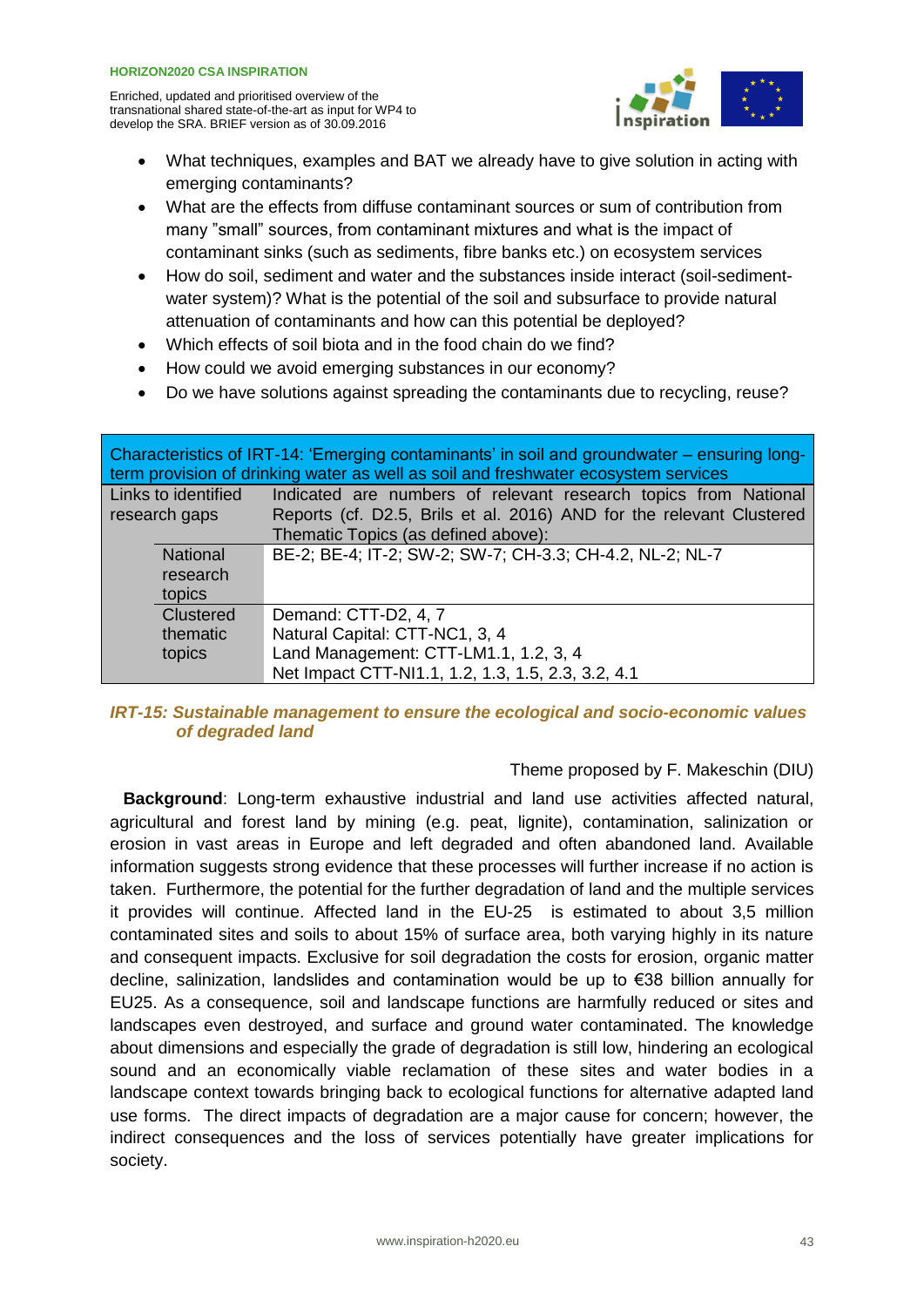

**Goal**: Develop suitable restoration and rehabilitation approaches along the SSW approach to ensure the ecological and socio-economic values of degraded land appropriate to site conditions and type and intensity of degradation

**So what?** Land is a vital resource enabling the production of food, the preservation of biodiversity, and facilitating the natural management of water systems and acting as a carbon store. Appropriate management can protect and maximize the services land provides to society. The degradation of land is, however, common in Europe and a consequence of physical, chemical and biological shifts driven by environmental, social and economic pressures. Land degradation is the consequence of multiple processes that both directly and indirectly reduce the utility of land. Due to the high extend of degraded land and areas, reversing degradation into functionally valuable land is indispensable. The concrete goals for restoration or rehabilitation have to be specified according to the type and intensity of degradation on the one hand, and the specific target conditions on the other; just using general ecological value targets used for un-degraded land is inadequate. Thus linking classification of degradation together with future targets for future alternatives (soils, ecosystem functions, water resources, biomass production) are necessary reaching assessment to planning and realization. The application of organic residues with very low contaminant level (e.g. urban composts, residues from food industry, treated grey water) as part of restoration has to be investigated. Here learning from good practices for resetting degraded land into ecological functions (historical experiences) is a prerequisite for future innovative management and spatial planning. The legal framework and private ownership will significantly determine the options and realization for re-grading land; thus considering socioeconomic and legal conditions will play a crucial for restoration or rehabilitation. Therefore dedicated research is needed to elaborate degradation-type and region-specific restoration and rehabilitation approaches for valorization of degraded areas.

- How to advance the recycling of limited mineral and nutrient resources (e.g. through capturing phosphorous from wastewater or landfill mining)?
- How can the consideration of soil quality for infrastructure projects be improved?
- Define and design sustainable land management approaches to maintain soil fertility and alternatives for soil regeneration, applying some in pilot projects.
- Define alternative technologies and practices for soil and water remediation and to minimize pollution, accounting the various sources of elements, and assessing the costs associated.
- How can funds or incentives for re-cultivation support sustainable land use?
- How big is the potential to grow "usable and sustainable" energy crops on contaminated land?
- How optimized soil functions could support societal demands in urban areas?
- How can sealed areas be re-cultivated to fulfill soil functions and improve land sparing elsewhere?
- How control and improve water quality in contaminated land management from both diffuse and point sources, including emergent contaminant classes?
- Research on technical, structural and innovative solutions, instruments and policies for redevelopment and urban requalification.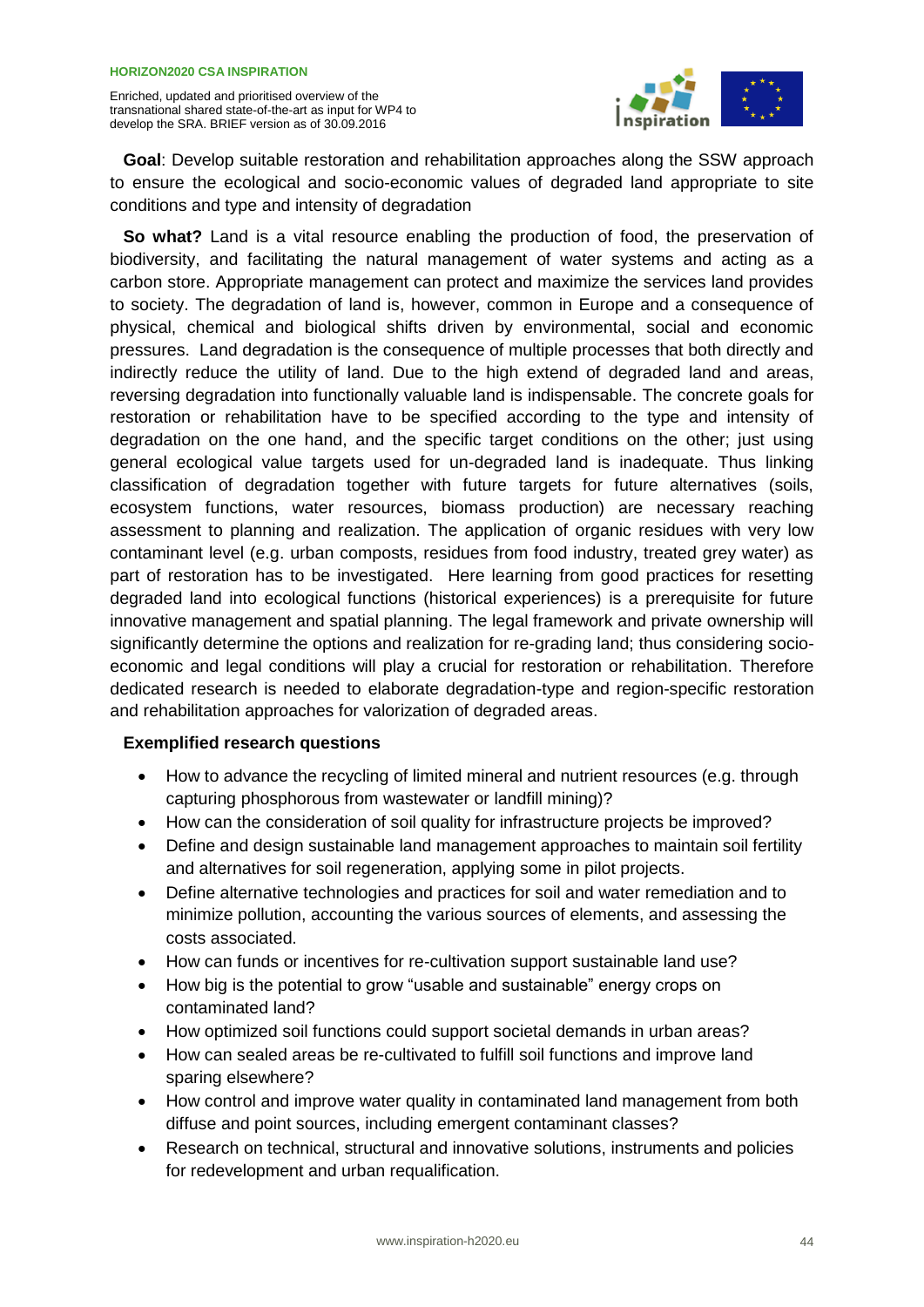

- Approaches of rehabilitation for degraded soil systems (heavy metals, pesticides, salted soils etc.)
- Creating awareness with the public on the value of sustainable management of degraded land

| Characteristics of IRT-15: Sustainable management and valorization of degraded land |                  |                                                                      |
|-------------------------------------------------------------------------------------|------------------|----------------------------------------------------------------------|
| Links to identified                                                                 |                  | Indicated are numbers of relevant research topics from National      |
| research gaps                                                                       |                  | Reports (cf. D2.5, Brils et al. 2016) AND for the relevant Clustered |
|                                                                                     |                  | Thematic Topics (as defined above):                                  |
|                                                                                     | <b>National</b>  | AT-4; AT-5; AT-6; AT-7; AT-10; BE-2; BE-5; BE-6; BE-8; BE-9; BE-19;  |
|                                                                                     | research         | CZ-1; CZ-2; CZ-5; CZ-6; CZ-8; FI-4; FI-9;FI-10; FR-1; FR-5; DE-2,2;  |
|                                                                                     | topics           | DE-7; IT-2; PL-3; PL-6; PT-1; PT-3; PT-6; SR-9; SW-7; UK-2; UK-3     |
|                                                                                     | <b>Clustered</b> | Demand: CTT-D1, 2, 3, 4, 5                                           |
|                                                                                     | thematic         | Natural Capital: CTT-NC2, 3, 4, 5, 7                                 |
|                                                                                     | topics           | Land Management: CTT-LM1.2, 1.3, 1.4, 3, 4                           |
|                                                                                     |                  | Net Impact CTT-NI1.1, 1.3, 1.5                                       |

#### *IRT-16: Innovative technologies and eco-engineering 4.0: Challenges for a sustainable use of agricultural, forest and urban landscapes and the SSW system*

#### Theme proposed by F. Makeschin (DIU)

**Background**: Increasing societal demand on land resources and biomass cause land use pressure and endanger ecosystem functions and sustainability of land, water and bioresources. Classical technologies focus preliminarily on conventional sectors like agricultural mechanization or landscape engineering. Innovative Key Enabling Technologies KET and eco-engineering as basis for integrated solutions may facilitate a greener economy at larger scale for farmers, forest managers and rehabilitation-related SME to support a future development contributing to a sustainable land management. However, the societal acceptance for KET is restricted. Thus undertstanding and raising awareness for modern sustainable technologies is also a key challenge.

**Goal**: Develop land use and region-specific manageable, economically viable and sociologically sound technologies and eco-engineering for agricultural, forest and urban areas contributing to a productive and safe environment

**So what?** Modern rural and urban land use without sound and appropriate sustainable technologies, comprehensive data availability, and purposeful communication is no longer imaginable today. Eco-engineering deals with the design, monitoring and management of both rural and urban ecosystems and can integrate human society into the natural and manmade environment. Future innovative technologies and eco-engineering must consider the regional societal demands and socio-economic conditions. The need for reaching a sustainable intensification via conventional- or organic agriculture and forestry, a region- and site-specific reclamation and rehabilitation of degraded or stressed landscapes is high serving to assess and manage also smaller farm or economical structures. Research demand exists for agricultural- and forest land management (e.g. soil cultivation, planting and plant protection, harvest), for a efficient and clean re-use of nutrients and water (e.g. composts, grey water), for storm water management, for reclamation of brownfields and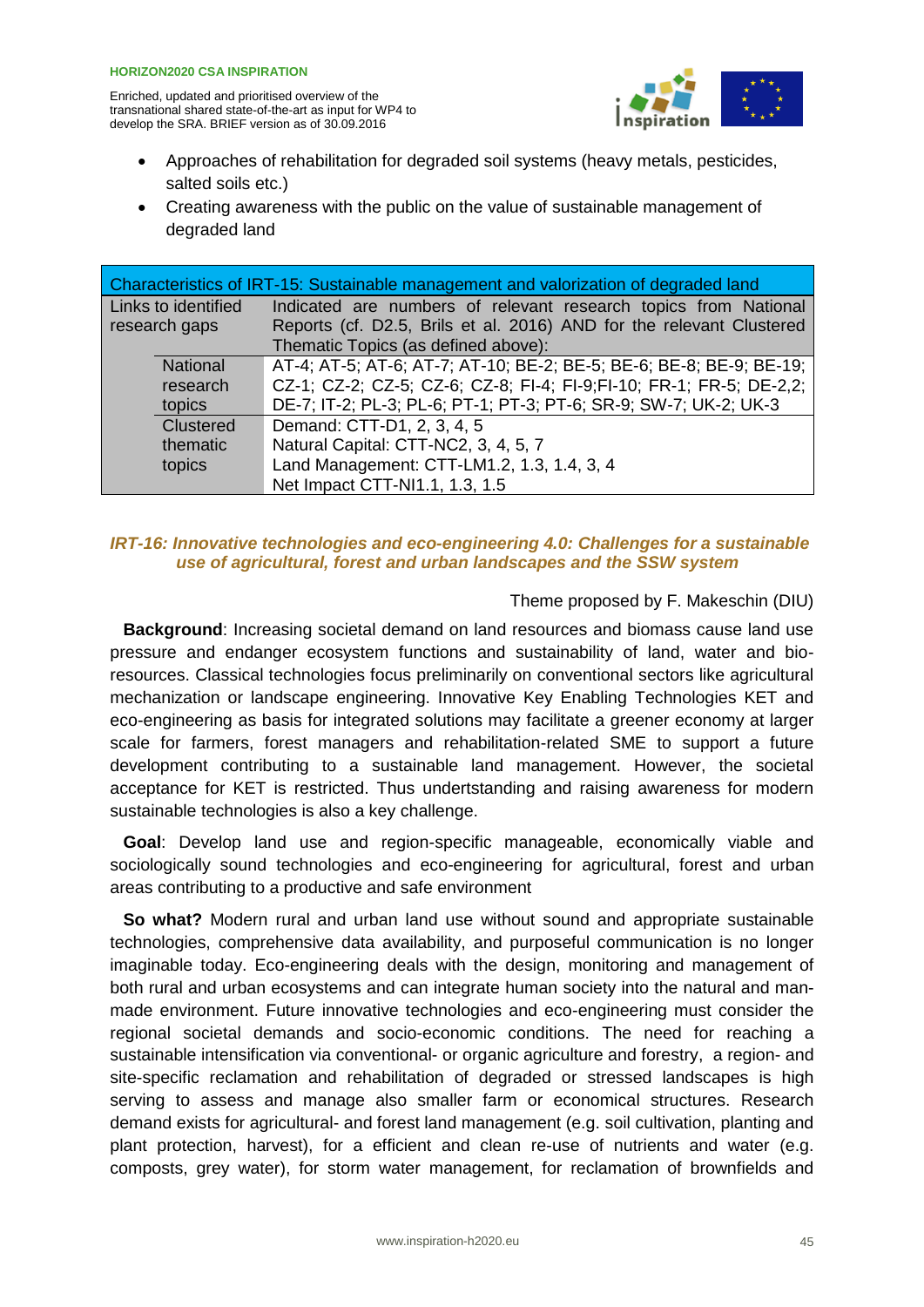

heavily degraded areas (erosion, landslides), for high-quality on- and off-site sensor techniques, and for communication technologies to reach distinct target groups inside (farmers) and outside (civil society). Sound innovative technologies may support biological conservation or re-habilitation of heavily degraded landscapes. Focus should be given also to modern, target-group specific information technologies for raising a science-based knowledge and awareness. And finally, industry strongly needs planning security in order to invest in goal-oriented new technologies targeting the Sustainable Development Goals.

**Links to other fields:** Technologies in their broader context gain increased importance not only for the conventional management of rural and urban resources, but also for an appropriate, target-group specific knowledge transfer and participation.

- How can new technologies and advanced digitalisation (in terms of databases, communication) help farmers and foresters to adapt to climate change?
- How to improve the development and use of technologies by business models, private-public partnerships, policies and legislation?
- Which modern technologies for environmental control may serve for a better actual status and future risk prediction (on-site / remote)?
- How to optimize existing and innovative remediation technology for contaminated soil. groundwater, sediment (e.g. for big urban VOC-plumes, e.g. for low permeable geology, e.g. cleaning soil contaminated with multiple parameters)?
- Which technologies may contribute to a better de-contamination and recycling of organic wastes and industrial residues?
- Which appropriate on-site and off-site technologies may improve the monitoring and remediation?
- What are the social- and environmental impacts of new technologies?
- What kind of knowledge is needed to stimulate the reactivation of brownfields?
- Development and use of high tech monitoring and data collection in relation to soil and land use: e.g. real time monitoring using satellites, precision farming, remote sensing and (geo-tele)detection, use of drones.
- How to ensure that the best available technology is used and lifecycle sustainability is taken into account reuse/recycling of excavated contaminated soil materials?
- Set up monitoring devices of soil conditions, the balance genesis vs erosion, the carbon content and carbon stock and the GHG emissions using instrumentation at different scales.
- How can new media and technology, for example social media with a "soil function" app", be used to engage with the broader public?
- What developments in technology are required in agriculture? E.g. remote sensing by satellite, plant disease pattern recognition by drones?
- Development of practical tools able to respond to risks induced by soil degradation processes under the global climate change impact.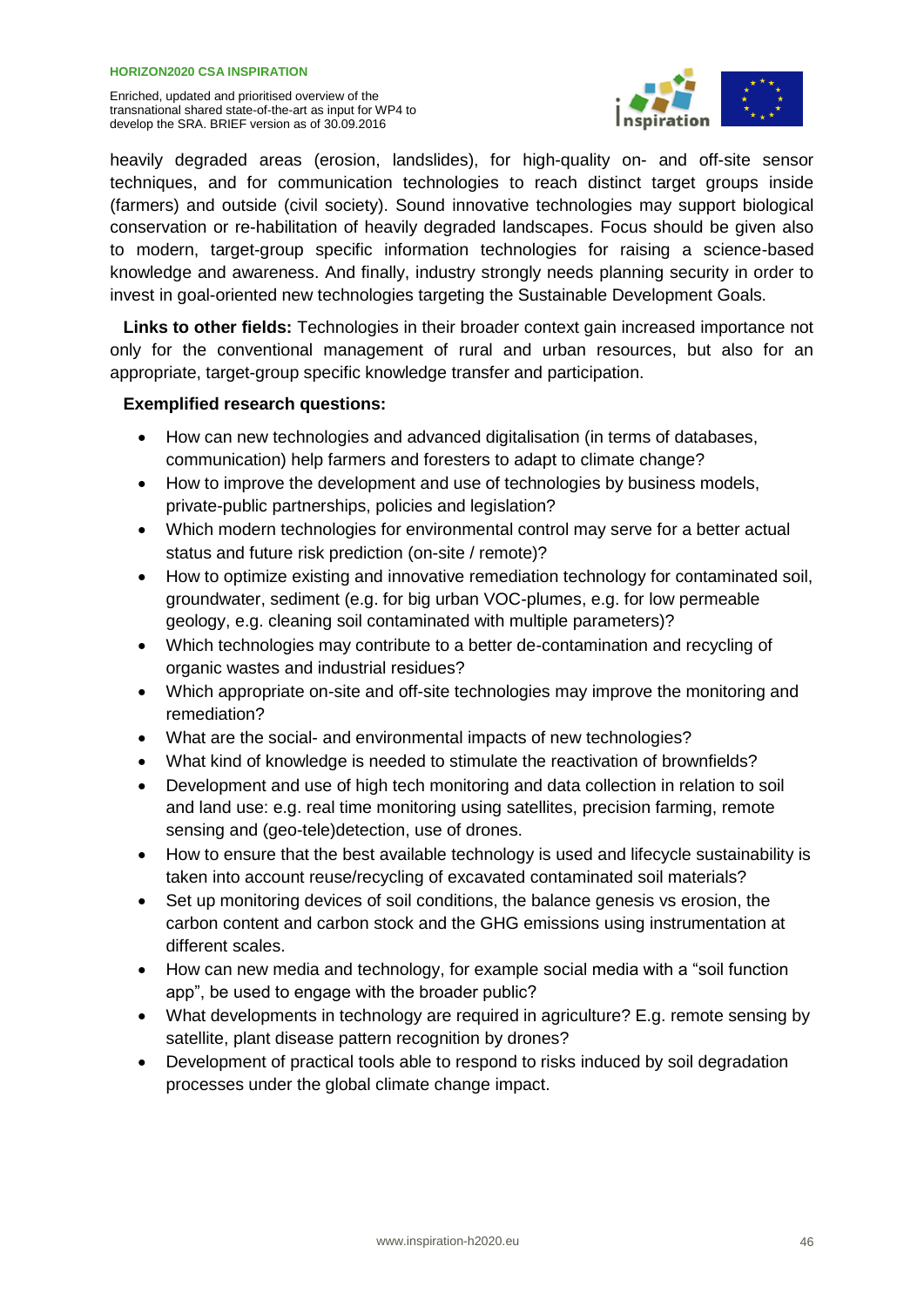

| Characteristics of IRT-16: Innovative technologies and eco-engineering 4.0 |                     |                                                                        |
|----------------------------------------------------------------------------|---------------------|------------------------------------------------------------------------|
|                                                                            | Links to identified | Indicated are numbers of relevant research topics from National        |
| research gaps                                                              |                     | Reports (cf. D2.5, Brils et al. 2016) AND for the relevant Clustered   |
|                                                                            |                     | Thematic Topics (as defined above):                                    |
|                                                                            | <b>National</b>     | AT-3; AT-7; BE-5; BE-8; BE-19; BE -25; FI-6; FI-9; DE-4.1; DE-8.2; IT- |
|                                                                            | research            | 1; PL-1; PL-6; PT-2; PT-3; ES-3.6; ES-4; SW-4; SW-6; CH-2, 10; NL-     |
|                                                                            | topics              | 14                                                                     |
|                                                                            | Clustered           | Demand: CTT-D3, 5, 6                                                   |
|                                                                            | thematic            | Natural Capital: CTT-NC3, 4, 5, 6                                      |
|                                                                            | topics              | Land Management: CTT-LM2, 3, 4                                         |
|                                                                            |                     | Net Impact CTT-NI1, 2                                                  |

#### *IRT-17: Climate change challenges - improving preparedness and response for climate conditions and related hazards*

#### Theme proposed by J. Gorgoń (IETU)

**Background**: Climate change is seen to be a very complex and challenging issue, which refers to the urban and rural areas management at all scales from global to the local. It has been mentioned in almost all national reports as very important and affecting every topic concerned issue. This theme is also coherent with the EU Strategy on adaptation to climate change(adopted by the European Commission in April 2013), which sets out a framework and mechanisms for taking the EU's preparedness for current and future climate impacts. Also COP21 results and guidelines should be take into consideration, especially those related to carbon sequestration in soils, because fertile soils are able to cope with the effects of climate changes. Important for planning systems and land management practices is taking into account IPCC scenarios with regards to various level of legal responsibilities (national, regional and local). Time frame for all activities related to climate change mitigation and adaptation should be precise (including short, medium and long- term actions).

Goal: To introduce or strengthen climate change aspects into spatial planning and land management practice, and to reinforce administrative, technical and societal preparedness for climate extremes and related hazards.

**So what?** Climate change affects all European countries. Impacts and vulnerabilities for nature, the economy and society differ across regions, territories and economic sectors in Europe. Challenges of climate change require two types of responses. First is related to climate change mitigation, second is adaptation activities to deal with the unavoidable impacts. Spatial planning could be an instrument for coping with effects of climate change, but it requires better understanding of its role in the process of climate change mitigation, adaptation and counteracting negative climate phenomena. Integrated strategies on climate change mitigation and adaptation referring to soil protection and land management should answer questions: how to reduce direct and indirect impacts from climate change. Land management could play an important role in coping with climate change impacts by introducing new innovative technical and operational solutions, as well by including broad scope of stakeholders into this process. Both, spatial planning and land management could improve climate change resilience, but it need to reinforce co-ordination between them.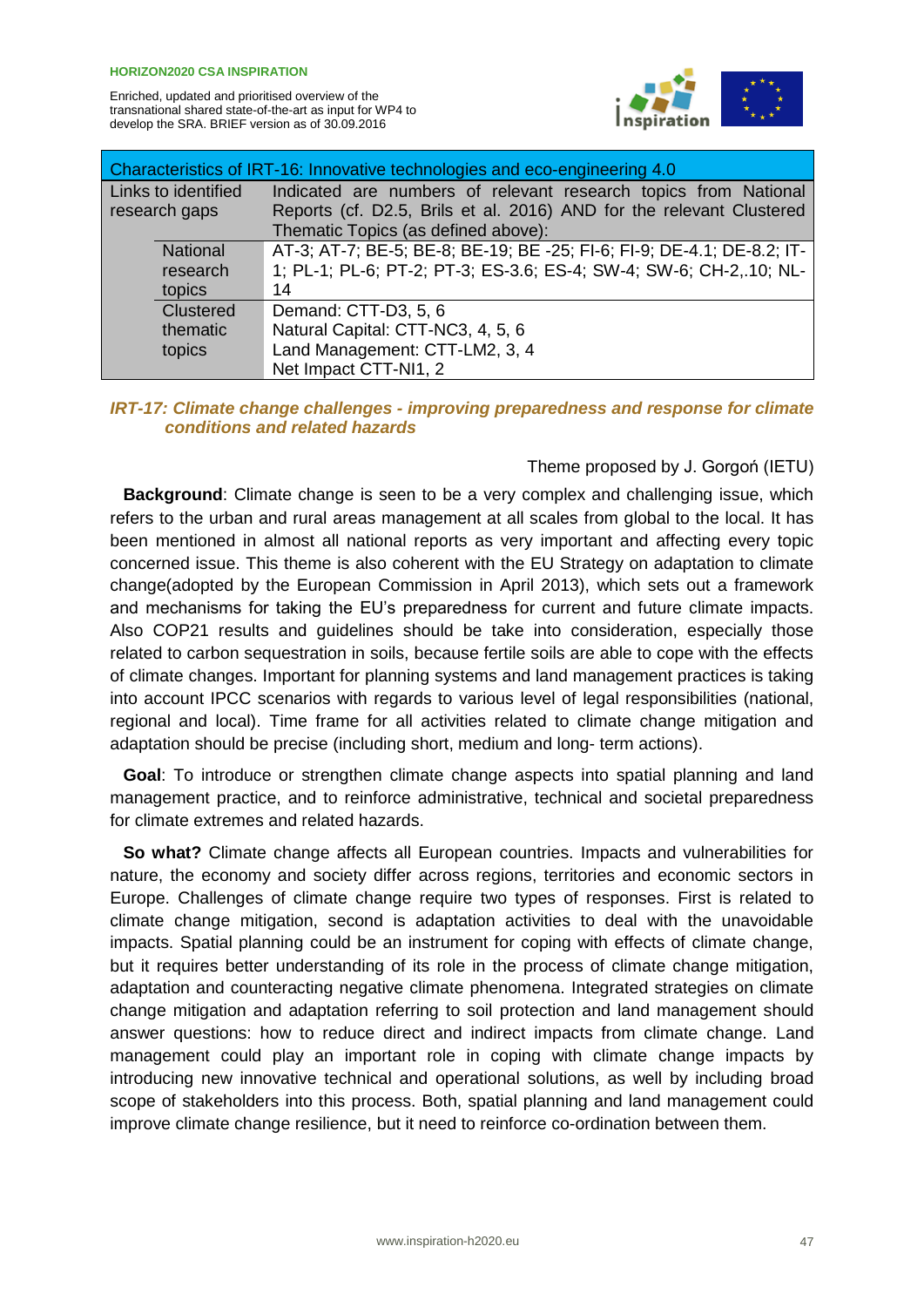

**Links to other fields:** Climate change challenge is related to all topics linked to the soil and land protection and management, however there is need to strengthen research efforts and interrelate to economy and social sciences.

- How to adapt to climate change by an appropriate spatial (urban and rural) land planning and management? How can land management influence climate change mitigation? How to formulate criteria on mitigation and adaptation for its integration with spatial planning?
- How to distinguished and monitor climate change impact on different areas -urban and rural? Need for key indicators defined by appropriate criteria.
- How to address climate change policy questions, respecting different level of responsibility? How to integrate the decision making process with different levels?
- How to implement tools and instruments concerning vulnerability into spatial planning? How to improve resilience of urban and rural areas?
- How to design technologies and planning tools for climate change adaptation of resource efficient wastewater systems for a sustainable built environment?
- How to improve resilience, adaptation capacity through land use planning by paying attention to flood management and other ecosystem-based ways of adaptation? How to take advantage of ecosystem services in climate change policy ( in urban and rural areas)?
- What can land use and management of the soil-sediment-water system contribute to tackling challenges related to climate change?
- What are the costs and benefits of climate adaptation and mitigation policy for the soil-sediment-water system?
- What methodological approach is required for concepts of climate change adaption? Need for integration : spatial planning, civil engineering, water management, etc.
- How to improve social responsibility and awareness on climate change issues?
- What can we do now to adapt for climate change?

|                     | Characteristics of IRT-17: Climate change challenges - improving preparedness and<br>response for climate conditions and related hazards |
|---------------------|------------------------------------------------------------------------------------------------------------------------------------------|
| Links to identified | Indicated are numbers of relevant research topics from National Reports (cf.                                                             |
| research gaps       | D2.5, Brils et al. 2016) AND for the relevant Clustered Thematic Topics (as                                                              |
|                     | defined above):                                                                                                                          |
| <b>National</b>     | AT-4; AT-10; CZ-4; FI-4; FI-7; FI-12; FI-16; FR-2; DE-2.5; DE-7; PL-1 PT-4;                                                              |
|                     | PT-5; PT-10;RO-1;SR-4; SR-8; SI-2; ES-3.11; ES-3.12; SW-1;SW-4;CH-2.8;                                                                   |
|                     | CH-3.3; NL-3; NL-5;                                                                                                                      |
| Clustered           | Demand: CTT-D2, 3, 4, 5, 7                                                                                                               |
| thematic            | Natural Capital: CTT-NC1, 2, 3, 5, 7                                                                                                     |
| topics              | Land Management: CTT-LM1.1, 1.2, 1.3, 1.4, 2, 3, 4                                                                                       |
|                     | Net Impact CTT-NI1.1, 1.2, 1.3, 1.5, 2, 3.2, 4.1                                                                                         |